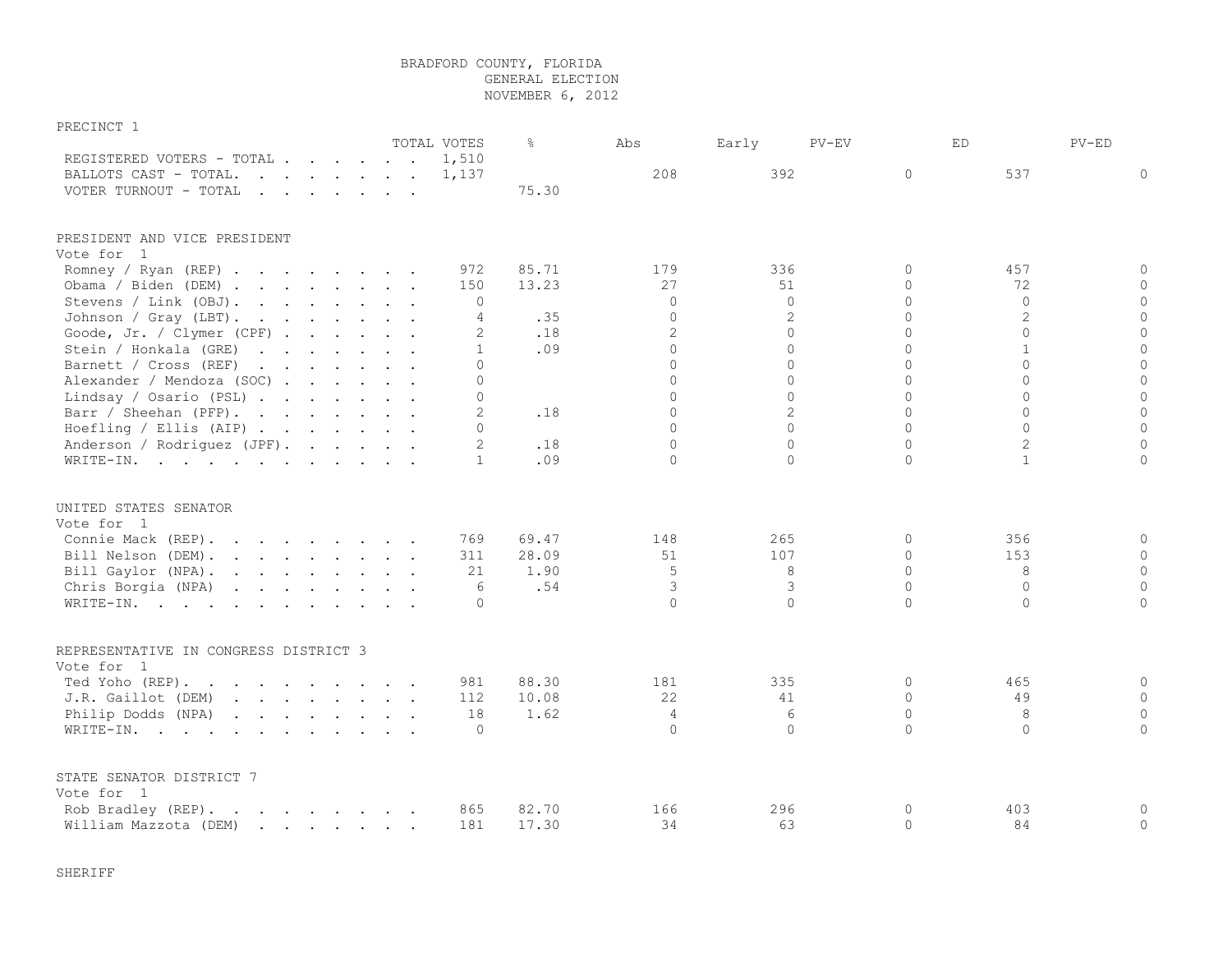| Vote for 1<br>JJ Etheridge (REP)                                                                                                                      | 290        | 25.92          | 58        | 103        | $\circ$  | 129        | $\mathbf{0}$                |
|-------------------------------------------------------------------------------------------------------------------------------------------------------|------------|----------------|-----------|------------|----------|------------|-----------------------------|
| the contract of the contract of the contract of the contract of the contract of<br>Gordon Smith (DEM)                                                 | 829        | 74.08          | 147       | 286        | $\circ$  | 396        | $\circ$                     |
| DISTRICT SUPERINTENDENT OF SCHOOLS                                                                                                                    |            |                |           |            |          |            |                             |
| Vote for 1<br>Beth Moore (REP)                                                                                                                        | 316        | 28.37          | 65        | 99         | 0        | 152        | $\mathbf 0$                 |
| Chad Farnsworth (DEM)                                                                                                                                 | 798        | 71.63          | 142       | 288        | $\Omega$ | 368        | $\Omega$                    |
| BRADFORD COUNTY, FLORIDA                                                                                                                              |            |                |           |            |          |            |                             |
| JUSTICE OF THE SUPREME COURT- LEWIS                                                                                                                   |            |                |           |            |          |            |                             |
| Vote for 1                                                                                                                                            |            |                |           |            |          |            |                             |
| YES<br>the contract of the contract of the contract of the contract of the contract of the contract of the contract of<br>$\ddot{\phantom{1}}$<br>NO. | 428<br>587 | 42.17<br>57.83 | 70<br>125 | 148<br>197 | 0<br>0   | 210<br>265 | $\mathbf 0$<br>$\mathbf{0}$ |
|                                                                                                                                                       |            |                |           |            |          |            |                             |
| JUSTICE OF THE SUPREME COURT- PARIENTE                                                                                                                |            |                |           |            |          |            |                             |
| Vote for 1<br>YES<br>$\mathbf{r}$ . The set of $\mathbf{r}$<br>$\sim$ $\sim$ $\sim$ $\sim$ $\sim$<br>$\sim$<br>$\sim$                                 | 417        | 41.45          | 68        | 148        | 0        | 201        | $\circ$                     |
| NO.<br>the contract of the contract of the contract of the contract of the contract of the contract of the contract of                                | 589        | 58.55          | 128       | 195        | $\Omega$ | 266        | $\Omega$                    |
|                                                                                                                                                       |            |                |           |            |          |            |                             |
| JUSTICE OF THE SUPREME COURT- QUINCE<br>Vote for 1                                                                                                    |            |                |           |            |          |            |                             |
| YES                                                                                                                                                   | 418        | 41.93          | 65        | 150        | 0        | 203        | $\circ$                     |
| the contract of the contract of the contract of the contract of the contract of the contract of the contract of<br>NO.                                | 579        | 58.07          | 130       | 191        | $\circ$  | 258        | $\Omega$                    |
| DISTRICT COURT OF APPEAL - MARSTILLER                                                                                                                 |            |                |           |            |          |            |                             |
| Vote for 1                                                                                                                                            |            |                |           |            |          |            |                             |
| YES<br>the contract of the contract of the contract of the contract of the contract of the contract of the contract of                                | 411        | 41.10          | 62        | 145        | $\circ$  | 204        | $\circ$                     |
| NO.                                                                                                                                                   | 589        | 58.90          | 132       | 199        | 0        | 258        | $\mathbf{0}$                |
| DISTRICT COURT OF APPEAL - RAY                                                                                                                        |            |                |           |            |          |            |                             |
| Vote for 1                                                                                                                                            |            |                |           |            |          |            |                             |
| YES                                                                                                                                                   | 450<br>537 | 45.59<br>54.41 | 66<br>128 | 164<br>177 | 0<br>0   | 220<br>232 | $\mathbf 0$<br>$\Omega$     |
| NO.                                                                                                                                                   |            |                |           |            |          |            |                             |
| DISTRICT COURT OF APPEAL - SWANSON                                                                                                                    |            |                |           |            |          |            |                             |
| Vote for 1                                                                                                                                            |            |                |           |            |          |            |                             |
| YES                                                                                                                                                   | 437        | 44.46          | 67        | 157        | 0        | 213        | $\circ$                     |
| NO.                                                                                                                                                   | 546        | 55.54          | 125       | 184        | $\Omega$ | 237        | $\circ$                     |
| DISTRICT COURT OF APPEAL - THOMAS                                                                                                                     |            |                |           |            |          |            |                             |
| Vote for 1                                                                                                                                            |            |                |           |            |          |            |                             |
| YES<br>$\sim$                                                                                                                                         | 458        | 46.17          | 69        | 164        | 0        | 225        | $\circ$                     |
| NO.<br>the contract of the contract of the contract of the contract of the contract of the contract of the contract of                                | 534        | 53.83          | 128       | 177        | 0        | 229        | $\circledcirc$              |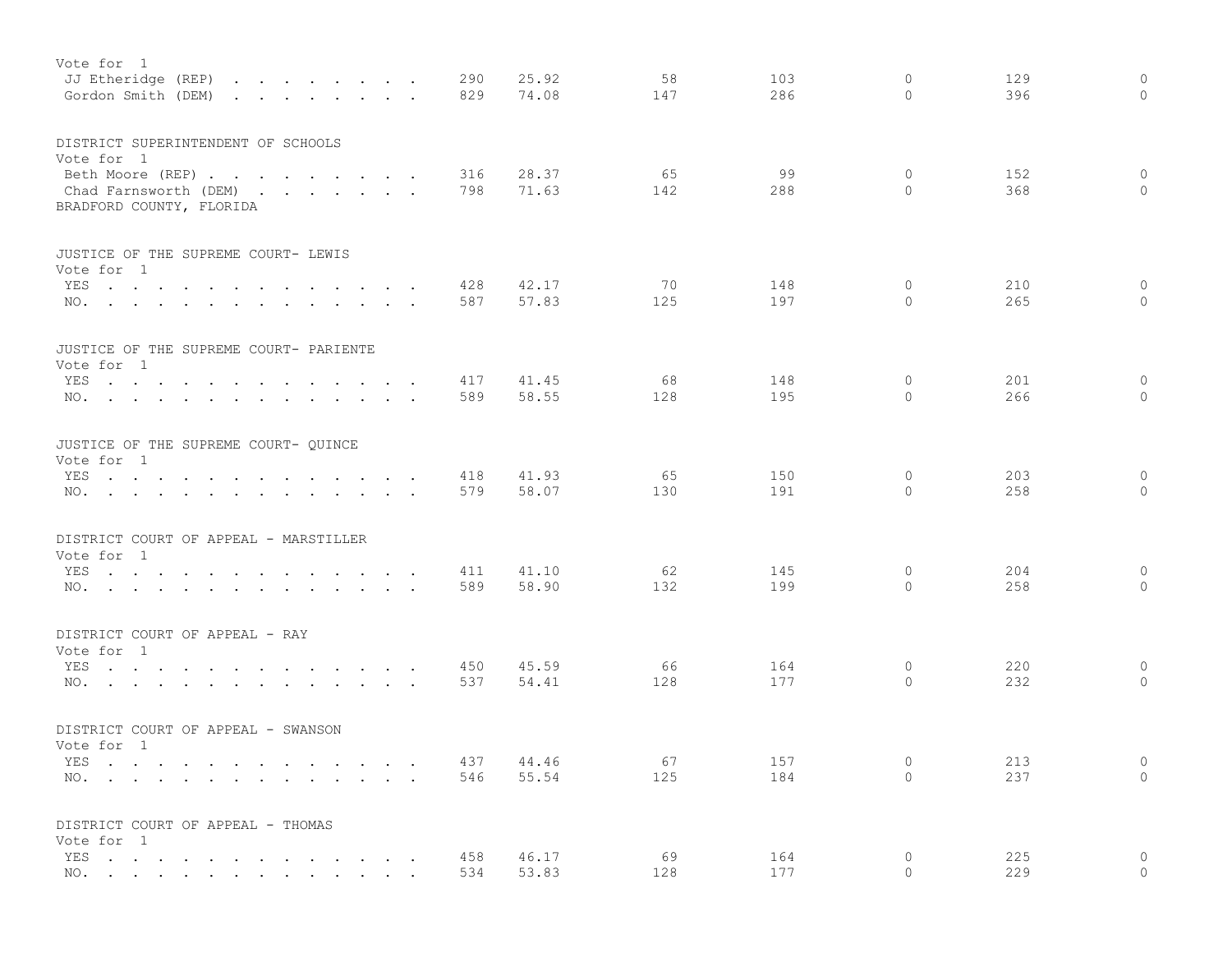| CONSTITUTIONAL AMENDMENT NO. 1<br>Vote for 1        | YES<br>NO.                                                                                                             | $\sim$ $\sim$ $\sim$ $\sim$ |                      |                      | 690<br>363 | 65.53<br>34.47 | 131<br>65 | 237<br>126 | $\Omega$<br>$\Omega$ | 322<br>172 | $\mathbf{0}$<br>$\Omega$     |
|-----------------------------------------------------|------------------------------------------------------------------------------------------------------------------------|-----------------------------|----------------------|----------------------|------------|----------------|-----------|------------|----------------------|------------|------------------------------|
| CONSTITUTIONAL AMENDMENT NO. 2<br>Vote for 1        | YES<br>NO.                                                                                                             |                             |                      |                      | 722<br>354 | 67.10<br>32.90 | 145<br>60 | 243<br>125 | $\Omega$<br>$\Omega$ | 334<br>169 | $\mathbf{0}$<br>$\Omega$     |
| CONSTITUTIONAL AMENDMENT NO. 3<br>Vote for 1        | YES<br>NO.                                                                                                             |                             |                      |                      | 446<br>602 | 42.56<br>57.44 | 83<br>114 | 164<br>198 | $\circ$<br>$\Omega$  | 199<br>290 | $\circ$<br>$\Omega$          |
| CONSTITUTIONAL AMENDMENT NO. 4<br>Vote for 1        | YES<br>NO.                                                                                                             |                             |                      |                      | 407<br>644 | 38.73<br>61.27 | 77<br>121 | 142<br>219 | $\circ$<br>$\Omega$  | 188<br>304 | $\Omega$<br>$\Omega$         |
| CONSTITUTIONAL AMENDMENT NO. 5<br>Vote for 1        | YES<br>NO.                                                                                                             |                             |                      |                      | 417<br>607 | 40.72<br>59.28 | 83<br>110 | 152<br>195 | $\Omega$<br>$\Omega$ | 182<br>302 | $\circ$<br>$\Omega$          |
| CONSTITUTIONAL AMENDMENT NO. 6<br>Vote for 1<br>YES | the contract of the contract of the contract of the contract of the contract of the contract of the contract of<br>NO. |                             |                      |                      | 671<br>383 | 63.66<br>36.34 | 138<br>60 | 241<br>124 | $\Omega$<br>$\circ$  | 292<br>199 | $\Omega$<br>$\Omega$         |
| CONSTITUTIONAL AMENDMENT NO. 8<br>Vote for 1        | YES<br>NO.                                                                                                             |                             | $\sim$ $\sim$        |                      | 458<br>605 | 43.09<br>56.91 | 84<br>117 | 161<br>202 | $\circ$<br>$\Omega$  | 213<br>286 | $\circ$<br>$\circ$           |
| CONSTITUTIONAL AMENDMENT NO. 9<br>Vote for 1        | YES<br>NO.                                                                                                             |                             | $\ddot{\phantom{0}}$ | $\ddot{\phantom{a}}$ | 682<br>382 | 64.10<br>35.90 | 130<br>72 | 235<br>132 | 0<br>$\circ$         | 317<br>178 | $\mathbf{0}$<br>$\mathbf{0}$ |

CONSTITUTIONAL AMENDMENT NO. 10 Vote for 1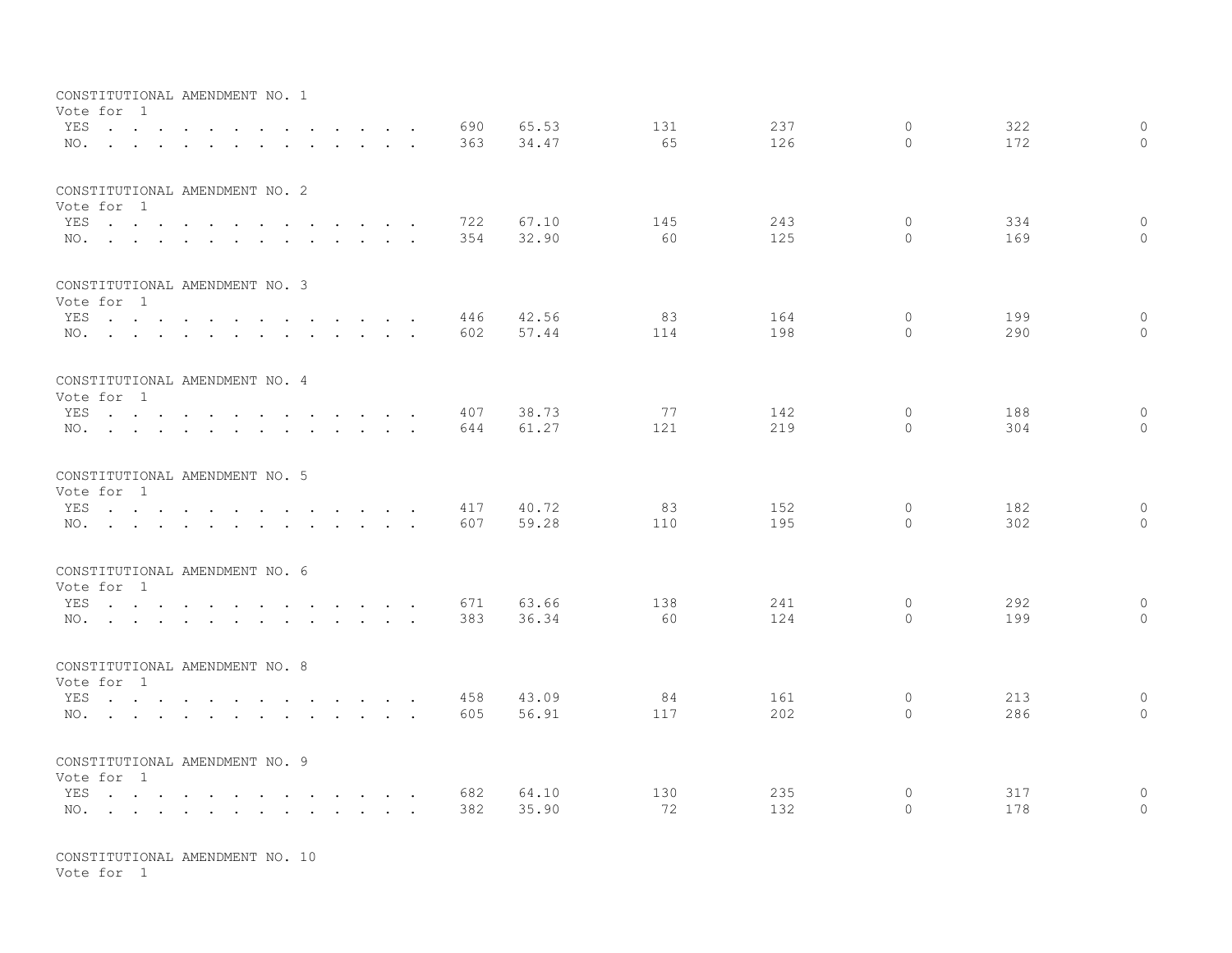| YES<br>$\mathcal{A}$ . The set of the set of the set of the set of the set of $\mathcal{A}$<br>NO.<br>$\mathbf{r}$ . The set of the set of the set of the set of the set of the set of the set of the set of the set of the set of the set of the set of the set of the set of the set of the set of the set of the set of the set of t<br>$\sim$<br>$\sim$<br>$\sim$<br>n.                                                                  | $\sim$ $\sim$ $\sim$ | $\sim$ $\sim$ | 535<br>508                  | 51.29<br>48.71 | 105<br>93            | 185<br>175               | 0<br>$\Omega$        | 245<br>240               | $\mathbf 0$<br>$\Omega$      |
|----------------------------------------------------------------------------------------------------------------------------------------------------------------------------------------------------------------------------------------------------------------------------------------------------------------------------------------------------------------------------------------------------------------------------------------------|----------------------|---------------|-----------------------------|----------------|----------------------|--------------------------|----------------------|--------------------------|------------------------------|
| CONSTITUTIONAL AMENDMENT NO. 11<br>Vote for 1                                                                                                                                                                                                                                                                                                                                                                                                |                      |               |                             |                |                      |                          |                      |                          |                              |
| YES<br>the contract of the contract of the<br>$\mathbf{r}$ , $\mathbf{r}$ , $\mathbf{r}$ , $\mathbf{r}$ , $\mathbf{r}$<br>$\mathbf{r}$ . The set of the set of the set of the set of the set of the set of the set of the set of the set of the set of the set of the set of the set of the set of the set of the set of the set of the set of the set of t<br>NO.<br>$\ddot{\phantom{1}}$                                                   |                      |               | 730<br>331                  | 68.80<br>31.20 | 147<br>57            | 247<br>116               | $\Omega$<br>$\Omega$ | 336<br>158               | $\Omega$<br>$\Omega$         |
| CONSTITUTIONAL AMENDMENT NO. 12                                                                                                                                                                                                                                                                                                                                                                                                              |                      |               |                             |                |                      |                          |                      |                          |                              |
| Vote for 1<br>YES<br>NO.                                                                                                                                                                                                                                                                                                                                                                                                                     |                      |               | 425<br>599                  | 41.50<br>58.50 | 91<br>101            | 157<br>190               | 0<br>$\Omega$        | 177<br>308               | $\mathbf 0$<br>$\Omega$      |
| PRECINCT 2                                                                                                                                                                                                                                                                                                                                                                                                                                   |                      |               |                             |                |                      |                          |                      |                          |                              |
|                                                                                                                                                                                                                                                                                                                                                                                                                                              |                      |               | TOTAL VOTES                 | $\frac{6}{6}$  | Abs                  | Early                    | $PV-EV$              | ED                       | $PV-ED$                      |
| REGISTERED VOTERS - TOTAL<br>BALLOTS CAST - TOTAL.<br>$\mathbf{r}$ . The contract of the contract of the contract of the contract of the contract of the contract of the contract of the contract of the contract of the contract of the contract of the contract of the contract of th<br>VOTER TURNOUT - TOTAL<br><u>in the second contract of the second second</u>                                                                       |                      |               | 771<br>595                  | 77.17          | 91                   | 218                      | $\mathbf{1}$         | 285                      | $\circ$                      |
| PRESIDENT AND VICE PRESIDENT<br>Vote for 1                                                                                                                                                                                                                                                                                                                                                                                                   |                      |               |                             |                |                      |                          |                      |                          |                              |
| Romney / Ryan (REP)<br>Obama / Biden (DEM)                                                                                                                                                                                                                                                                                                                                                                                                   |                      |               | 244<br>343                  | 41.29<br>58.04 | 50<br>40             | 85<br>131                | 1<br>$\Omega$        | 108<br>172               | $\mathbf{0}$<br>$\mathbf{0}$ |
| Stevens / Link $(OBJ)$ .<br>Johnson / Gray (LBT).                                                                                                                                                                                                                                                                                                                                                                                            |                      |               | $\mathbf 0$<br>$\mathbf{1}$ | .17            | $\Omega$<br>0        | $\circ$<br>$\circ$       | $\Omega$<br>$\circ$  | $\circ$<br>$\mathbf{1}$  | $\mathbf{0}$<br>$\circ$      |
| Goode, Jr. / Clymer (CPF)                                                                                                                                                                                                                                                                                                                                                                                                                    |                      |               | $\Omega$                    |                | $\Omega$             | $\Omega$                 | $\Omega$             | $\Omega$                 | $\mathbf{0}$                 |
| Stein / Honkala (GRE)                                                                                                                                                                                                                                                                                                                                                                                                                        |                      |               | $\Omega$                    |                | $\Omega$             | $\Omega$                 | $\Omega$             | $\Omega$                 | $\mathbf{0}$                 |
| Barnett / Cross (REF)<br>Alexander / Mendoza (SOC)                                                                                                                                                                                                                                                                                                                                                                                           |                      |               | $\mathbf{1}$<br>$\Omega$    | .17            | 0<br>$\Omega$        | $\mathbf{1}$<br>$\Omega$ | $\circ$<br>$\Omega$  | $\circ$<br>$\Omega$      | $\circ$<br>$\mathbf{0}$      |
| Lindsay / Osario (PSL)                                                                                                                                                                                                                                                                                                                                                                                                                       |                      |               | $\Omega$                    |                | 0                    | 0                        | $\circ$              | $\circ$                  | $\circ$                      |
| Barr / Sheehan (PFP).                                                                                                                                                                                                                                                                                                                                                                                                                        |                      |               | $\Omega$                    |                | $\Omega$             | $\Omega$                 | $\Omega$             | $\Omega$                 | $\mathbf{0}$                 |
| Hoefling / Ellis (AIP) $\cdot \cdot \cdot \cdot \cdot \cdot \cdot$                                                                                                                                                                                                                                                                                                                                                                           |                      |               | $\mathbf{1}$                | .17            | $\mathbf{1}$         | $\Omega$                 | $\Omega$             | $\Omega$                 | $\mathbf{0}$                 |
| Anderson / Rodriguez (JPF).<br>WRITE-IN.                                                                                                                                                                                                                                                                                                                                                                                                     |                      |               | $\mathbf{1}$<br>$\Omega$    | .17            | $\Omega$<br>$\Omega$ | $\Omega$<br>$\Omega$     | $\Omega$<br>$\Omega$ | $\mathbf{1}$<br>$\Omega$ | $\mathbf{0}$<br>$\Omega$     |
|                                                                                                                                                                                                                                                                                                                                                                                                                                              |                      |               |                             |                |                      |                          |                      |                          |                              |
| UNITED STATES SENATOR                                                                                                                                                                                                                                                                                                                                                                                                                        |                      |               |                             |                |                      |                          |                      |                          |                              |
| Vote for 1                                                                                                                                                                                                                                                                                                                                                                                                                                   |                      |               |                             |                |                      |                          |                      |                          |                              |
| Connie Mack (REP).<br>Bill Nelson (DEM).<br>$\mathcal{A}=\mathcal{A}=\mathcal{A}=\mathcal{A}=\mathcal{A}=\mathcal{A}=\mathcal{A}=\mathcal{A}$                                                                                                                                                                                                                                                                                                |                      |               | 199<br>371                  | 33.90<br>63.20 | 38<br>52             | 68<br>141                | 0<br>$\mathbf{1}$    | 93<br>177                | $\mathbf 0$<br>$\mathbf 0$   |
| Bill Gaylor (NPA).<br>$\mathcal{L}^{\mathcal{A}}$ . The set of the set of the set of the set of the set of the set of the set of the set of the set of the set of the set of the set of the set of the set of the set of the set of the set of the set of the s                                                                                                                                                                              |                      |               | 9                           | 1.53           | $\circ$              | $\overline{c}$           | $\circ$              | $7\phantom{.0}$          | $\circ$                      |
| Chris Borgia (NPA)<br>$\mathbf{1}=\mathbf{1}=\mathbf{1}=\mathbf{1}=\mathbf{1}=\mathbf{1}=\mathbf{1}=\mathbf{1}=\mathbf{1}=\mathbf{1}=\mathbf{1}=\mathbf{1}=\mathbf{1}=\mathbf{1}=\mathbf{1}=\mathbf{1}=\mathbf{1}=\mathbf{1}=\mathbf{1}=\mathbf{1}=\mathbf{1}=\mathbf{1}=\mathbf{1}=\mathbf{1}=\mathbf{1}=\mathbf{1}=\mathbf{1}=\mathbf{1}=\mathbf{1}=\mathbf{1}=\mathbf{1}=\mathbf{1}=\mathbf{1}=\mathbf{1}=\mathbf{1}=\mathbf{1}=\mathbf{$ |                      |               | 8                           | 1.36           | $\mathbf{1}$         | 3                        | $\Omega$             | $\overline{4}$           | $\mathbf{0}$                 |
| WRITE-IN.                                                                                                                                                                                                                                                                                                                                                                                                                                    |                      |               | $\Omega$                    |                | $\Omega$             | $\Omega$                 | $\Omega$             | $\Omega$                 | $\circ$                      |

REPRESENTATIVE IN CONGRESS DISTRICT 3 Vote for 1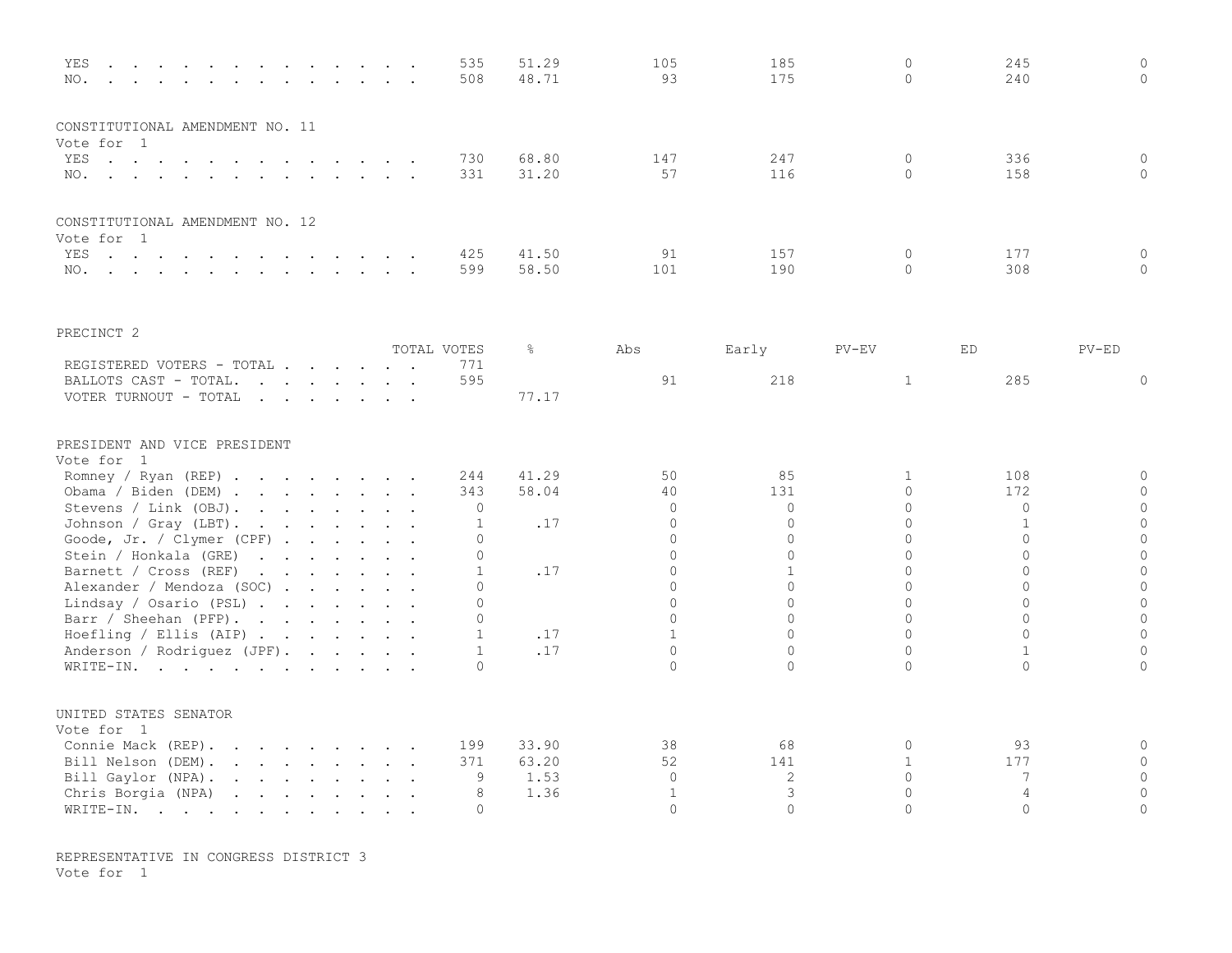| Ted Yoho (REP).<br>J.R. Gaillot (DEM)<br>Philip Dodds (NPA)<br>$\mathbf{r}$ , $\mathbf{r}$ , $\mathbf{r}$ , $\mathbf{r}$ , $\mathbf{r}$ , $\mathbf{r}$<br>WRITE-IN.                                                                                                                                   | 46.26<br>266<br>301<br>52.35<br>1.22<br>7<br>.17<br>1 | 48<br>38<br>$\mathbf{1}$<br>$\Omega$ | 94<br>117<br>2<br>$\mathbf{1}$ | 1<br>$\circ$<br>$\circ$<br>$\Omega$ | 123<br>146<br>$\overline{4}$<br>$\Omega$ | $\circ$<br>$\circ$<br>$\mathbf 0$<br>$\Omega$ |
|-------------------------------------------------------------------------------------------------------------------------------------------------------------------------------------------------------------------------------------------------------------------------------------------------------|-------------------------------------------------------|--------------------------------------|--------------------------------|-------------------------------------|------------------------------------------|-----------------------------------------------|
| STATE SENATOR DISTRICT 7<br>Vote for 1<br>Rob Bradley (REP).<br>William Mazzota (DEM)                                                                                                                                                                                                                 | 233<br>42.13<br>320<br>57.87                          | 45<br>40                             | 83<br>120                      | $\mathbf{1}$<br>$\Omega$            | 104<br>160                               | $\mathbf 0$<br>$\circ$                        |
| <b>SHERIFF</b><br>Vote for 1<br>JJ Etheridge (REP)<br>the contract of the contract of the contract of the contract of the contract of the contract of the contract of<br>Gordon Smith (DEM)<br>$\mathbf{r}$ , $\mathbf{r}$ , $\mathbf{r}$ , $\mathbf{r}$ , $\mathbf{r}$ , $\mathbf{r}$ , $\mathbf{r}$ | 15.40<br>91<br>500<br>84.60                           | 22<br>69                             | 27<br>189                      | 0<br>$\mathbf{1}$                   | 42<br>241                                | $\overline{0}$<br>$\Omega$                    |
| DISTRICT SUPERINTENDENT OF SCHOOLS<br>Vote for 1<br>Beth Moore (REP)<br>Chad Farnsworth (DEM)                                                                                                                                                                                                         | 20.78<br>122<br>79.22<br>465                          | 26<br>64                             | 35<br>181                      | 0<br>$\mathbf{1}$                   | 61<br>219                                | $\circ$<br>$\circ$                            |
| JUSTICE OF THE SUPREME COURT- LEWIS<br>Vote for 1<br>YES<br>NO.                                                                                                                                                                                                                                       | 60.77<br>333<br>39.23<br>215                          | 41<br>40                             | 123<br>77                      | 0<br>$\mathbf{1}$                   | 169<br>97                                | $\circ$<br>$\Omega$                           |
| JUSTICE OF THE SUPREME COURT- PARIENTE<br>Vote for 1<br>YES<br>NO.                                                                                                                                                                                                                                    | 331<br>61.07<br>38.93<br>211                          | 41<br>39                             | 120<br>76                      | 0<br>$\mathbf{1}$                   | 170<br>95                                | $\circ$<br>$\circ$                            |
| JUSTICE OF THE SUPREME COURT- QUINCE<br>Vote for 1<br>the contract of the contract of the contract of the contract of the contract of the contract of the contract of<br>YES<br>NO.                                                                                                                   | 336<br>61.54<br>210<br>38.46                          | 40<br>41                             | 120<br>76                      | 0<br>$\mathbf{1}$                   | 176<br>92                                | $\overline{0}$<br>$\circ$                     |
| DISTRICT COURT OF APPEAL - MARSTILLER<br>Vote for 1<br>YES<br>NO.                                                                                                                                                                                                                                     | 334<br>61.40<br>210<br>38.60                          | 44<br>37                             | 117<br>78                      | 0<br>$\mathbf{1}$                   | 173<br>94                                | $\overline{0}$<br>$\mathbf{0}$                |
| DISTRICT COURT OF APPEAL - RAY<br>Vote for 1<br>YES<br>NO.                                                                                                                                                                                                                                            | 64.75<br>349<br>190<br>35.25                          | 48<br>31                             | 125<br>71                      | 0<br>$\mathbf{1}$                   | 176<br>87                                | 0<br>$\circ$                                  |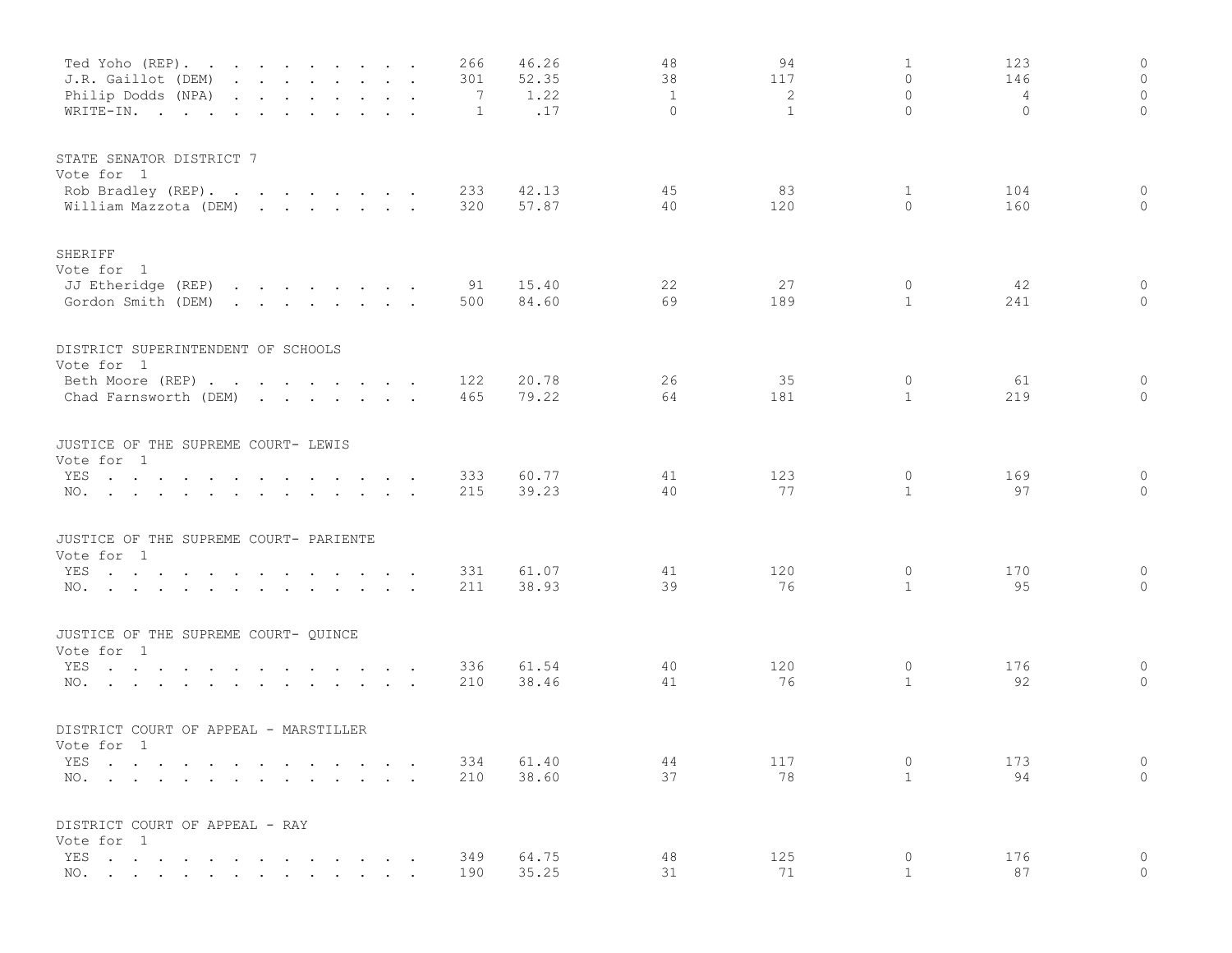| DISTRICT COURT OF APPEAL - SWANSON<br>Vote for 1       | YES<br>NO.                                                                                                             | and the state of the state of the | <b>Contract Contract</b> | 334<br>203 | 62.20<br>37.80 | 45<br>33 | 116<br>79 | $\circ$<br>$\mathbf{1}$  | 173<br>90  | $\circ$<br>$\Omega$          |
|--------------------------------------------------------|------------------------------------------------------------------------------------------------------------------------|-----------------------------------|--------------------------|------------|----------------|----------|-----------|--------------------------|------------|------------------------------|
| DISTRICT COURT OF APPEAL - THOMAS<br>Vote for 1<br>YES | NO.                                                                                                                    |                                   | $\sim$ $\sim$ $\sim$     | 344<br>196 | 63.70<br>36.30 | 41<br>37 | 127<br>70 | $\circ$<br>$\mathbf{1}$  | 176<br>88  | $\mathbf{0}$<br>$\Omega$     |
| CONSTITUTIONAL AMENDMENT NO. 1<br>Vote for 1<br>YES    | NO.                                                                                                                    |                                   |                          | 244<br>301 | 44.77<br>55.23 | 44<br>37 | 96<br>103 | $\mathbf{1}$<br>$\Omega$ | 103<br>161 | $\circ$<br>$\Omega$          |
| CONSTITUTIONAL AMENDMENT NO. 2<br>Vote for 1<br>YES    | NO.                                                                                                                    |                                   |                          | 313<br>249 | 55.69<br>44.31 | 59<br>29 | 109<br>96 | $\mathbf{1}$<br>$\Omega$ | 144<br>124 | $\mathbf{0}$<br>$\Omega$     |
| CONSTITUTIONAL AMENDMENT NO. 3<br>Vote for 1           | YES<br>NO.                                                                                                             |                                   |                          | 194<br>366 | 34.64<br>65.36 | 44<br>41 | 64<br>136 | $\mathbf{1}$<br>$\Omega$ | 85<br>189  | $\circ$<br>$\Omega$          |
| CONSTITUTIONAL AMENDMENT NO. 4<br>Vote for 1           | YES<br>NO.                                                                                                             |                                   |                          | 182<br>368 | 33.09<br>66.91 | 30<br>52 | 59<br>146 | $\circ$<br>$\mathbf{1}$  | 93<br>169  | $\mathbf{0}$<br>$\Omega$     |
| CONSTITUTIONAL AMENDMENT NO. 5<br>Vote for 1           | YES<br>NO.                                                                                                             | $\cdots$ $\cdots$                 | $\sim$ $\sim$ $\sim$     | 181<br>350 | 34.09<br>65.91 | 26<br>51 | 74<br>123 | $\circ$<br>$\mathbf{1}$  | 81<br>175  | $\circ$<br>$\circ$           |
| CONSTITUTIONAL AMENDMENT NO. 6<br>Vote for 1<br>YES    | the contract of the contract of the contract of the contract of the contract of the contract of the contract of<br>NO. |                                   | $\sim$<br>$\sim$         | 253<br>288 | 46.77<br>53.23 | 50<br>33 | 82<br>116 | $\mathbf{1}$<br>$\circ$  | 120<br>139 | $\mathbf{0}$<br>$\mathbf{0}$ |

CONSTITUTIONAL AMENDMENT NO. 8 Vote for 1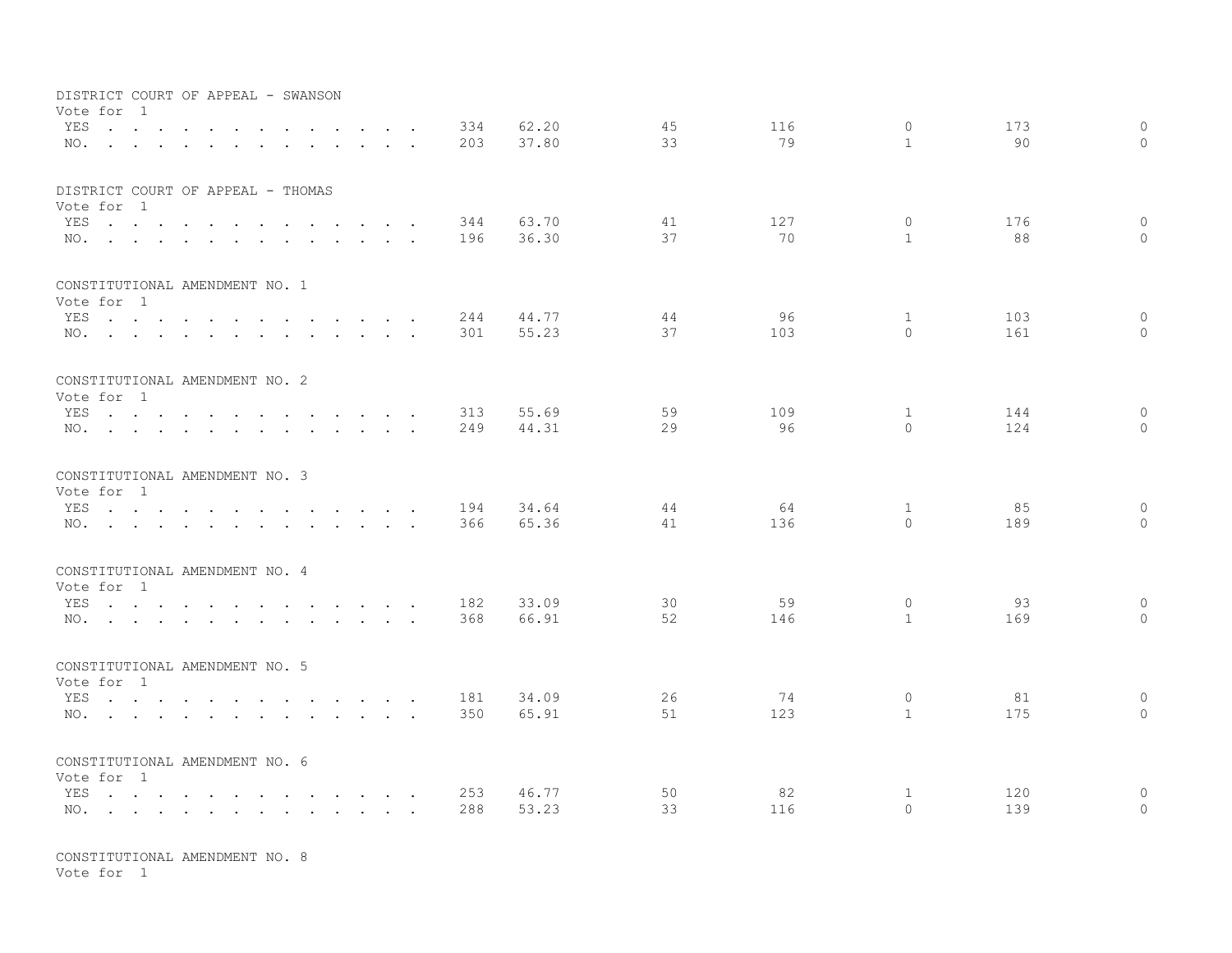| YES<br>the contract of the contract of the contract of the contract of the contract of the contract of the contract of<br>NO.<br>$\mathbf{r}$ , and $\mathbf{r}$ , and $\mathbf{r}$ , and $\mathbf{r}$ , and $\mathbf{r}$<br>$\sim$                     |                               |                                                                 |                      | 237<br>317    | 42.78<br>57.22 | 49<br>34             | 78<br>128            | $\circ$<br>$\mathbf{1}$ | 110<br>154           | $\circ$<br>$\circ$          |
|---------------------------------------------------------------------------------------------------------------------------------------------------------------------------------------------------------------------------------------------------------|-------------------------------|-----------------------------------------------------------------|----------------------|---------------|----------------|----------------------|----------------------|-------------------------|----------------------|-----------------------------|
| CONSTITUTIONAL AMENDMENT NO. 9                                                                                                                                                                                                                          |                               |                                                                 |                      |               |                |                      |                      |                         |                      |                             |
| Vote for 1<br>YES<br>the contract of the contract of the contract of the contract of the contract of the contract of the contract of                                                                                                                    |                               |                                                                 |                      | 310           | 55.86          | 49                   | 108                  | $\mathbf{1}$            | 152                  | $\mathbf{0}$                |
| NO.                                                                                                                                                                                                                                                     |                               |                                                                 |                      | 245           | 44.14          | 36                   | 96                   | $\Omega$                | 113                  | $\Omega$                    |
| CONSTITUTIONAL AMENDMENT NO. 10                                                                                                                                                                                                                         |                               |                                                                 |                      |               |                |                      |                      |                         |                      |                             |
| Vote for 1                                                                                                                                                                                                                                              |                               |                                                                 |                      |               |                |                      |                      |                         |                      |                             |
| YES<br>$\mathbf{r}$ , $\mathbf{r}$ , $\mathbf{r}$ , $\mathbf{r}$<br>$\sim$ $\sim$<br>$\ddot{\phantom{0}}$<br>$\sim$                                                                                                                                     | <b>Carl Contract Contract</b> |                                                                 |                      | 214<br>334    | 39.05<br>60.95 | 40<br>44             | 85<br>116            | $\circ$<br>$\mathbf{1}$ | 89<br>173            | $\mathbf 0$<br>$\Omega$     |
| NO.<br>the contract of the contract of the contract of the contract of the contract of the contract of the contract of                                                                                                                                  |                               |                                                                 | $\ddot{\phantom{1}}$ |               |                |                      |                      |                         |                      |                             |
| CONSTITUTIONAL AMENDMENT NO. 11                                                                                                                                                                                                                         |                               |                                                                 |                      |               |                |                      |                      |                         |                      |                             |
| Vote for 1                                                                                                                                                                                                                                              |                               |                                                                 |                      |               |                |                      |                      |                         |                      |                             |
| YES<br>the contract of the contract of the contract of the contract of the contract of the contract of the contract of                                                                                                                                  |                               |                                                                 |                      | 319<br>235    | 57.58<br>42.42 | 63<br>21             | 113<br>91            | $\circ$<br>$\mathbf{1}$ | 143<br>122           | $\mathbf{0}$<br>$\Omega$    |
| NO.                                                                                                                                                                                                                                                     |                               | $\mathbf{r}$ , $\mathbf{r}$ , $\mathbf{r}$ , $\mathbf{r}$       | $\sim$ $\sim$        |               |                |                      |                      |                         |                      |                             |
| CONSTITUTIONAL AMENDMENT NO. 12                                                                                                                                                                                                                         |                               |                                                                 |                      |               |                |                      |                      |                         |                      |                             |
| Vote for 1                                                                                                                                                                                                                                              |                               |                                                                 |                      |               |                |                      |                      |                         |                      |                             |
| YES<br>$\mathcal{A}$ . The set of the set of the set of $\mathcal{A}$<br>NO.<br>$\mathbf{r}$ , and $\mathbf{r}$ , and $\mathbf{r}$ , and $\mathbf{r}$ , and $\mathbf{r}$                                                                                |                               | $\mathcal{A}=\mathcal{A}=\mathcal{A}=\mathcal{A}=\mathcal{A}$ . | $\cdot$ $\cdot$      | 213<br>336    | 38.80<br>61.20 | 40<br>41             | 88<br>115            | $\circ$<br>$\mathbf{1}$ | 85<br>179            | $\mathbf 0$<br>$\mathbf{0}$ |
| PRECINCT 3                                                                                                                                                                                                                                              |                               |                                                                 |                      |               |                |                      |                      |                         |                      |                             |
|                                                                                                                                                                                                                                                         |                               |                                                                 |                      | TOTAL VOTES   | $\frac{6}{6}$  | Abs                  | Early                | $PV-EV$                 | ED                   | $PV-ED$                     |
| REGISTERED VOTERS - TOTAL                                                                                                                                                                                                                               |                               |                                                                 |                      | 654           |                |                      |                      |                         |                      |                             |
| BALLOTS CAST - TOTAL.<br>and the contract of the contract of the contract of the contract of the contract of the contract of the contract of the contract of the contract of the contract of the contract of the contract of the contract of the contra |                               |                                                                 |                      | 461           |                | 66                   | 201                  | $\circ$                 | 194                  | $\circ$                     |
| VOTER TURNOUT - TOTAL                                                                                                                                                                                                                                   |                               |                                                                 |                      |               | 70.49          |                      |                      |                         |                      |                             |
| PRESIDENT AND VICE PRESIDENT<br>Vote for 1                                                                                                                                                                                                              |                               |                                                                 |                      |               |                |                      |                      |                         |                      |                             |
| Romney / Ryan (REP) $\cdots$ $\cdots$ $\cdots$                                                                                                                                                                                                          |                               |                                                                 |                      | 374           | 81.84          | 55                   | 165                  | 0                       | 154                  | $\mathbf 0$                 |
| Obama / Biden (DEM)                                                                                                                                                                                                                                     |                               |                                                                 |                      | 77            | 16.85          | 11                   | 34                   | $\Omega$                | 32                   | $\mathbf{0}$                |
| Stevens / Link (OBJ).                                                                                                                                                                                                                                   |                               |                                                                 |                      | $\mathbf{0}$  |                | $\circ$              | $\circ$              | $\circ$                 | $\circ$              | $\mathbb O$                 |
| Johnson / Gray (LBT).                                                                                                                                                                                                                                   |                               |                                                                 |                      | 3             | .66            | $\circ$              | $\mathbf{1}$         | $\circ$                 | 2                    | $\circ$                     |
| Goode, Jr. / Clymer (CPF)                                                                                                                                                                                                                               |                               |                                                                 |                      | $\Omega$      |                | $\Omega$             | $\Omega$             | $\Omega$                | $\Omega$             | $\circ$                     |
| Stein / Honkala (GRE)                                                                                                                                                                                                                                   |                               |                                                                 |                      | 2             | .44            | $\circ$              | $\circ$              | $\Omega$                | $\mathbf{2}$         | $\mathbf 0$                 |
| Barnett / Cross (REF)<br>and the contract of the contract of the                                                                                                                                                                                        |                               |                                                                 |                      | $\Omega$      |                | $\Omega$             | $\Omega$             | $\Omega$                | $\Omega$<br>$\Omega$ | $\circ$                     |
| Alexander / Mendoza (SOC)                                                                                                                                                                                                                               |                               |                                                                 |                      | 0<br>$\Omega$ |                | $\Omega$<br>$\Omega$ | $\Omega$<br>$\Omega$ | $\Omega$<br>$\Omega$    | $\Omega$             | $\mathbb O$<br>$\mathbb O$  |
| Lindsay / Osario (PSL)                                                                                                                                                                                                                                  |                               |                                                                 |                      | $\mathbf{1}$  | .22            | $\Omega$             | $1\,$                | $\Omega$                | $\Omega$             | $\circ$                     |
| Barr / Sheehan (PFP).<br>Hoefling / Ellis (AIP)                                                                                                                                                                                                         |                               |                                                                 |                      | $\Omega$      |                | $\Omega$             | $\circ$              | $\Omega$                | $\Omega$             | $\circ$                     |
| Anderson / Rodriguez (JPF).                                                                                                                                                                                                                             |                               |                                                                 |                      | 0             |                | $\Omega$             | $\Omega$             | $\Omega$                | $\Omega$             | $\mathbf 0$                 |
| WRITE-IN.                                                                                                                                                                                                                                               |                               |                                                                 |                      | $\Omega$      |                | $\Omega$             | $\Omega$             | $\Omega$                | $\Omega$             | $\circ$                     |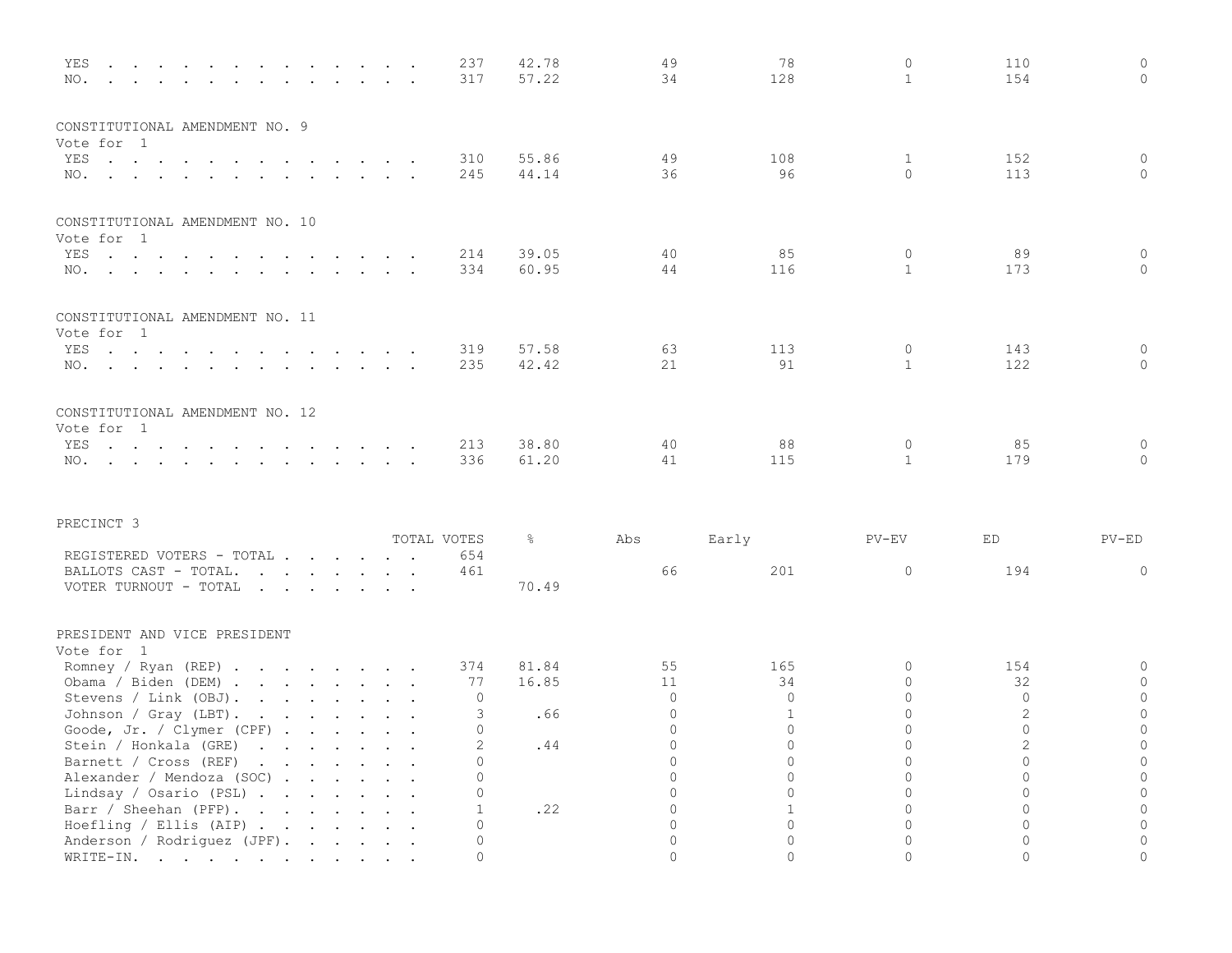| UNITED STATES SENATOR<br>Vote for 1    |                                                                                                                                                                                                                                |              |                |              |                |                     |              |                          |
|----------------------------------------|--------------------------------------------------------------------------------------------------------------------------------------------------------------------------------------------------------------------------------|--------------|----------------|--------------|----------------|---------------------|--------------|--------------------------|
| Connie Mack (REP).                     |                                                                                                                                                                                                                                | 303          | 66.89          | 50           | 137            | $\circ$             | 116          | $\mathbf 0$              |
| Bill Nelson (DEM).                     |                                                                                                                                                                                                                                | 134          | 29.58          | 14           | 56             | $\Omega$            | 64           | $\mathbf 0$              |
| Bill Gaylor (NPA).                     |                                                                                                                                                                                                                                | 13           | 2.87           | $\mathbf{0}$ | 5              | $\circ$             | 8            | $\mathbf{0}$             |
| Chris Borgia (NPA)                     | the contract of the contract of the                                                                                                                                                                                            | 2            | .44            | $\mathbf{1}$ | $\mathbf{1}$   | $\Omega$            | $\Omega$     | $\mathbf{0}$             |
| WRITE-IN.                              |                                                                                                                                                                                                                                | $\mathbf{1}$ | .22            | $\Omega$     | $\overline{0}$ | 0                   | $\mathbf{1}$ | $\circ$                  |
| REPRESENTATIVE IN CONGRESS DISTRICT 3  |                                                                                                                                                                                                                                |              |                |              |                |                     |              |                          |
| Vote for 1                             |                                                                                                                                                                                                                                |              |                |              |                |                     |              |                          |
| Ted Yoho (REP).                        |                                                                                                                                                                                                                                | 375          | 83.52          | 51           | 171            | $\circ$             | 153          | $\mathbf{0}$             |
| J.R. Gaillot (DEM)                     | $\mathcal{A}$ . The set of the set of the set of the $\mathcal{A}$                                                                                                                                                             | 60           | 13.36          | 12           | 27             | $\Omega$            | 21           | $\circ$                  |
| Philip Dodds (NPA)                     |                                                                                                                                                                                                                                | 14           | 3.12           | 3            | $\mathbf{2}$   | $\Omega$            | 9            | $\mathbf{0}$             |
| WRITE-IN.                              |                                                                                                                                                                                                                                | $\circ$      |                | $\Omega$     | $\bigcap$      | $\Omega$            | $\Omega$     | $\circ$                  |
| STATE SENATOR DISTRICT 7               |                                                                                                                                                                                                                                |              |                |              |                |                     |              |                          |
| Vote for 1                             |                                                                                                                                                                                                                                |              |                |              |                |                     |              |                          |
| Rob Bradley (REP).                     |                                                                                                                                                                                                                                | 328          | 77.36          | 46           | 152            | $\circ$             | 130          | $\mathbf{0}$<br>$\Omega$ |
| William Mazzota (DEM)                  |                                                                                                                                                                                                                                | 96           | 22.64          | 16           | 37             | $\Omega$            | 43           |                          |
| <b>SHERIFF</b>                         |                                                                                                                                                                                                                                |              |                |              |                |                     |              |                          |
| Vote for 1                             |                                                                                                                                                                                                                                |              |                |              |                |                     |              |                          |
| JJ Etheridge (REP)                     |                                                                                                                                                                                                                                | 100          | 21.88          | 21           | 37             | $\circ$             | 42           | $\mathbf{0}$             |
| Gordon Smith (DEM)                     | and the contract of the contract of the contract of the contract of the contract of the contract of the contract of the contract of the contract of the contract of the contract of the contract of the contract of the contra | 357          | 78.12          | 45           | 162            | $\Omega$            | 150          | $\Omega$                 |
| DISTRICT SUPERINTENDENT OF SCHOOLS     |                                                                                                                                                                                                                                |              |                |              |                |                     |              |                          |
| Vote for 1                             |                                                                                                                                                                                                                                |              |                |              |                |                     |              |                          |
| Beth Moore (REP)                       |                                                                                                                                                                                                                                | 124          | 27.31          | 25           | 49             | $\circ$             | 50           | $\mathbf{0}$             |
| Chad Farnsworth (DEM)                  |                                                                                                                                                                                                                                | 330          | 72.69          | 41           | 150            | $\circ$             | 139          | $\mathbf{0}$             |
| JUSTICE OF THE SUPREME COURT- LEWIS    |                                                                                                                                                                                                                                |              |                |              |                |                     |              |                          |
| Vote for 1                             |                                                                                                                                                                                                                                |              |                | 26           | 68             | 0                   | 86           | $\mathbf 0$              |
| YES<br>NO.                             |                                                                                                                                                                                                                                | 180<br>234   | 43.48<br>56.52 | 32           | 114            | $\circ$             | 88           | $\circ$                  |
|                                        |                                                                                                                                                                                                                                |              |                |              |                |                     |              |                          |
| JUSTICE OF THE SUPREME COURT- PARIENTE |                                                                                                                                                                                                                                |              |                |              |                |                     |              |                          |
| Vote for 1                             |                                                                                                                                                                                                                                |              |                |              |                |                     |              |                          |
| YES                                    |                                                                                                                                                                                                                                | 171          | 41.61<br>58.39 | 24<br>34     | 69<br>112      | $\circ$<br>$\Omega$ | 78<br>94     | $\mathbf{0}$<br>$\Omega$ |
| NO.                                    |                                                                                                                                                                                                                                | 240          |                |              |                |                     |              |                          |
| JUSTICE OF THE SUPREME COURT- QUINCE   |                                                                                                                                                                                                                                |              |                |              |                |                     |              |                          |
| Vote for 1                             |                                                                                                                                                                                                                                |              |                |              |                |                     |              |                          |
| YES                                    |                                                                                                                                                                                                                                | 174          | 42.44          | 25<br>33     | 69             | 0<br>$\circ$        | 80<br>89     | $\circ$<br>$\circ$       |
| NO.                                    |                                                                                                                                                                                                                                | 236          | 57.56          |              | 114            |                     |              |                          |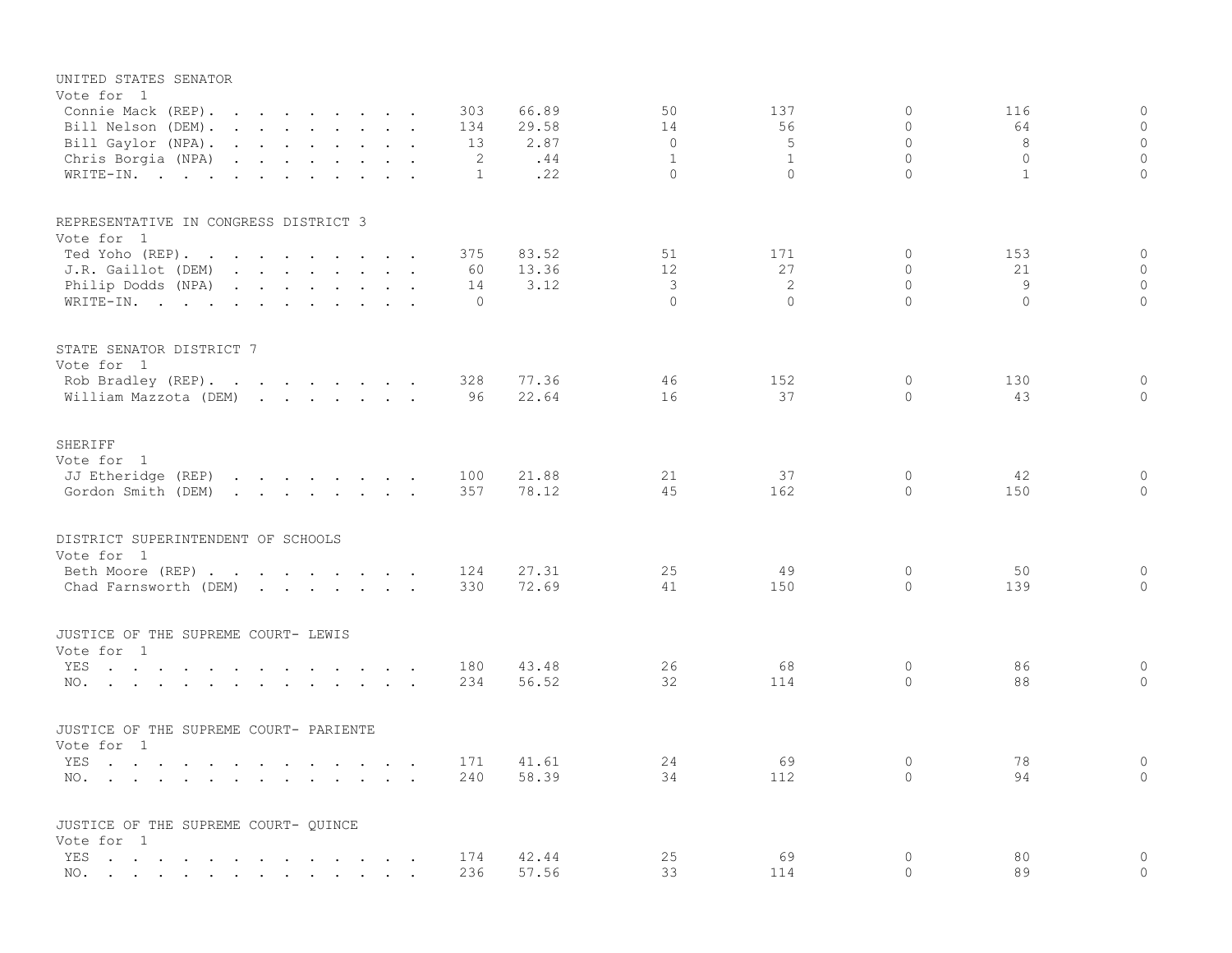| DISTRICT COURT OF APPEAL - MARSTILLER<br>Vote for 1 |  |                                                                                                                 |  |                             |                           |                      |            |                |          |           |                      |           |                             |
|-----------------------------------------------------|--|-----------------------------------------------------------------------------------------------------------------|--|-----------------------------|---------------------------|----------------------|------------|----------------|----------|-----------|----------------------|-----------|-----------------------------|
| YES<br>NO.                                          |  | the contract of the contract of the contract of the contract of the contract of the contract of the contract of |  | $\sim$ $\sim$ $\sim$ $\sim$ | <b>Contract</b>           |                      | 176<br>237 | 42.62<br>57.38 | 25<br>33 | 67<br>116 | $\circ$<br>$\Omega$  | 84<br>88  | $\mathbf{0}$<br>$\Omega$    |
| DISTRICT COURT OF APPEAL - RAY<br>Vote for 1        |  |                                                                                                                 |  |                             |                           |                      |            |                |          |           |                      |           |                             |
| YES $\cdots$<br>NO.                                 |  |                                                                                                                 |  |                             |                           |                      | 195<br>212 | 47.91<br>52.09 | 24<br>32 | 76<br>105 | $\Omega$<br>$\Omega$ | 95<br>75  | $\mathbf{0}$<br>$\Omega$    |
| DISTRICT COURT OF APPEAL - SWANSON<br>Vote for 1    |  |                                                                                                                 |  |                             |                           |                      |            |                |          |           |                      |           |                             |
| YES<br>NO.                                          |  |                                                                                                                 |  |                             | $\cdots$<br>$\sim$ $\sim$ |                      | 189<br>217 | 46.55<br>53.45 | 25<br>30 | 71<br>110 | 0<br>$\Omega$        | 93<br>77  | $\Omega$<br>$\Omega$        |
| DISTRICT COURT OF APPEAL - THOMAS<br>Vote for 1     |  |                                                                                                                 |  |                             |                           |                      |            |                |          |           |                      |           |                             |
| YES<br>NO.                                          |  |                                                                                                                 |  |                             |                           |                      | 201<br>210 | 48.91<br>51.09 | 28<br>29 | 75<br>107 | $\circ$<br>$\Omega$  | 98<br>74  | $\circ$<br>$\Omega$         |
| CONSTITUTIONAL AMENDMENT NO. 1<br>Vote for 1        |  |                                                                                                                 |  |                             |                           |                      |            |                |          |           |                      |           |                             |
| YES<br>NO.                                          |  |                                                                                                                 |  |                             |                           |                      | 282<br>150 | 65.28<br>34.72 | 40<br>23 | 119<br>72 | $\circ$<br>$\Omega$  | 123<br>55 | $\mathbf 0$<br>$\Omega$     |
| CONSTITUTIONAL AMENDMENT NO. 2<br>Vote for 1        |  |                                                                                                                 |  |                             |                           |                      |            |                |          |           |                      |           |                             |
| YES<br>NO.                                          |  | the contract of the contract of the contract of the contract of the contract of the contract of the contract of |  |                             | $\sim$ $\sim$             | $\ddot{\phantom{a}}$ | 289<br>154 | 65.24<br>34.76 | 38<br>28 | 125<br>70 | $\circ$<br>$\Omega$  | 126<br>56 | $\Omega$<br>$\Omega$        |
| CONSTITUTIONAL AMENDMENT NO. 3<br>Vote for 1        |  |                                                                                                                 |  |                             |                           |                      |            |                |          |           |                      |           |                             |
| YES<br>NO.                                          |  |                                                                                                                 |  |                             | $\sim$ $\sim$             |                      | 184<br>252 | 42.20<br>57.80 | 24<br>41 | 76<br>118 | $\circ$<br>$\Omega$  | 84<br>93  | $\circ$<br>$\Omega$         |
| CONSTITUTIONAL AMENDMENT NO. 4<br>Vote for 1        |  |                                                                                                                 |  |                             |                           |                      |            |                |          |           |                      |           |                             |
| YES<br>NO.                                          |  | $\mathbf{r}$ , and $\mathbf{r}$ , and $\mathbf{r}$ , and $\mathbf{r}$ , and $\mathbf{r}$                        |  |                             | $\sim$                    | $\ddot{\phantom{a}}$ | 194<br>245 | 44.19<br>55.81 | 21<br>40 | 78<br>116 | $\circ$<br>$\circ$   | 95<br>89  | $\mathbf 0$<br>$\mathbf{0}$ |

CONSTITUTIONAL AMENDMENT NO. 5 Vote for 1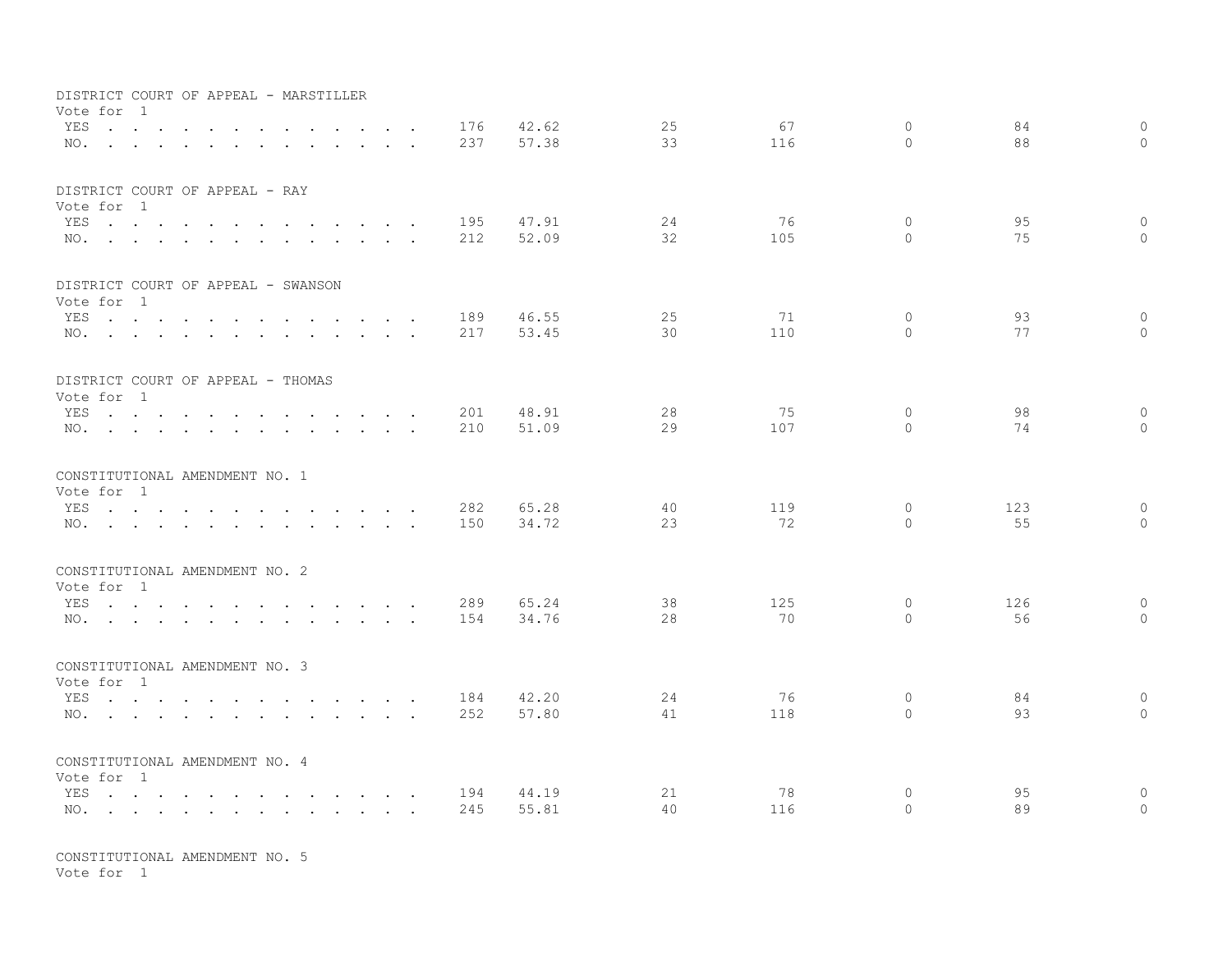| YES<br>المنابعة والمنابعة والمنابعة والمنابعة والمنابعة والمنابعة والمنابعة<br>NO.                                     |                                                                                                                                                                                                                                           |                                            |               | 176<br>239  | 42.41<br>57.59 | 19<br>42 | 71<br>114 | 0<br>$\Omega$ | 86<br>83 | $\circ$<br>$\circ$      |
|------------------------------------------------------------------------------------------------------------------------|-------------------------------------------------------------------------------------------------------------------------------------------------------------------------------------------------------------------------------------------|--------------------------------------------|---------------|-------------|----------------|----------|-----------|---------------|----------|-------------------------|
| CONSTITUTIONAL AMENDMENT NO. 6                                                                                         |                                                                                                                                                                                                                                           |                                            |               |             |                |          |           |               |          |                         |
| Vote for 1<br>YES                                                                                                      | $\sim$ $\sim$                                                                                                                                                                                                                             | $\mathbf{r}$ , $\mathbf{r}$ , $\mathbf{r}$ |               | 270         | 62.07          | 32       | 122       | 0             | 116      | $\circ$                 |
| $NO.$ $\cdots$ $\cdots$ $\cdots$                                                                                       | $\mathcal{L}^{\mathcal{A}}$ . The set of the set of the set of the set of the set of the set of the set of the set of the set of the set of the set of the set of the set of the set of the set of the set of the set of the set of the s |                                            |               | 165         | 37.93          | 29       | 70        | 0             | 66       | $\circ$                 |
| CONSTITUTIONAL AMENDMENT NO. 8                                                                                         |                                                                                                                                                                                                                                           |                                            |               |             |                |          |           |               |          |                         |
| Vote for 1                                                                                                             |                                                                                                                                                                                                                                           |                                            |               |             |                |          |           |               |          |                         |
| YES<br>NO.                                                                                                             |                                                                                                                                                                                                                                           |                                            |               | 199<br>237  | 45.64<br>54.36 | 18<br>44 | 86<br>108 | 0<br>$\Omega$ | 95<br>85 | $\mathbf 0$<br>$\Omega$ |
|                                                                                                                        |                                                                                                                                                                                                                                           |                                            |               |             |                |          |           |               |          |                         |
| CONSTITUTIONAL AMENDMENT NO. 9<br>Vote for 1                                                                           |                                                                                                                                                                                                                                           |                                            |               |             |                |          |           |               |          |                         |
| YES                                                                                                                    |                                                                                                                                                                                                                                           |                                            |               | 287         | 65.53          | 40       | 120       | 0             | 127      | $\circ$                 |
| NO.                                                                                                                    |                                                                                                                                                                                                                                           |                                            |               | 151         | 34.47          | 22       | 73        | $\Omega$      | 56       | $\Omega$                |
| CONSTITUTIONAL AMENDMENT NO. 10                                                                                        |                                                                                                                                                                                                                                           |                                            |               |             |                |          |           |               |          |                         |
| Vote for 1<br>YES                                                                                                      |                                                                                                                                                                                                                                           |                                            | $\sim$ $\sim$ | 239         | 56.10          | 30       | 90        | $\circ$       | 119      | $\circ$                 |
| the contract of the contract of the contract of the contract of the contract of the contract of the contract of<br>NO. |                                                                                                                                                                                                                                           |                                            |               | 187         | 43.90          | 30       | 100       | $\circ$       | 57       | $\circ$                 |
| CONSTITUTIONAL AMENDMENT NO. 11<br>Vote for 1                                                                          |                                                                                                                                                                                                                                           |                                            |               |             |                |          |           |               |          |                         |
| YES                                                                                                                    | $\mathbf{r}$ , $\mathbf{r}$ , $\mathbf{r}$                                                                                                                                                                                                |                                            | $\sim$ $\sim$ | 318         | 73.27          | 40       | 138       | $\circ$       | 140      | $\circ$                 |
| NO.                                                                                                                    |                                                                                                                                                                                                                                           |                                            |               | 116         | 26.73          | 21       | 53        | 0             | 42       | $\circ$                 |
| CONSTITUTIONAL AMENDMENT NO. 12<br>Vote for 1                                                                          |                                                                                                                                                                                                                                           |                                            |               |             |                |          |           |               |          |                         |
| YES<br>the contract of the contract of the                                                                             | the contract of the contract of the                                                                                                                                                                                                       |                                            | $\sim$ $\sim$ | 177         | 42.04          | 13       | 78        | 0             | 86       | $\mathbf 0$             |
| NO.<br>the contract of the contract of the contract of the contract of the contract of the contract of the contract of |                                                                                                                                                                                                                                           |                                            | $\cdots$      | 244         | 57.96          | 46       | 110       | $\circ$       | 88       | $\mathbf{0}$            |
| PRECINCT 4                                                                                                             |                                                                                                                                                                                                                                           |                                            |               |             |                |          |           |               |          |                         |
|                                                                                                                        |                                                                                                                                                                                                                                           |                                            |               | TOTAL VOTES | ိင             | Abs      | Early     | $PV-EV$       | ED       | $PV-ED$                 |
| REGISTERED VOTERS - TOTAL 1,191                                                                                        |                                                                                                                                                                                                                                           |                                            |               |             |                |          |           |               |          | $\circ$                 |
| BALLOTS CAST - TOTAL.<br>VOTER TURNOUT - TOTAL                                                                         |                                                                                                                                                                                                                                           |                                            | $\mathbf{L}$  | 935         | 78.51          | 122      | 338       | $\circ$       | 475      |                         |
| PRESIDENT AND VICE PRESIDENT                                                                                           |                                                                                                                                                                                                                                           |                                            |               |             |                |          |           |               |          |                         |
| Vote for 1<br>Romney / Ryan (REP)                                                                                      |                                                                                                                                                                                                                                           |                                            |               | 742         | 79.70          | 102      | 254       | $\circ$       | 386      | $\circ$                 |
| Obama / Biden (DEM)                                                                                                    |                                                                                                                                                                                                                                           |                                            |               | 183         | 19.66          | 21       | 77        | $\circ$       | 85       | $\circ$                 |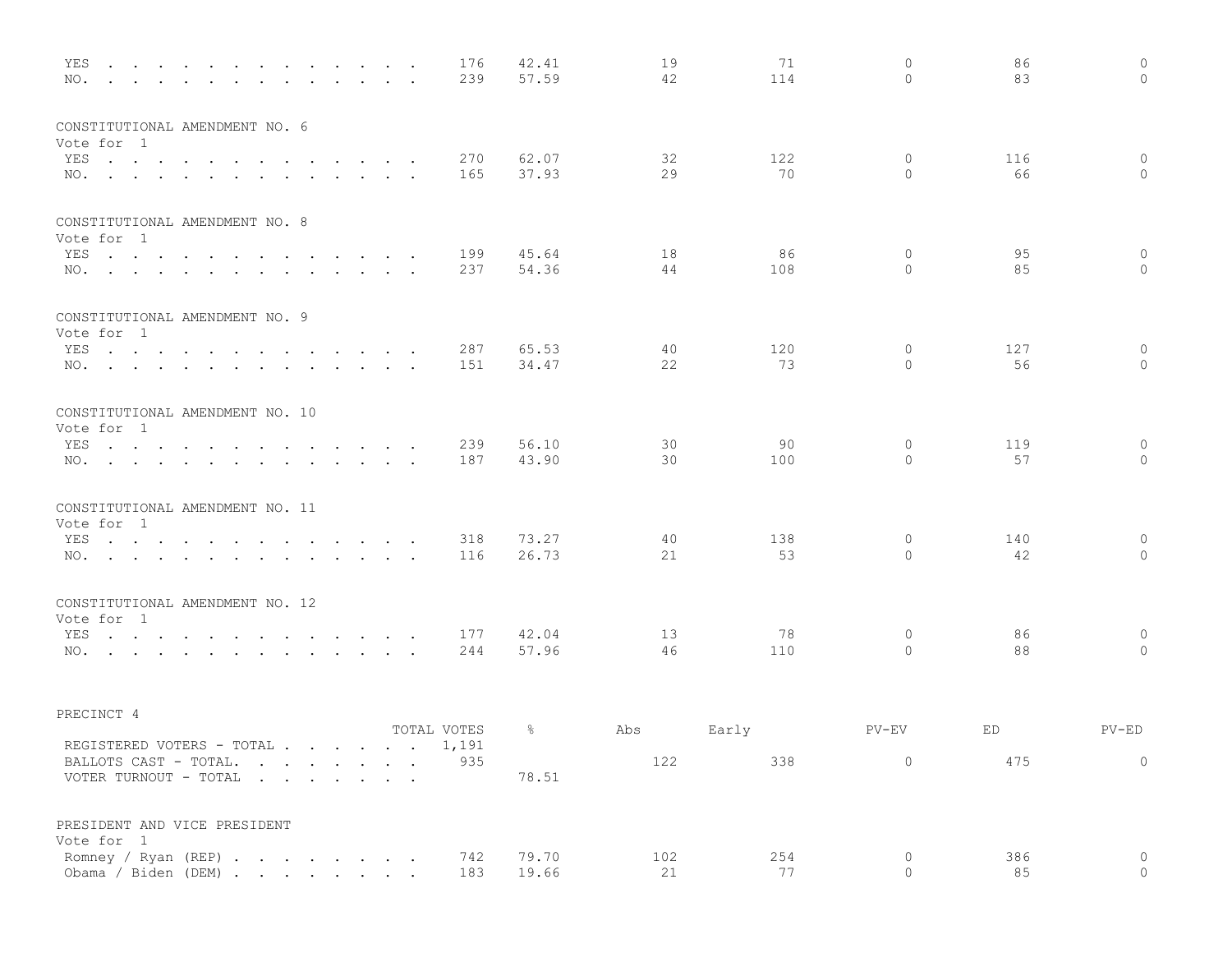| Stevens / Link (OBJ).<br>Johnson / Gray (LBT).<br>the contract of the contract of the<br>Goode, Jr. / Clymer (CPF)<br>Stein / Honkala (GRE)<br>Barnett / Cross (REF)<br>and the contract of the contract of the contract of the contract of the contract of the contract of the contract of the contract of the contract of the contract of the contract of the contract of the contract of the contra<br>Alexander / Mendoza (SOC)<br>Lindsay / Osario (PSL)<br>Barr / Sheehan (PFP).<br>Hoefling / Ellis (AIP) $\cdot \cdot \cdot \cdot \cdot \cdot$<br>Anderson / Rodriguez (JPF).<br>WRITE-IN. | 0<br>2<br>$\Omega$<br>2<br>$\Omega$<br>$\Omega$<br>1<br>$\Omega$<br>0 | .21<br>.21<br>.11<br>.11 | 0<br>$\mathbf{1}$<br>$\Omega$<br>$\Omega$<br>0<br>$\Omega$<br>$\Omega$<br>0<br>$\Omega$<br>$\Omega$<br>$\Omega$ | 0<br>$1\,$<br>$\Omega$<br>$\circ$<br>$\mathbf{1}$<br>0<br>$\Omega$<br>$\mathbf{1}$<br>$\Omega$<br>$\Omega$<br>$\Omega$ | 0<br>0<br>$\Omega$<br>0<br>0<br>0<br>$\Omega$<br>0<br>0<br>$\Omega$<br>$\Omega$ | $\circ$<br>$\Omega$<br>$\Omega$<br>2<br>$\Omega$<br>0<br>$\Omega$<br>$\circ$<br>$\Omega$<br>$\Omega$<br>$\Omega$ | $\mathbf 0$<br>$\circ$<br>$\circ$<br>$\circ$<br>$\circ$<br>$\circ$<br>$\mathbf{0}$<br>$\circ$<br>$\circ$<br>$\mathbf 0$<br>$\circ$ |
|----------------------------------------------------------------------------------------------------------------------------------------------------------------------------------------------------------------------------------------------------------------------------------------------------------------------------------------------------------------------------------------------------------------------------------------------------------------------------------------------------------------------------------------------------------------------------------------------------|-----------------------------------------------------------------------|--------------------------|-----------------------------------------------------------------------------------------------------------------|------------------------------------------------------------------------------------------------------------------------|---------------------------------------------------------------------------------|------------------------------------------------------------------------------------------------------------------|------------------------------------------------------------------------------------------------------------------------------------|
| UNITED STATES SENATOR<br>Vote for 1                                                                                                                                                                                                                                                                                                                                                                                                                                                                                                                                                                |                                                                       |                          |                                                                                                                 |                                                                                                                        |                                                                                 |                                                                                                                  |                                                                                                                                    |
| Connie Mack (REP).                                                                                                                                                                                                                                                                                                                                                                                                                                                                                                                                                                                 | 606                                                                   | 66.23                    | 79                                                                                                              | 219                                                                                                                    | $\circ$                                                                         | 308                                                                                                              | 0                                                                                                                                  |
| Bill Nelson (DEM).                                                                                                                                                                                                                                                                                                                                                                                                                                                                                                                                                                                 | 286                                                                   | 31.26                    | 39                                                                                                              | 104                                                                                                                    | $\Omega$                                                                        | 143                                                                                                              | $\mathbf{0}$                                                                                                                       |
| Bill Gaylor (NPA).<br>$\mathcal{A}$ . The second contribution of the second contribution $\mathcal{A}$                                                                                                                                                                                                                                                                                                                                                                                                                                                                                             | 16                                                                    | 1.75                     | 3                                                                                                               | 8                                                                                                                      | $\circ$                                                                         | 5                                                                                                                | $\circ$                                                                                                                            |
| Chris Borgia (NPA)                                                                                                                                                                                                                                                                                                                                                                                                                                                                                                                                                                                 | 7                                                                     | .77                      | 1                                                                                                               | $\mathbf{1}$                                                                                                           | $\circ$                                                                         | 5                                                                                                                | $\circ$                                                                                                                            |
| WRITE-IN.                                                                                                                                                                                                                                                                                                                                                                                                                                                                                                                                                                                          | $\Omega$                                                              |                          | $\Omega$                                                                                                        | $\Omega$                                                                                                               | $\Omega$                                                                        | $\Omega$                                                                                                         | $\Omega$                                                                                                                           |
| REPRESENTATIVE IN CONGRESS DISTRICT 3<br>Vote for 1                                                                                                                                                                                                                                                                                                                                                                                                                                                                                                                                                |                                                                       |                          |                                                                                                                 |                                                                                                                        |                                                                                 |                                                                                                                  |                                                                                                                                    |
| Ted Yoho (REP).                                                                                                                                                                                                                                                                                                                                                                                                                                                                                                                                                                                    | 750                                                                   | 82.60                    | 104                                                                                                             | 264                                                                                                                    | $\circ$                                                                         | 382                                                                                                              | $\mathbf 0$                                                                                                                        |
| J.R. Gaillot (DEM)                                                                                                                                                                                                                                                                                                                                                                                                                                                                                                                                                                                 | 143                                                                   | 15.75                    | 16                                                                                                              | 62                                                                                                                     | $\circ$                                                                         | 65                                                                                                               | $\mathbf 0$                                                                                                                        |
| Philip Dodds (NPA)                                                                                                                                                                                                                                                                                                                                                                                                                                                                                                                                                                                 | 15                                                                    | 1.65                     | 1                                                                                                               | 3                                                                                                                      | $\Omega$                                                                        | 11                                                                                                               | $\mathbf{0}$                                                                                                                       |
| WRITE-IN.                                                                                                                                                                                                                                                                                                                                                                                                                                                                                                                                                                                          | 0                                                                     |                          | $\Omega$                                                                                                        | $\mathbf{0}$                                                                                                           | $\Omega$                                                                        | $\mathbf{0}$                                                                                                     | $\circ$                                                                                                                            |
| STATE SENATOR DISTRICT 7<br>Vote for 1<br>Rob Bradley (REP).<br>William Mazzota (DEM)                                                                                                                                                                                                                                                                                                                                                                                                                                                                                                              | 670<br>182                                                            | 78.64<br>21.36           | 92<br>18                                                                                                        | 240<br>77                                                                                                              | 0<br>0                                                                          | 338<br>87                                                                                                        | 0<br>$\circ$                                                                                                                       |
| SHERIFF                                                                                                                                                                                                                                                                                                                                                                                                                                                                                                                                                                                            |                                                                       |                          |                                                                                                                 |                                                                                                                        |                                                                                 |                                                                                                                  |                                                                                                                                    |
| Vote for 1                                                                                                                                                                                                                                                                                                                                                                                                                                                                                                                                                                                         |                                                                       |                          |                                                                                                                 |                                                                                                                        |                                                                                 |                                                                                                                  |                                                                                                                                    |
| JJ Etheridge (REP)<br>$\mathcal{A}$ . The set of the set of the set of the set of $\mathcal{A}$<br>Gordon Smith (DEM)<br>$\mathbf{r}$ . The contract of the contract of the contract of the contract of the contract of the contract of the contract of the contract of the contract of the contract of the contract of the contract of the contract of th                                                                                                                                                                                                                                         | 232<br>694                                                            | 25.05<br>74.95           | 28<br>91                                                                                                        | 62<br>274                                                                                                              | 0<br>$\circ$                                                                    | 142<br>329                                                                                                       | 0<br>$\mathbf{0}$                                                                                                                  |
| DISTRICT SUPERINTENDENT OF SCHOOLS                                                                                                                                                                                                                                                                                                                                                                                                                                                                                                                                                                 |                                                                       |                          |                                                                                                                 |                                                                                                                        |                                                                                 |                                                                                                                  |                                                                                                                                    |
| Vote for 1                                                                                                                                                                                                                                                                                                                                                                                                                                                                                                                                                                                         |                                                                       |                          |                                                                                                                 |                                                                                                                        |                                                                                 |                                                                                                                  |                                                                                                                                    |
| Beth Moore (REP)                                                                                                                                                                                                                                                                                                                                                                                                                                                                                                                                                                                   | 260                                                                   | 28.32                    | 39                                                                                                              | 99                                                                                                                     | 0<br>$\Omega$                                                                   | 122                                                                                                              | $\mathbf 0$<br>$\circ$                                                                                                             |
| Chad Farnsworth (DEM)<br>$\sim$<br>$\mathbf{r}$ . The set of $\mathbf{r}$<br>BRADFORD COUNTY, FLORIDA                                                                                                                                                                                                                                                                                                                                                                                                                                                                                              | 658                                                                   | 71.68                    | 81                                                                                                              | 238                                                                                                                    |                                                                                 | 339                                                                                                              |                                                                                                                                    |
| JUSTICE OF THE SUPREME COURT- LEWIS<br>Vote for 1                                                                                                                                                                                                                                                                                                                                                                                                                                                                                                                                                  |                                                                       |                          |                                                                                                                 |                                                                                                                        |                                                                                 |                                                                                                                  |                                                                                                                                    |
| YES                                                                                                                                                                                                                                                                                                                                                                                                                                                                                                                                                                                                | 352                                                                   | 42.82                    | 54                                                                                                              | 130                                                                                                                    | 0                                                                               | 168                                                                                                              | $\circ$                                                                                                                            |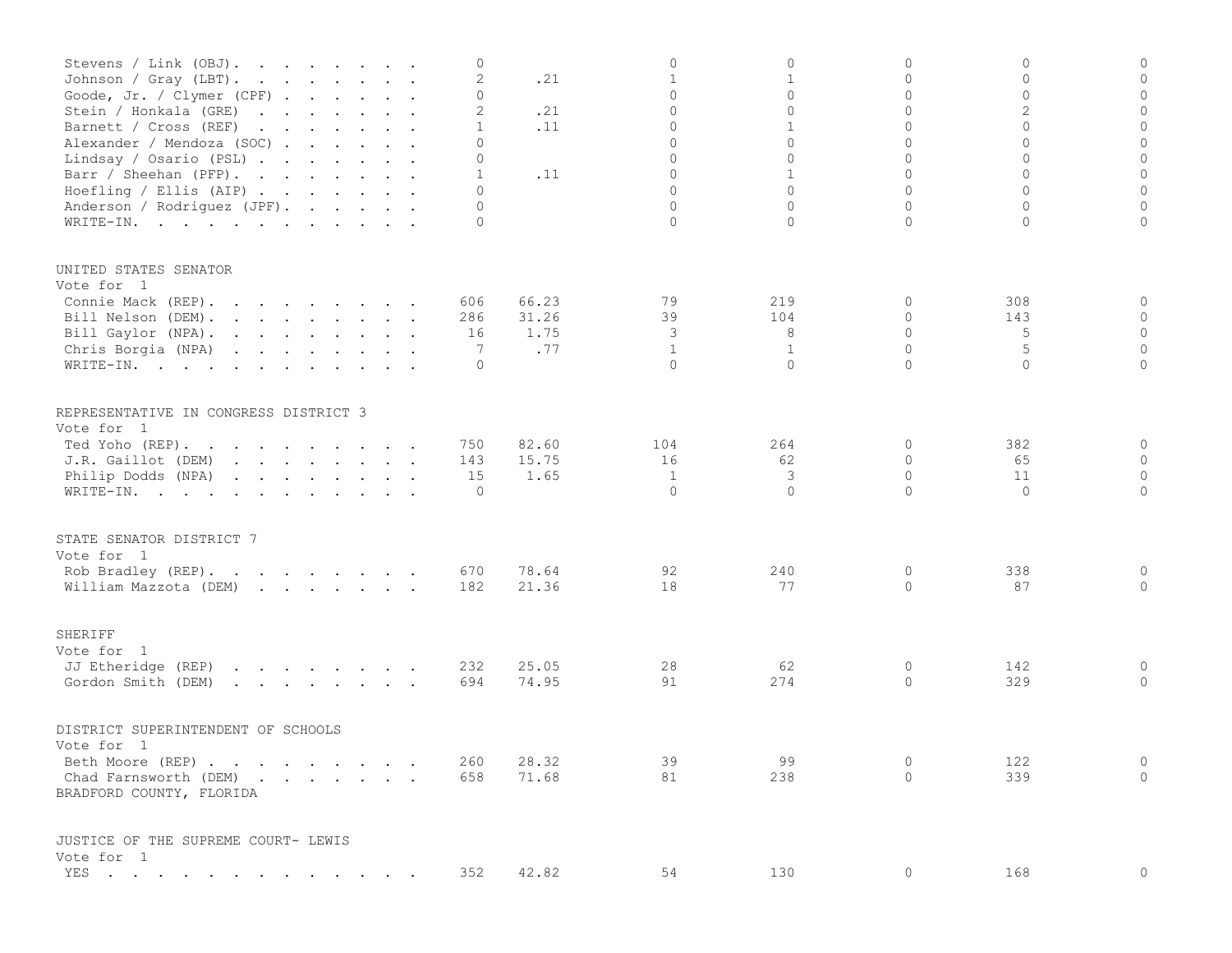|            | NO.                                    |                            |                      | 470        | 57.18          | 55       | 178        | $\circ$            | 237        | $\circ$                     |
|------------|----------------------------------------|----------------------------|----------------------|------------|----------------|----------|------------|--------------------|------------|-----------------------------|
| Vote for 1 | JUSTICE OF THE SUPREME COURT- PARIENTE |                            |                      |            |                |          |            |                    |            |                             |
| YES        | $\ddot{\phantom{a}}$<br>$\sim$<br>NO.  | $\sim$<br>$\sim$<br>$\sim$ | $\sim$               | 333<br>490 | 40.46<br>59.54 | 45<br>65 | 127<br>183 | 0<br>$\circ$       | 161<br>242 | $\mathbf 0$<br>$\circ$      |
| Vote for 1 | JUSTICE OF THE SUPREME COURT- QUINCE   |                            |                      |            |                |          |            |                    |            |                             |
|            | YES<br>NO.                             |                            |                      | 323<br>495 | 39.49<br>60.51 | 46<br>62 | 122<br>186 | 0<br>$\circ$       | 155<br>247 | 0<br>$\Omega$               |
| Vote for 1 | DISTRICT COURT OF APPEAL - MARSTILLER  |                            |                      |            |                |          |            |                    |            |                             |
|            | YES<br>NO.                             |                            |                      | 338<br>470 | 41.83<br>58.17 | 51<br>55 | 124<br>179 | 0<br>$\circ$       | 163<br>236 | $\mathbf 0$<br>$\circ$      |
| Vote for 1 | DISTRICT COURT OF APPEAL - RAY         |                            |                      |            |                |          |            |                    |            |                             |
|            | YES<br>NO.                             |                            |                      | 351<br>451 | 43.77<br>56.23 | 55<br>52 | 137<br>167 | 0<br>$\circ$       | 159<br>232 | $\mathbf 0$<br>$\Omega$     |
| Vote for 1 | DISTRICT COURT OF APPEAL - SWANSON     |                            |                      |            |                |          |            |                    |            |                             |
|            | YES<br>NO.                             |                            |                      | 350<br>441 | 44.25<br>55.75 | 46<br>57 | 144<br>156 | $\circ$<br>$\circ$ | 160<br>228 | $\mathbf 0$<br>$\circ$      |
| Vote for 1 | DISTRICT COURT OF APPEAL - THOMAS      |                            |                      |            |                |          |            |                    |            |                             |
|            | YES<br>NO.                             |                            | $\ddot{\phantom{1}}$ | 363<br>440 | 45.21<br>54.79 | 51<br>55 | 145<br>159 | 0<br>$\circ$       | 167<br>226 | $\mathbf 0$<br>$\Omega$     |
| Vote for 1 | CONSTITUTIONAL AMENDMENT NO. 1         |                            |                      |            |                |          |            |                    |            |                             |
|            | YES<br>NO.                             |                            |                      | 488<br>359 | 57.62<br>42.38 | 70<br>40 | 174<br>145 | $\circ$<br>$\circ$ | 244<br>174 | $\mathbf 0$<br>$\circ$      |
| Vote for 1 | CONSTITUTIONAL AMENDMENT NO. 2         |                            |                      |            |                |          |            |                    |            |                             |
|            | YES<br>NO.                             | $\sim$ 10 $\pm$<br>$\sim$  |                      | 524<br>357 | 59.48<br>40.52 | 71<br>47 | 184<br>140 | 0<br>$\circ$       | 269<br>170 | $\mathbf 0$<br>$\mathbf{0}$ |

CONSTITUTIONAL AMENDMENT NO. 3

Vote for 1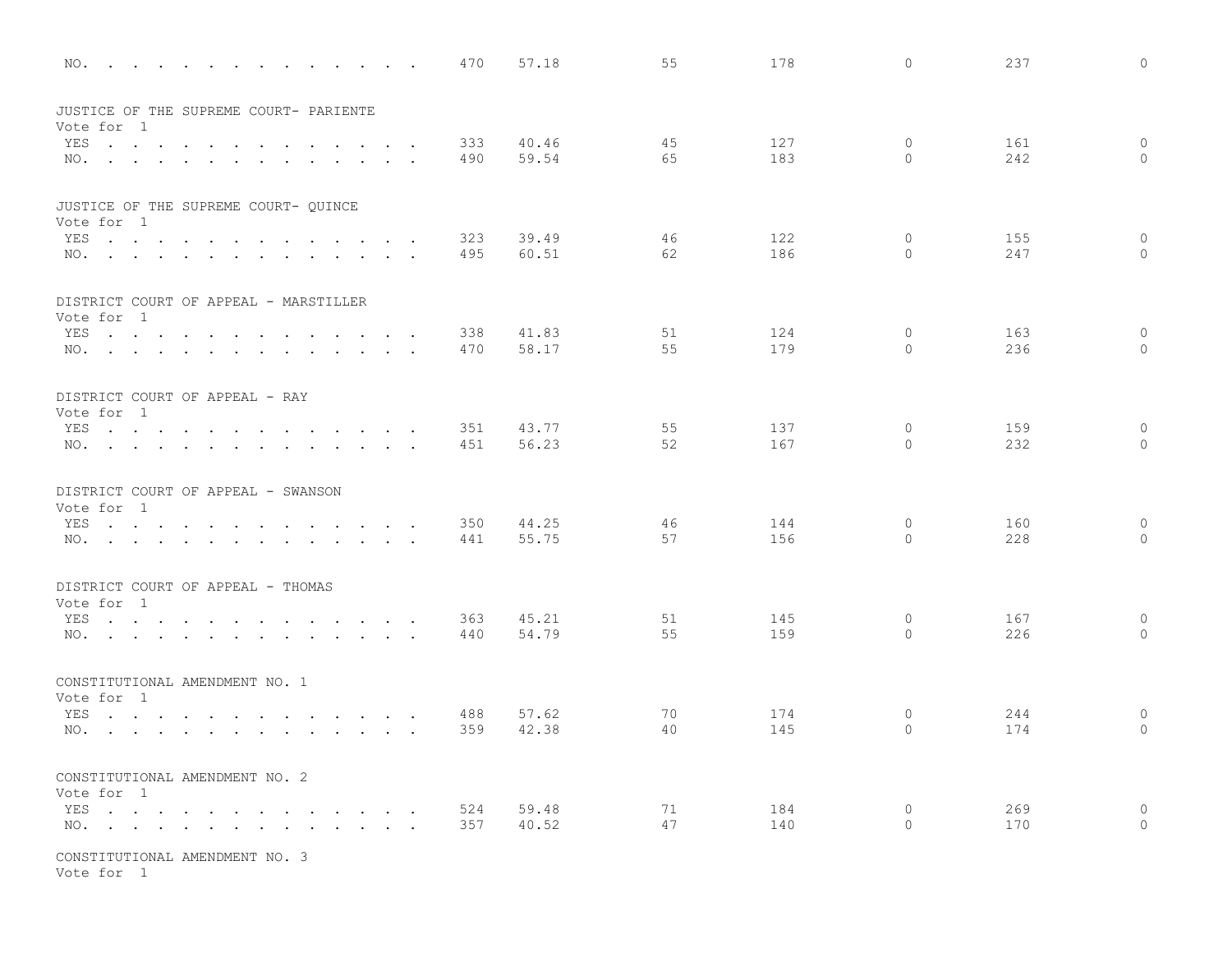| NO.<br>$\mathbf{r}$ , $\mathbf{r}$ , $\mathbf{r}$ , $\mathbf{r}$ , $\mathbf{r}$ , $\mathbf{r}$ | YES                                                 | $\ddot{\phantom{a}}$                                                                                                                                                                                                              |                                         |                                  | 331<br>523 | 38.76<br>61.24 | 50<br>61 | 121<br>200 | $\circ$<br>$\Omega$ | 160<br>262 | $\circ$<br>$\Omega$              |
|------------------------------------------------------------------------------------------------|-----------------------------------------------------|-----------------------------------------------------------------------------------------------------------------------------------------------------------------------------------------------------------------------------------|-----------------------------------------|----------------------------------|------------|----------------|----------|------------|---------------------|------------|----------------------------------|
| Vote for 1<br>YES                                                                              | CONSTITUTIONAL AMENDMENT NO. 4<br>$\sim$<br>NO.     |                                                                                                                                                                                                                                   | $\cdot$ $\cdot$ $\cdot$ $\cdot$ $\cdot$ |                                  | 319<br>519 | 38.07<br>61.93 | 52<br>55 | 110<br>212 | $\circ$<br>$\Omega$ | 157<br>252 | $\circ$<br>$\Omega$              |
| Vote for 1<br>YES                                                                              | CONSTITUTIONAL AMENDMENT NO. 5<br>NO.               | and the contract of the contract of                                                                                                                                                                                               |                                         |                                  | 303<br>514 | 37.09<br>62.91 | 47<br>61 | 112<br>201 | $\circ$<br>$\circ$  | 144<br>252 | $\overline{0}$<br>$\overline{0}$ |
| Vote for 1                                                                                     | CONSTITUTIONAL AMENDMENT NO. 6<br>YES<br>NO.        |                                                                                                                                                                                                                                   |                                         | $\cdot$ $\cdot$                  | 512<br>337 | 60.31<br>39.69 | 71<br>43 | 171<br>147 | 0<br>$\Omega$       | 270<br>147 | $\mathbf 0$<br>$\Omega$          |
| Vote for 1<br>YES                                                                              | CONSTITUTIONAL AMENDMENT NO. 8<br>NO.               | $\mathbf{r}$ . The contract of the contract of the contract of the contract of the contract of the contract of the contract of the contract of the contract of the contract of the contract of the contract of the contract of th |                                         |                                  | 379<br>481 | 44.07<br>55.93 | 62<br>53 | 139<br>184 | $\circ$<br>$\Omega$ | 178<br>244 | $\mathbf{0}$<br>$\circ$          |
| Vote for 1                                                                                     | CONSTITUTIONAL AMENDMENT NO. 9<br>YES<br>NO.        |                                                                                                                                                                                                                                   |                                         | $\sim$ $\sim$ $\sim$             | 499<br>362 | 57.96<br>42.04 | 70<br>46 | 173<br>149 | 0<br>$\Omega$       | 256<br>167 | $\mathbf 0$<br>$\Omega$          |
| Vote for 1<br>YES<br>and the contract of the contract of<br>$NO.$ $\cdots$ $\cdots$ $\cdots$   | CONSTITUTIONAL AMENDMENT NO. 10<br>$\sim$<br>$\sim$ | and the contract of the contract of the<br>$\ddot{\phantom{a}}$                                                                                                                                                                   | $\sim$                                  | $\cdot$ $\cdot$<br>$\sim$ $\sim$ | 376<br>456 | 45.19<br>54.81 | 52<br>58 | 132<br>184 | $\circ$<br>$\Omega$ | 192<br>214 | $\circ$<br>$\Omega$              |
| Vote for 1<br>$NO.$ $\cdots$ $\cdots$ $\cdots$                                                 | CONSTITUTIONAL AMENDMENT NO. 11<br>YES              | $\mathbf{r} = \mathbf{r} + \mathbf{r}$ . The set of $\mathbf{r}$                                                                                                                                                                  |                                         | $\sim$ $\sim$                    | 512<br>346 | 59.67<br>40.33 | 82<br>35 | 162<br>159 | $\circ$<br>$\Omega$ | 268<br>152 | $\circ$<br>$\Omega$              |
| Vote for 1<br>YES<br>and the contract of the state of                                          | CONSTITUTIONAL AMENDMENT NO. 12<br>$\sim$<br>NO.    | and a strong control of the strong strong                                                                                                                                                                                         |                                         |                                  | 281<br>546 | 33.98<br>66.02 | 40<br>72 | 94<br>220  | $\circ$<br>$\circ$  | 147<br>254 | $\mathbf 0$<br>$\circ$           |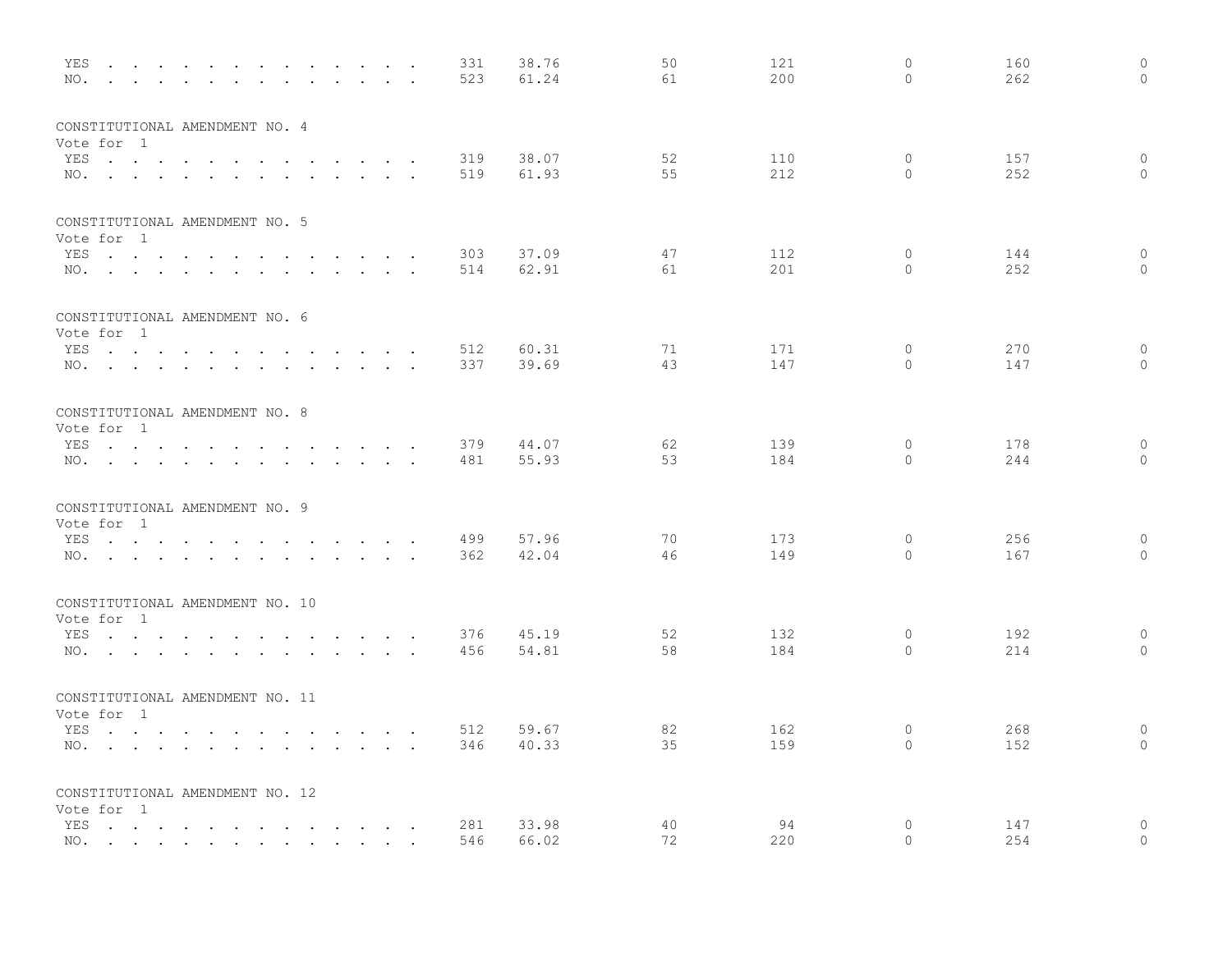| PRECINCT 5                                                                                                                                                                                                                                                 |              |               |              |              |          |              |              |
|------------------------------------------------------------------------------------------------------------------------------------------------------------------------------------------------------------------------------------------------------------|--------------|---------------|--------------|--------------|----------|--------------|--------------|
|                                                                                                                                                                                                                                                            | TOTAL VOTES  | $\frac{6}{6}$ | Abs          | Early        | $PV-EV$  | ED           | $PV-ED$      |
| REGISTERED VOTERS - TOTAL                                                                                                                                                                                                                                  | 1,616        |               |              |              |          |              |              |
| BALLOTS CAST - TOTAL.<br>the contract of the contract of the                                                                                                                                                                                               | 1,199        |               | 180          | 504          | $\circ$  | 514          | $\mathbf{1}$ |
| VOTER TURNOUT - TOTAL<br>$\mathbf{r}$ . The set of the set of the set of the set of the set of the set of the set of the set of the set of the set of the set of the set of the set of the set of the set of the set of the set of the set of the set of t |              | 74.20         |              |              |          |              |              |
| PRESIDENT AND VICE PRESIDENT                                                                                                                                                                                                                               |              |               |              |              |          |              |              |
| Vote for 1                                                                                                                                                                                                                                                 |              |               |              |              |          |              |              |
| Romney / Ryan (REP)                                                                                                                                                                                                                                        | 769          | 64.57         | 129          | 314          | $\circ$  | 326          | $\circ$      |
| Obama / Biden (DEM) $\cdots$ $\cdots$ $\cdots$                                                                                                                                                                                                             | 414          | 34.76         | 47           | 185          | $\circ$  | 181          | $\mathbf{1}$ |
| Stevens / Link (OBJ).                                                                                                                                                                                                                                      | 1            | .08           | $\mathbf 0$  | $\mathbf{0}$ | $\circ$  | $\mathbf{1}$ | $\circ$      |
| Johnson / Gray (LBT).                                                                                                                                                                                                                                      | 3            | .25           | $\Omega$     | 2            | $\Omega$ | $\mathbf{1}$ | $\circ$      |
| Goode, Jr. / Clymer (CPF)                                                                                                                                                                                                                                  | $\mathbf 0$  |               | $\Omega$     | $\circ$      | $\Omega$ | $\mathbf{0}$ | $\mathbf 0$  |
| Stein / Honkala (GRE)                                                                                                                                                                                                                                      | $\mathbf{1}$ | .08           | $\Omega$     | $\mathbf{1}$ | $\Omega$ | $\Omega$     | $\mathbf 0$  |
| Barnett / Cross (REF)                                                                                                                                                                                                                                      | $\Omega$     |               | $\Omega$     | $\Omega$     | $\Omega$ | $\Omega$     | $\Omega$     |
| Alexander / Mendoza (SOC)                                                                                                                                                                                                                                  | $\Omega$     |               | $\Omega$     | $\Omega$     | $\Omega$ | $\Omega$     | $\circ$      |
| Lindsay / Osario (PSL)                                                                                                                                                                                                                                     | $\Omega$     |               | $\Omega$     | $\Omega$     | $\Omega$ | $\Omega$     | $\mathbf 0$  |
| Barr / Sheehan (PFP).                                                                                                                                                                                                                                      | $\Omega$     |               | $\Omega$     | $\Omega$     | $\Omega$ | $\Omega$     | $\circ$      |
| Hoefling / Ellis (AIP) $\cdots$ $\cdots$ $\cdots$                                                                                                                                                                                                          | $\circ$      |               | $\mathbf{0}$ | $\mathbf{0}$ | $\circ$  | $\mathbf{0}$ | $\mathbf 0$  |
| Anderson / Rodriguez (JPF).                                                                                                                                                                                                                                | $\Omega$     |               | $\Omega$     | $\Omega$     | $\Omega$ | $\Omega$     | $\Omega$     |
| WRITE-IN.                                                                                                                                                                                                                                                  | 3            | .25           | $\mathbf{1}$ | $\mathbf{1}$ | $\Omega$ | $\mathbf{1}$ | $\circ$      |
| UNITED STATES SENATOR                                                                                                                                                                                                                                      |              |               |              |              |          |              |              |
| Vote for 1                                                                                                                                                                                                                                                 |              |               |              |              |          |              |              |
| Connie Mack (REP).                                                                                                                                                                                                                                         | 590          | 50.13         | 100          | 237          | 0        | 253          | $\mathbb O$  |
| Bill Nelson (DEM).                                                                                                                                                                                                                                         | 535          | 45.45         | 66           | 240          | $\circ$  | 228          | $\mathbf{1}$ |
| Bill Gaylor (NPA).                                                                                                                                                                                                                                         | 38           | 3.23          | 9            | 14           | $\Omega$ | 15           | $\Omega$     |
| Chris Borgia (NPA)                                                                                                                                                                                                                                         | 12           | 1.02          | 1            | 2            | $\Omega$ | 9            | $\Omega$     |
| WRITE-IN.                                                                                                                                                                                                                                                  | 2            | .17           | $\Omega$     | 2            | $\Omega$ | $\mathbf{0}$ | $\Omega$     |
|                                                                                                                                                                                                                                                            |              |               |              |              |          |              |              |
| REPRESENTATIVE IN CONGRESS DISTRICT 3                                                                                                                                                                                                                      |              |               |              |              |          |              |              |
| Vote for 1                                                                                                                                                                                                                                                 |              |               |              |              |          |              |              |
| Ted Yoho (REP).                                                                                                                                                                                                                                            | 774          | 66.78         | 126          | 313          | $\circ$  | 335          | $\circ$      |
| J.R. Gaillot (DEM)<br>the contract of the contract of the                                                                                                                                                                                                  | 362          | 31.23         | 41           | 167          | $\Omega$ | 153          | $\mathbf{1}$ |
| Philip Dodds (NPA)                                                                                                                                                                                                                                         | 23           | 1.98          | 4            | 9            | $\Omega$ | 10           | $\circ$      |
| WRITE-IN.                                                                                                                                                                                                                                                  | $\Omega$     |               | $\Omega$     | $\Omega$     | $\Omega$ | $\mathbf{0}$ | $\circ$      |
| STATE SENATOR DISTRICT 7                                                                                                                                                                                                                                   |              |               |              |              |          |              |              |
| Vote for 1                                                                                                                                                                                                                                                 |              |               |              |              |          |              |              |
| Rob Bradley (REP).                                                                                                                                                                                                                                         | 692          | 62.12         | 118          | 278          | $\circ$  | 296          | $\mathbf 0$  |
| William Mazzota (DEM)                                                                                                                                                                                                                                      | 422          | 37.88         | 48           | 192          | $\Omega$ | 181          | $\mathbf{1}$ |
| SHERIFF                                                                                                                                                                                                                                                    |              |               |              |              |          |              |              |
| Vote for 1                                                                                                                                                                                                                                                 |              |               |              |              |          |              |              |
| JJ Etheridge (REP)<br>the contract of the contract of the                                                                                                                                                                                                  | 203          | 17.06         | 43           | 62           | $\circ$  | 98           | $\mathbf 0$  |
| Gordon Smith (DEM)<br>the contract of the contract of the contract of the contract of the contract of                                                                                                                                                      | 987          | 82.94         | 134          | 437          | $\Omega$ | 415          | $\mathbf{1}$ |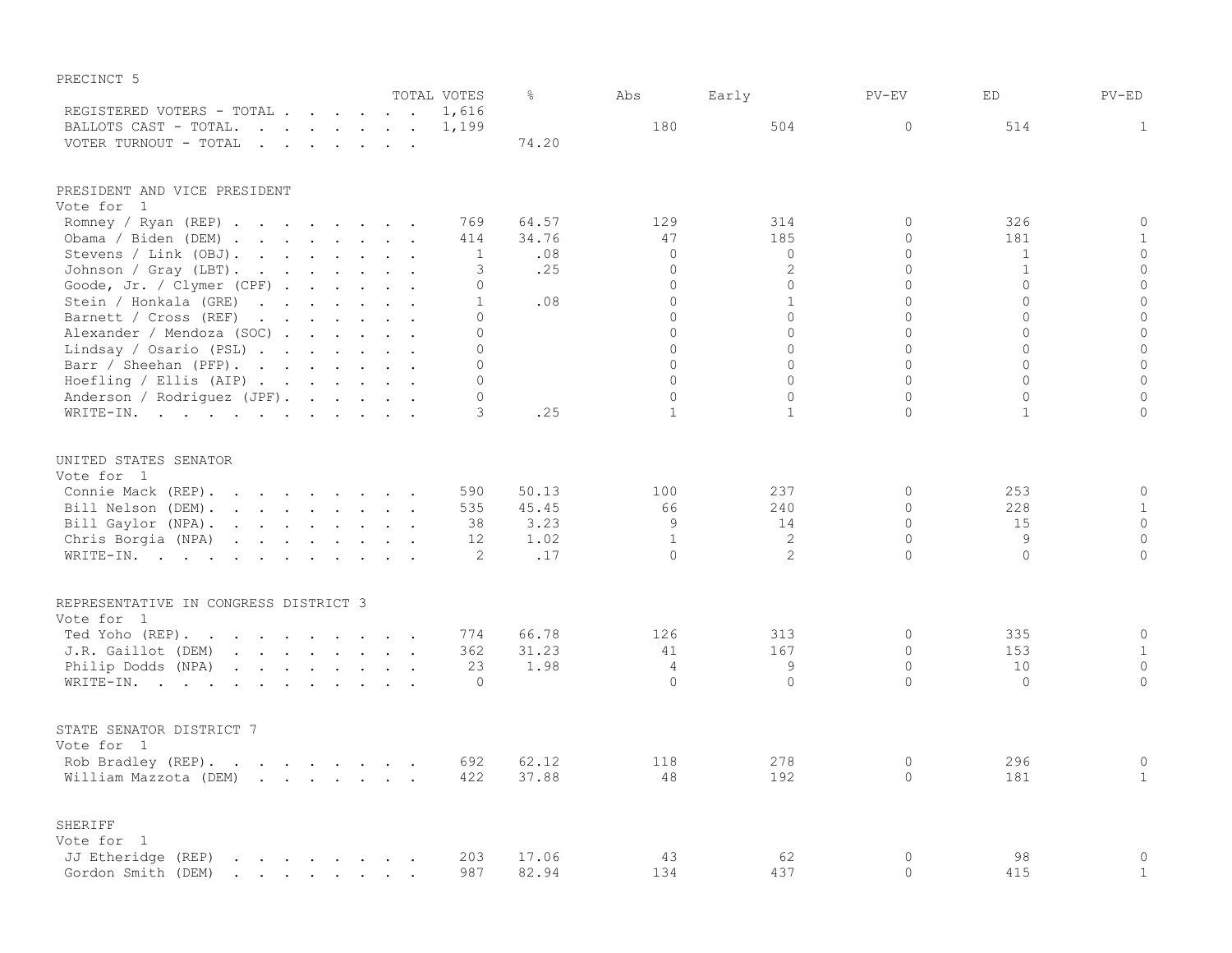| DISTRICT SUPERINTENDENT OF SCHOOLS<br>Vote for 1    |            |                |          |            |                     |            |                         |
|-----------------------------------------------------|------------|----------------|----------|------------|---------------------|------------|-------------------------|
| Beth Moore (REP)<br>Chad Farnsworth (DEM)           | 306<br>873 | 25.95<br>74.05 | 78<br>98 | 99<br>395  | $\circ$<br>$\Omega$ | 129<br>379 | $\overline{0}$<br>1     |
| JUSTICE OF THE SUPREME COURT- LEWIS                 |            |                |          |            |                     |            |                         |
| Vote for 1                                          |            |                |          |            |                     |            |                         |
| YES<br>NO.                                          | 561<br>512 | 52.28<br>47.72 | 87<br>78 | 241<br>207 | $\circ$<br>$\Omega$ | 232<br>227 | $\mathbf{1}$<br>$\circ$ |
| JUSTICE OF THE SUPREME COURT- PARIENTE              |            |                |          |            |                     |            |                         |
| Vote for 1<br>YES                                   | 551        | 51.59          | 86       | 232        | 0                   | 232        | $\mathbf{1}$            |
| NO.                                                 | 517        | 48.41          | 79       | 210        | 0                   | 228        | $\circ$                 |
| JUSTICE OF THE SUPREME COURT- QUINCE<br>Vote for 1  |            |                |          |            |                     |            |                         |
| YES                                                 | 549        | 51.31          | 86       | 236        | 0                   | 226        | $\mathbf{1}$            |
| NO.                                                 | 521        | 48.69          | 79       | 211        | $\Omega$            | 231        | $\Omega$                |
| DISTRICT COURT OF APPEAL - MARSTILLER<br>Vote for 1 |            |                |          |            |                     |            |                         |
| YES.<br>$\sim$ $\sim$ $\sim$                        | 550        | 51.69          | 86       | 239        | $\circ$             | 224        | 1                       |
| NO.                                                 | 514        | 48.31          | 78       | 201        | $\circ$             | 235        | $\circ$                 |
| DISTRICT COURT OF APPEAL - RAY<br>Vote for 1        |            |                |          |            |                     |            |                         |
| YES                                                 | 581        | 55.23          | 92       | 245        | 0                   | 244        | $\overline{0}$          |
| NO.                                                 | 471        | 44.77          | 71       | 190        | $\Omega$            | 210        | $\circ$                 |
| DISTRICT COURT OF APPEAL - SWANSON<br>Vote for 1    |            |                |          |            |                     |            |                         |
| YES<br>$\cdot$ $\cdot$                              | 573        | 54.47          | 89       | 245        | $\circ$             | 238        | $\mathbf{1}$            |
| NO.                                                 | 479        | 45.53          | 70       | 192        | $\Omega$            | 217        | $\Omega$                |
| DISTRICT COURT OF APPEAL - THOMAS<br>Vote for 1     |            |                |          |            |                     |            |                         |
| YES.                                                | 595        | 55.87          | 94       | 251        | $\circ$             | 249        | $\mathbf{1}$            |
| NO.                                                 | 470        | 44.13          | 71       | 189        | $\Omega$            | 210        | $\Omega$                |
| CONSTITUTIONAL AMENDMENT NO. 1<br>Vote for 1        |            |                |          |            |                     |            |                         |
| YES                                                 | 597        | 53.07          | 87       | 229        | 0                   | 280        | 1                       |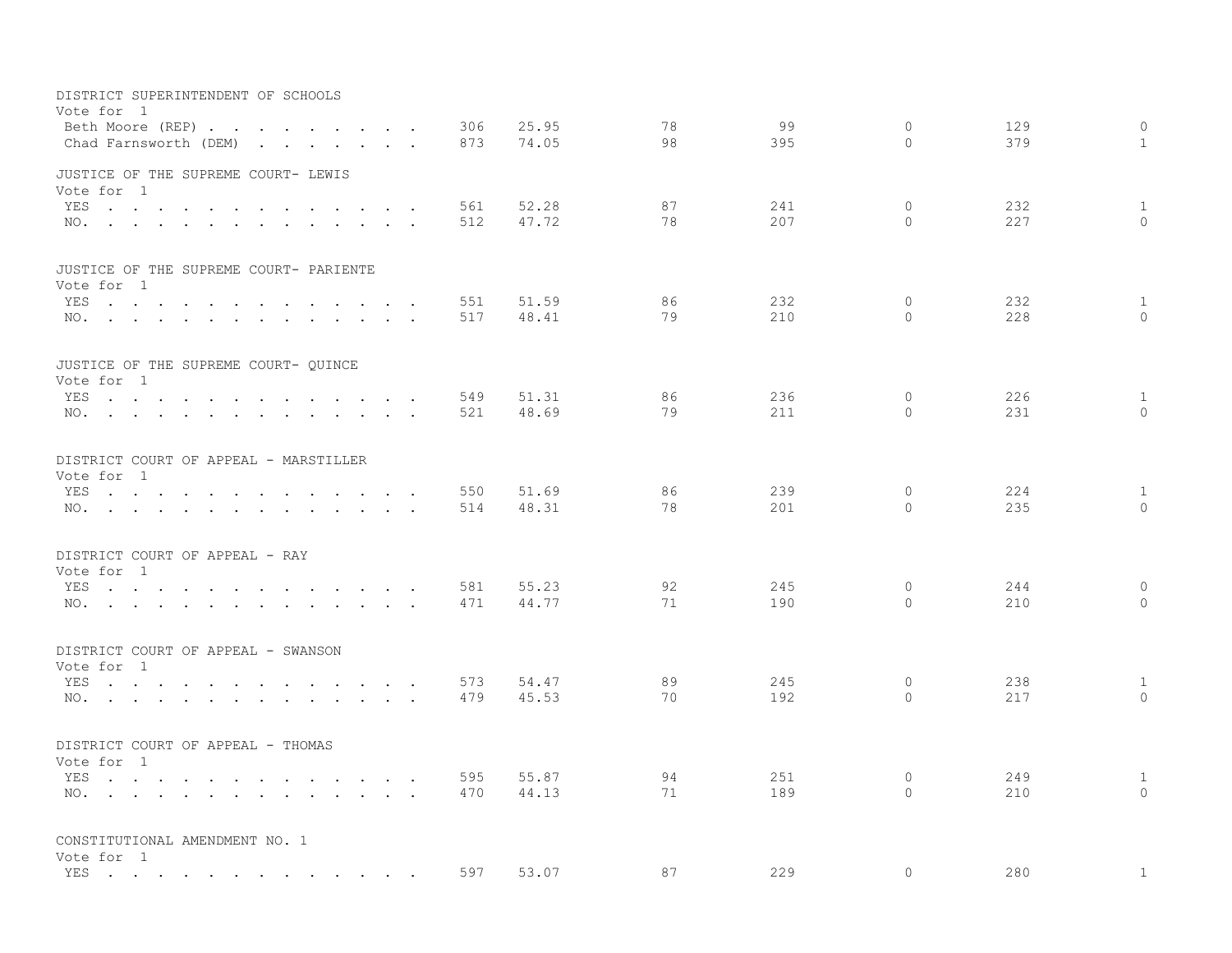|            | NO.                                                                                                                    |  |                          | 528        | 46.93          | 73        | 247        | $\circ$             | 208        | $\circ$                        |
|------------|------------------------------------------------------------------------------------------------------------------------|--|--------------------------|------------|----------------|-----------|------------|---------------------|------------|--------------------------------|
| Vote for 1 | CONSTITUTIONAL AMENDMENT NO. 2                                                                                         |  |                          |            |                |           |            |                     |            |                                |
| YES        | NO.                                                                                                                    |  | $\sim$ $\sim$ $\sim$     | 705<br>455 | 60.78<br>39.22 | 113<br>58 | 268<br>219 | $\circ$<br>$\Omega$ | 323<br>178 | $\mathbf{1}$<br>$\overline{0}$ |
|            | CONSTITUTIONAL AMENDMENT NO. 3                                                                                         |  |                          |            |                |           |            |                     |            |                                |
| Vote for 1 | YES<br>NO.                                                                                                             |  |                          | 446<br>666 | 40.11<br>59.89 | 68<br>88  | 162<br>308 | $\circ$<br>$\circ$  | 215<br>270 | $\mathbf{1}$<br>$\Omega$       |
| Vote for 1 | CONSTITUTIONAL AMENDMENT NO. 4                                                                                         |  |                          |            |                |           |            |                     |            |                                |
|            | YES<br>NO.                                                                                                             |  |                          | 415<br>697 | 37.32<br>62.68 | 75<br>79  | 137<br>334 | $\circ$<br>$\Omega$ | 203<br>283 | $\overline{0}$<br>$\mathbf{1}$ |
| Vote for 1 | CONSTITUTIONAL AMENDMENT NO. 5                                                                                         |  |                          |            |                |           |            |                     |            |                                |
|            | YES<br>NO.                                                                                                             |  | $\sim$ $\sim$ $\sim$     | 405<br>674 | 37.53<br>62.47 | 59<br>89  | 156<br>303 | $\circ$<br>$\Omega$ | 189<br>282 | $\mathbf{1}$<br>$\Omega$       |
| Vote for 1 | CONSTITUTIONAL AMENDMENT NO. 6                                                                                         |  |                          |            |                |           |            |                     |            |                                |
|            | YES<br>NO.                                                                                                             |  |                          | 584<br>538 | 52.05<br>47.95 | 88<br>69  | 216<br>253 | $\circ$<br>$\Omega$ | 279<br>216 | $\mathbf{1}$<br>$\Omega$       |
| Vote for 1 | CONSTITUTIONAL AMENDMENT NO. 8                                                                                         |  |                          |            |                |           |            |                     |            |                                |
|            | YES.<br>NO.                                                                                                            |  | <b>Contract Contract</b> | 499<br>635 | 44.00<br>56.00 | 79<br>84  | 194<br>281 | $\circ$<br>$\Omega$ | 226<br>269 | $\circ$<br>$\mathbf{1}$        |
| Vote for 1 | CONSTITUTIONAL AMENDMENT NO. 9                                                                                         |  |                          |            |                |           |            |                     |            |                                |
|            | YES<br>NO.                                                                                                             |  |                          | 691<br>449 | 60.61<br>39.39 | 114<br>48 | 275<br>208 | $\circ$<br>$\Omega$ | 301<br>193 | $\mathbf{1}$<br>$\circ$        |
| Vote for 1 | CONSTITUTIONAL AMENDMENT NO. 10                                                                                        |  |                          |            |                |           |            |                     |            |                                |
| YES        | the contract of the contract of the contract of the contract of the contract of the contract of the contract of<br>NO. |  | $\sim$                   | 464<br>640 | 42.03<br>57.97 | 66<br>85  | 175<br>299 | $\circ$<br>$\circ$  | 222<br>256 | $\mathbf{1}$<br>$\overline{0}$ |

CONSTITUTIONAL AMENDMENT NO. 11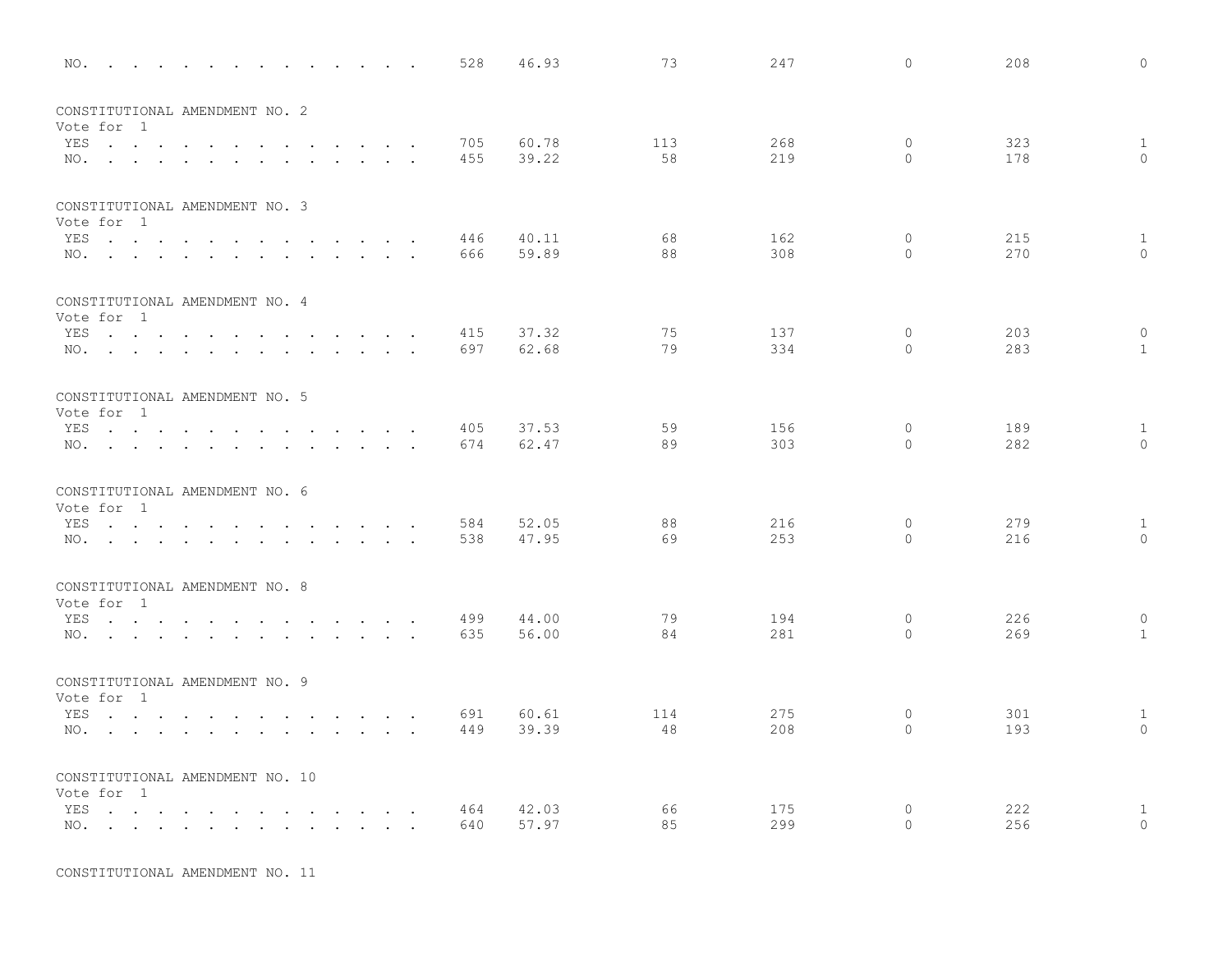| Vote for 1                                    |  |  |  |  |  |  |  | YES 710 62.28<br>NO. 430 37.72 | 49       | 265<br>214 | $\cap$ | 332<br>167 |  |
|-----------------------------------------------|--|--|--|--|--|--|--|--------------------------------|----------|------------|--------|------------|--|
| CONSTITUTIONAL AMENDMENT NO. 12<br>Vote for 1 |  |  |  |  |  |  |  | YES 448 41.25<br>NO. 638 58.75 | 70<br>76 | 156<br>302 |        | 221<br>260 |  |

| $\epsilon$<br>PRECINCT |  |
|------------------------|--|
|------------------------|--|

| TOTAL VOTES<br>$\frac{6}{6}$<br>Abs<br>Early<br>$PV-EV$<br>ED<br>$PV-ED$<br>749<br>REGISTERED VOTERS - TOTAL<br>87<br>BALLOTS CAST - TOTAL.<br>580<br>214<br>0<br>279<br>$\mathbf 0$<br>$\mathbf{r}$ , and $\mathbf{r}$ , and $\mathbf{r}$ , and $\mathbf{r}$<br>VOTER TURNOUT - TOTAL<br>77.44<br>$\mathbf{r}$ , $\mathbf{r}$ , $\mathbf{r}$ , $\mathbf{r}$ , $\mathbf{r}$ , $\mathbf{r}$<br>PRESIDENT AND VICE PRESIDENT<br>Vote for 1<br>85.24<br>72<br>184<br>235<br>Romney / Ryan (REP) $\cdots$ $\cdots$ $\cdots$<br>491<br>$\Omega$<br>$\Omega$<br>27<br>$\Omega$<br>37<br>Obama / Biden (DEM)<br>78<br>13.54<br>14<br>$\Omega$<br>$\mathbf{0}$<br>$\circ$<br>$\circ$<br>Stevens / Link $(OBJ)$ .<br>$\circ$<br>$\circ$<br>$\Omega$<br>$\bigcap$<br>$\mathbf{1}$<br>$\Omega$<br>$\Omega$<br>$\Omega$<br>Johnson / Gray (LBT).<br>$\mathbf{1}$<br>.17<br>$\mathbf{1}$<br>.17<br>$\Omega$<br>$\Omega$<br>$\Omega$<br>$\Omega$<br>Goode, Jr. / Clymer (CPF)<br>$\mathbf{1}$<br>.17<br>$\Omega$<br>$\mathbf{1}$<br>$\Omega$<br>Stein / Honkala (GRE)<br>$\circ$<br>$\Omega$<br>$\mathbf{1}$<br>$\Omega$<br>$\Omega$<br>$\Omega$<br>$\Omega$<br>Barnett / Cross (REF)<br>$\Omega$<br>$\Omega$<br>$\circ$<br>$\circ$<br>$\Omega$<br>$\Omega$<br>Alexander / Mendoza (SOC)<br>$\Omega$<br>$\Omega$<br>$\Omega$<br>$\Omega$<br>$\Omega$<br>$\Omega$<br>Lindsay / Osario (PSL)<br>$\Omega$<br>$\Omega$<br>$\Omega$<br>Barr / Sheehan (PFP).<br>$\Omega$<br>$\Omega$<br>$\Omega$<br>$\Omega$<br>$\Omega$<br>$\Omega$<br>$\Omega$<br>$\Omega$<br>$\Omega$<br>$\Omega$<br>Hoefling / Ellis (AIP)<br>$\cap$<br>$\Omega$<br>Anderson / Rodriquez (JPF).<br>$\Omega$<br>$\bigcap$<br>$\Omega$<br>$\Omega$<br>$\Omega$<br>$\Omega$<br>$\Omega$<br>$\Omega$<br>$\overline{4}$<br>$\Omega$<br>WRITE-IN.<br>4<br>.69<br>UNITED STATES SENATOR<br>Vote for 1<br>0<br>181<br>$\mathbf 0$<br>Connie Mack (REP).<br>398<br>70.44<br>64<br>153<br>$\circ$<br>85<br>$\circ$<br>151<br>26.73<br>18<br>48<br>Bill Nelson (DEM).<br>$\Omega$<br>$\Omega$<br>2.12<br>$\circ$<br>6<br>6<br>Bill Gaylor (NPA).<br>12<br>$\Omega$<br>$\Omega$<br>Chris Borgia (NPA)<br>.53<br>1<br>$\mathbf{1}$<br>$\mathbf{1}$<br>3<br>.18<br>$\Omega$<br>$\Omega$<br>$\Omega$<br>$\mathbf{1}$<br>$\Omega$<br>WRITE-IN.<br>1.<br>REPRESENTATIVE IN CONGRESS DISTRICT 3<br>Vote for 1<br>Ted Yoho (REP).<br>89.18<br>75<br>185<br>0<br>243<br>503<br>$\Omega$<br>15<br>J.R. Gaillot (DEM)<br>8.33<br>7<br>0<br>25<br>$\Omega$<br>47<br>2<br>3<br>0<br>Philip Dodds (NPA)<br>2.48<br>9<br>$\Omega$<br>14<br>$\Omega$<br>$\Omega$<br>$\Omega$<br>$\Omega$<br>$\Omega$<br>WRITE-IN.<br>$\Omega$ | PRECINCT 6 |  |  |  |  |  |  |
|-----------------------------------------------------------------------------------------------------------------------------------------------------------------------------------------------------------------------------------------------------------------------------------------------------------------------------------------------------------------------------------------------------------------------------------------------------------------------------------------------------------------------------------------------------------------------------------------------------------------------------------------------------------------------------------------------------------------------------------------------------------------------------------------------------------------------------------------------------------------------------------------------------------------------------------------------------------------------------------------------------------------------------------------------------------------------------------------------------------------------------------------------------------------------------------------------------------------------------------------------------------------------------------------------------------------------------------------------------------------------------------------------------------------------------------------------------------------------------------------------------------------------------------------------------------------------------------------------------------------------------------------------------------------------------------------------------------------------------------------------------------------------------------------------------------------------------------------------------------------------------------------------------------------------------------------------------------------------------------------------------------------------------------------------------------------------------------------------------------------------------------------------------------------------------------------------------------------------------------------------------------------------------------------------------------------------------------------------------------------------------------------------------------------------------------------------------------------------------------------------------------------------------------------------------------------------------------------------------------------------------------------------------|------------|--|--|--|--|--|--|
|                                                                                                                                                                                                                                                                                                                                                                                                                                                                                                                                                                                                                                                                                                                                                                                                                                                                                                                                                                                                                                                                                                                                                                                                                                                                                                                                                                                                                                                                                                                                                                                                                                                                                                                                                                                                                                                                                                                                                                                                                                                                                                                                                                                                                                                                                                                                                                                                                                                                                                                                                                                                                                                     |            |  |  |  |  |  |  |
|                                                                                                                                                                                                                                                                                                                                                                                                                                                                                                                                                                                                                                                                                                                                                                                                                                                                                                                                                                                                                                                                                                                                                                                                                                                                                                                                                                                                                                                                                                                                                                                                                                                                                                                                                                                                                                                                                                                                                                                                                                                                                                                                                                                                                                                                                                                                                                                                                                                                                                                                                                                                                                                     |            |  |  |  |  |  |  |
|                                                                                                                                                                                                                                                                                                                                                                                                                                                                                                                                                                                                                                                                                                                                                                                                                                                                                                                                                                                                                                                                                                                                                                                                                                                                                                                                                                                                                                                                                                                                                                                                                                                                                                                                                                                                                                                                                                                                                                                                                                                                                                                                                                                                                                                                                                                                                                                                                                                                                                                                                                                                                                                     |            |  |  |  |  |  |  |
|                                                                                                                                                                                                                                                                                                                                                                                                                                                                                                                                                                                                                                                                                                                                                                                                                                                                                                                                                                                                                                                                                                                                                                                                                                                                                                                                                                                                                                                                                                                                                                                                                                                                                                                                                                                                                                                                                                                                                                                                                                                                                                                                                                                                                                                                                                                                                                                                                                                                                                                                                                                                                                                     |            |  |  |  |  |  |  |
|                                                                                                                                                                                                                                                                                                                                                                                                                                                                                                                                                                                                                                                                                                                                                                                                                                                                                                                                                                                                                                                                                                                                                                                                                                                                                                                                                                                                                                                                                                                                                                                                                                                                                                                                                                                                                                                                                                                                                                                                                                                                                                                                                                                                                                                                                                                                                                                                                                                                                                                                                                                                                                                     |            |  |  |  |  |  |  |
|                                                                                                                                                                                                                                                                                                                                                                                                                                                                                                                                                                                                                                                                                                                                                                                                                                                                                                                                                                                                                                                                                                                                                                                                                                                                                                                                                                                                                                                                                                                                                                                                                                                                                                                                                                                                                                                                                                                                                                                                                                                                                                                                                                                                                                                                                                                                                                                                                                                                                                                                                                                                                                                     |            |  |  |  |  |  |  |
|                                                                                                                                                                                                                                                                                                                                                                                                                                                                                                                                                                                                                                                                                                                                                                                                                                                                                                                                                                                                                                                                                                                                                                                                                                                                                                                                                                                                                                                                                                                                                                                                                                                                                                                                                                                                                                                                                                                                                                                                                                                                                                                                                                                                                                                                                                                                                                                                                                                                                                                                                                                                                                                     |            |  |  |  |  |  |  |
|                                                                                                                                                                                                                                                                                                                                                                                                                                                                                                                                                                                                                                                                                                                                                                                                                                                                                                                                                                                                                                                                                                                                                                                                                                                                                                                                                                                                                                                                                                                                                                                                                                                                                                                                                                                                                                                                                                                                                                                                                                                                                                                                                                                                                                                                                                                                                                                                                                                                                                                                                                                                                                                     |            |  |  |  |  |  |  |
|                                                                                                                                                                                                                                                                                                                                                                                                                                                                                                                                                                                                                                                                                                                                                                                                                                                                                                                                                                                                                                                                                                                                                                                                                                                                                                                                                                                                                                                                                                                                                                                                                                                                                                                                                                                                                                                                                                                                                                                                                                                                                                                                                                                                                                                                                                                                                                                                                                                                                                                                                                                                                                                     |            |  |  |  |  |  |  |
|                                                                                                                                                                                                                                                                                                                                                                                                                                                                                                                                                                                                                                                                                                                                                                                                                                                                                                                                                                                                                                                                                                                                                                                                                                                                                                                                                                                                                                                                                                                                                                                                                                                                                                                                                                                                                                                                                                                                                                                                                                                                                                                                                                                                                                                                                                                                                                                                                                                                                                                                                                                                                                                     |            |  |  |  |  |  |  |
|                                                                                                                                                                                                                                                                                                                                                                                                                                                                                                                                                                                                                                                                                                                                                                                                                                                                                                                                                                                                                                                                                                                                                                                                                                                                                                                                                                                                                                                                                                                                                                                                                                                                                                                                                                                                                                                                                                                                                                                                                                                                                                                                                                                                                                                                                                                                                                                                                                                                                                                                                                                                                                                     |            |  |  |  |  |  |  |
|                                                                                                                                                                                                                                                                                                                                                                                                                                                                                                                                                                                                                                                                                                                                                                                                                                                                                                                                                                                                                                                                                                                                                                                                                                                                                                                                                                                                                                                                                                                                                                                                                                                                                                                                                                                                                                                                                                                                                                                                                                                                                                                                                                                                                                                                                                                                                                                                                                                                                                                                                                                                                                                     |            |  |  |  |  |  |  |
|                                                                                                                                                                                                                                                                                                                                                                                                                                                                                                                                                                                                                                                                                                                                                                                                                                                                                                                                                                                                                                                                                                                                                                                                                                                                                                                                                                                                                                                                                                                                                                                                                                                                                                                                                                                                                                                                                                                                                                                                                                                                                                                                                                                                                                                                                                                                                                                                                                                                                                                                                                                                                                                     |            |  |  |  |  |  |  |
|                                                                                                                                                                                                                                                                                                                                                                                                                                                                                                                                                                                                                                                                                                                                                                                                                                                                                                                                                                                                                                                                                                                                                                                                                                                                                                                                                                                                                                                                                                                                                                                                                                                                                                                                                                                                                                                                                                                                                                                                                                                                                                                                                                                                                                                                                                                                                                                                                                                                                                                                                                                                                                                     |            |  |  |  |  |  |  |
|                                                                                                                                                                                                                                                                                                                                                                                                                                                                                                                                                                                                                                                                                                                                                                                                                                                                                                                                                                                                                                                                                                                                                                                                                                                                                                                                                                                                                                                                                                                                                                                                                                                                                                                                                                                                                                                                                                                                                                                                                                                                                                                                                                                                                                                                                                                                                                                                                                                                                                                                                                                                                                                     |            |  |  |  |  |  |  |
|                                                                                                                                                                                                                                                                                                                                                                                                                                                                                                                                                                                                                                                                                                                                                                                                                                                                                                                                                                                                                                                                                                                                                                                                                                                                                                                                                                                                                                                                                                                                                                                                                                                                                                                                                                                                                                                                                                                                                                                                                                                                                                                                                                                                                                                                                                                                                                                                                                                                                                                                                                                                                                                     |            |  |  |  |  |  |  |
|                                                                                                                                                                                                                                                                                                                                                                                                                                                                                                                                                                                                                                                                                                                                                                                                                                                                                                                                                                                                                                                                                                                                                                                                                                                                                                                                                                                                                                                                                                                                                                                                                                                                                                                                                                                                                                                                                                                                                                                                                                                                                                                                                                                                                                                                                                                                                                                                                                                                                                                                                                                                                                                     |            |  |  |  |  |  |  |
|                                                                                                                                                                                                                                                                                                                                                                                                                                                                                                                                                                                                                                                                                                                                                                                                                                                                                                                                                                                                                                                                                                                                                                                                                                                                                                                                                                                                                                                                                                                                                                                                                                                                                                                                                                                                                                                                                                                                                                                                                                                                                                                                                                                                                                                                                                                                                                                                                                                                                                                                                                                                                                                     |            |  |  |  |  |  |  |
|                                                                                                                                                                                                                                                                                                                                                                                                                                                                                                                                                                                                                                                                                                                                                                                                                                                                                                                                                                                                                                                                                                                                                                                                                                                                                                                                                                                                                                                                                                                                                                                                                                                                                                                                                                                                                                                                                                                                                                                                                                                                                                                                                                                                                                                                                                                                                                                                                                                                                                                                                                                                                                                     |            |  |  |  |  |  |  |
|                                                                                                                                                                                                                                                                                                                                                                                                                                                                                                                                                                                                                                                                                                                                                                                                                                                                                                                                                                                                                                                                                                                                                                                                                                                                                                                                                                                                                                                                                                                                                                                                                                                                                                                                                                                                                                                                                                                                                                                                                                                                                                                                                                                                                                                                                                                                                                                                                                                                                                                                                                                                                                                     |            |  |  |  |  |  |  |
|                                                                                                                                                                                                                                                                                                                                                                                                                                                                                                                                                                                                                                                                                                                                                                                                                                                                                                                                                                                                                                                                                                                                                                                                                                                                                                                                                                                                                                                                                                                                                                                                                                                                                                                                                                                                                                                                                                                                                                                                                                                                                                                                                                                                                                                                                                                                                                                                                                                                                                                                                                                                                                                     |            |  |  |  |  |  |  |
|                                                                                                                                                                                                                                                                                                                                                                                                                                                                                                                                                                                                                                                                                                                                                                                                                                                                                                                                                                                                                                                                                                                                                                                                                                                                                                                                                                                                                                                                                                                                                                                                                                                                                                                                                                                                                                                                                                                                                                                                                                                                                                                                                                                                                                                                                                                                                                                                                                                                                                                                                                                                                                                     |            |  |  |  |  |  |  |
|                                                                                                                                                                                                                                                                                                                                                                                                                                                                                                                                                                                                                                                                                                                                                                                                                                                                                                                                                                                                                                                                                                                                                                                                                                                                                                                                                                                                                                                                                                                                                                                                                                                                                                                                                                                                                                                                                                                                                                                                                                                                                                                                                                                                                                                                                                                                                                                                                                                                                                                                                                                                                                                     |            |  |  |  |  |  |  |
|                                                                                                                                                                                                                                                                                                                                                                                                                                                                                                                                                                                                                                                                                                                                                                                                                                                                                                                                                                                                                                                                                                                                                                                                                                                                                                                                                                                                                                                                                                                                                                                                                                                                                                                                                                                                                                                                                                                                                                                                                                                                                                                                                                                                                                                                                                                                                                                                                                                                                                                                                                                                                                                     |            |  |  |  |  |  |  |
|                                                                                                                                                                                                                                                                                                                                                                                                                                                                                                                                                                                                                                                                                                                                                                                                                                                                                                                                                                                                                                                                                                                                                                                                                                                                                                                                                                                                                                                                                                                                                                                                                                                                                                                                                                                                                                                                                                                                                                                                                                                                                                                                                                                                                                                                                                                                                                                                                                                                                                                                                                                                                                                     |            |  |  |  |  |  |  |
|                                                                                                                                                                                                                                                                                                                                                                                                                                                                                                                                                                                                                                                                                                                                                                                                                                                                                                                                                                                                                                                                                                                                                                                                                                                                                                                                                                                                                                                                                                                                                                                                                                                                                                                                                                                                                                                                                                                                                                                                                                                                                                                                                                                                                                                                                                                                                                                                                                                                                                                                                                                                                                                     |            |  |  |  |  |  |  |
|                                                                                                                                                                                                                                                                                                                                                                                                                                                                                                                                                                                                                                                                                                                                                                                                                                                                                                                                                                                                                                                                                                                                                                                                                                                                                                                                                                                                                                                                                                                                                                                                                                                                                                                                                                                                                                                                                                                                                                                                                                                                                                                                                                                                                                                                                                                                                                                                                                                                                                                                                                                                                                                     |            |  |  |  |  |  |  |
|                                                                                                                                                                                                                                                                                                                                                                                                                                                                                                                                                                                                                                                                                                                                                                                                                                                                                                                                                                                                                                                                                                                                                                                                                                                                                                                                                                                                                                                                                                                                                                                                                                                                                                                                                                                                                                                                                                                                                                                                                                                                                                                                                                                                                                                                                                                                                                                                                                                                                                                                                                                                                                                     |            |  |  |  |  |  |  |
|                                                                                                                                                                                                                                                                                                                                                                                                                                                                                                                                                                                                                                                                                                                                                                                                                                                                                                                                                                                                                                                                                                                                                                                                                                                                                                                                                                                                                                                                                                                                                                                                                                                                                                                                                                                                                                                                                                                                                                                                                                                                                                                                                                                                                                                                                                                                                                                                                                                                                                                                                                                                                                                     |            |  |  |  |  |  |  |
|                                                                                                                                                                                                                                                                                                                                                                                                                                                                                                                                                                                                                                                                                                                                                                                                                                                                                                                                                                                                                                                                                                                                                                                                                                                                                                                                                                                                                                                                                                                                                                                                                                                                                                                                                                                                                                                                                                                                                                                                                                                                                                                                                                                                                                                                                                                                                                                                                                                                                                                                                                                                                                                     |            |  |  |  |  |  |  |
|                                                                                                                                                                                                                                                                                                                                                                                                                                                                                                                                                                                                                                                                                                                                                                                                                                                                                                                                                                                                                                                                                                                                                                                                                                                                                                                                                                                                                                                                                                                                                                                                                                                                                                                                                                                                                                                                                                                                                                                                                                                                                                                                                                                                                                                                                                                                                                                                                                                                                                                                                                                                                                                     |            |  |  |  |  |  |  |
|                                                                                                                                                                                                                                                                                                                                                                                                                                                                                                                                                                                                                                                                                                                                                                                                                                                                                                                                                                                                                                                                                                                                                                                                                                                                                                                                                                                                                                                                                                                                                                                                                                                                                                                                                                                                                                                                                                                                                                                                                                                                                                                                                                                                                                                                                                                                                                                                                                                                                                                                                                                                                                                     |            |  |  |  |  |  |  |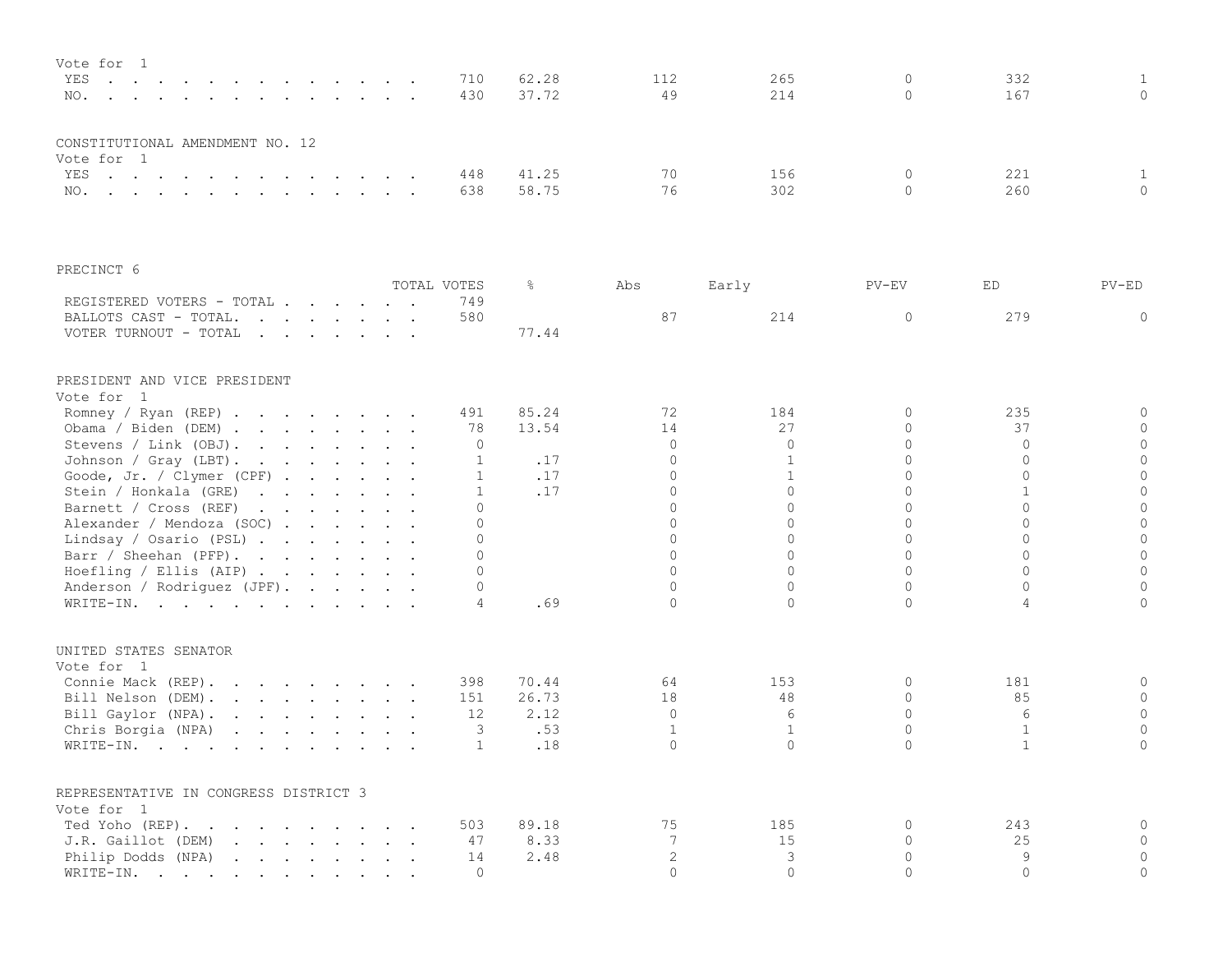| STATE SENATOR DISTRICT 7<br>Vote for 1                                                                                                |           |                |          |           |                     |           |                          |
|---------------------------------------------------------------------------------------------------------------------------------------|-----------|----------------|----------|-----------|---------------------|-----------|--------------------------|
| Rob Bradley (REP).<br>William Mazzota (DEM)                                                                                           | 460<br>81 | 85.03<br>14.97 | 66<br>10 | 172<br>28 | $\circ$<br>$\Omega$ | 222<br>43 | $\mathbf{0}$<br>$\Omega$ |
| <b>SHERIFF</b><br>Vote for 1                                                                                                          |           |                |          |           |                     |           |                          |
| JJ Etheridge (REP)<br>$\mathcal{A}$ . The set of the set of the set of the $\mathcal{A}$                                              | 126       | 21.99          | 19       | 47        | 0                   | 60        | $\mathbf 0$              |
| Gordon Smith (DEM)<br>the contract of the contract of the contract of the contract of the contract of the contract of the contract of | 447       | 78.01          | 68       | 165       | $\circ$             | 214       | $\circ$                  |
| DISTRICT SUPERINTENDENT OF SCHOOLS<br>Vote for 1                                                                                      |           |                |          |           |                     |           |                          |
| Beth Moore (REP)                                                                                                                      | 214       | 37.61          | 33       | 74        | $\circ$             | 107       | $\mathbf 0$              |
| Chad Farnsworth (DEM)                                                                                                                 | 355       | 62.39          | 52       | 139       | $\Omega$            | 164       | $\Omega$                 |
| JUSTICE OF THE SUPREME COURT- LEWIS<br>Vote for 1                                                                                     |           |                |          |           |                     |           |                          |
| YES                                                                                                                                   | 221       | 41.94          | 31       | 71        | $\circ$             | 119       | $\mathbf 0$              |
| NO.                                                                                                                                   | 306       | 58.06          | 49       | 121       | $\Omega$            | 136       | $\Omega$                 |
| JUSTICE OF THE SUPREME COURT- PARIENTE<br>Vote for 1                                                                                  |           |                |          |           |                     |           |                          |
| YES<br>$\cdots$<br>$\sim$ $\sim$                                                                                                      | 207       | 39.66          | 29       | 65        | $\circ$             | 113       | $\mathbf{0}$             |
| NO.                                                                                                                                   | 315       | 60.34          | 49       | 124       | $\circ$             | 142       | $\circ$                  |
| JUSTICE OF THE SUPREME COURT- QUINCE<br>Vote for 1                                                                                    |           |                |          |           |                     |           |                          |
| YES                                                                                                                                   | 203       | 38.74          | 30       | 64        | 0                   | 109       | $\circ$                  |
| NO.                                                                                                                                   | 321       | 61.26          | 49       | 127       | $\Omega$            | 145       | $\circ$                  |
| DISTRICT COURT OF APPEAL - MARSTILLER<br>Vote for 1                                                                                   |           |                |          |           |                     |           |                          |
| YES<br>$\sim$ $\sim$                                                                                                                  | 216       | 41.54          | 27       | 75        | 0                   | 114       | $\circ$                  |
| NO.                                                                                                                                   | 304       | 58.46          | 51       | 114       | $\circ$             | 139       | $\mathbf{0}$             |
| DISTRICT COURT OF APPEAL - RAY<br>Vote for 1                                                                                          |           |                |          |           |                     |           |                          |
| YES                                                                                                                                   | 231       | 44.85          | 35       | 76        | 0                   | 120       | $\mathbf 0$              |
| NO.                                                                                                                                   | 284       | 55.15          | 41       | 110       | $\Omega$            | 133       | $\Omega$                 |
| DISTRICT COURT OF APPEAL - SWANSON<br>Vote for 1                                                                                      |           |                |          |           |                     |           |                          |
| YES                                                                                                                                   | 226       | 43.55          | 31       | 74        | 0                   | 121       | $\mathbf 0$              |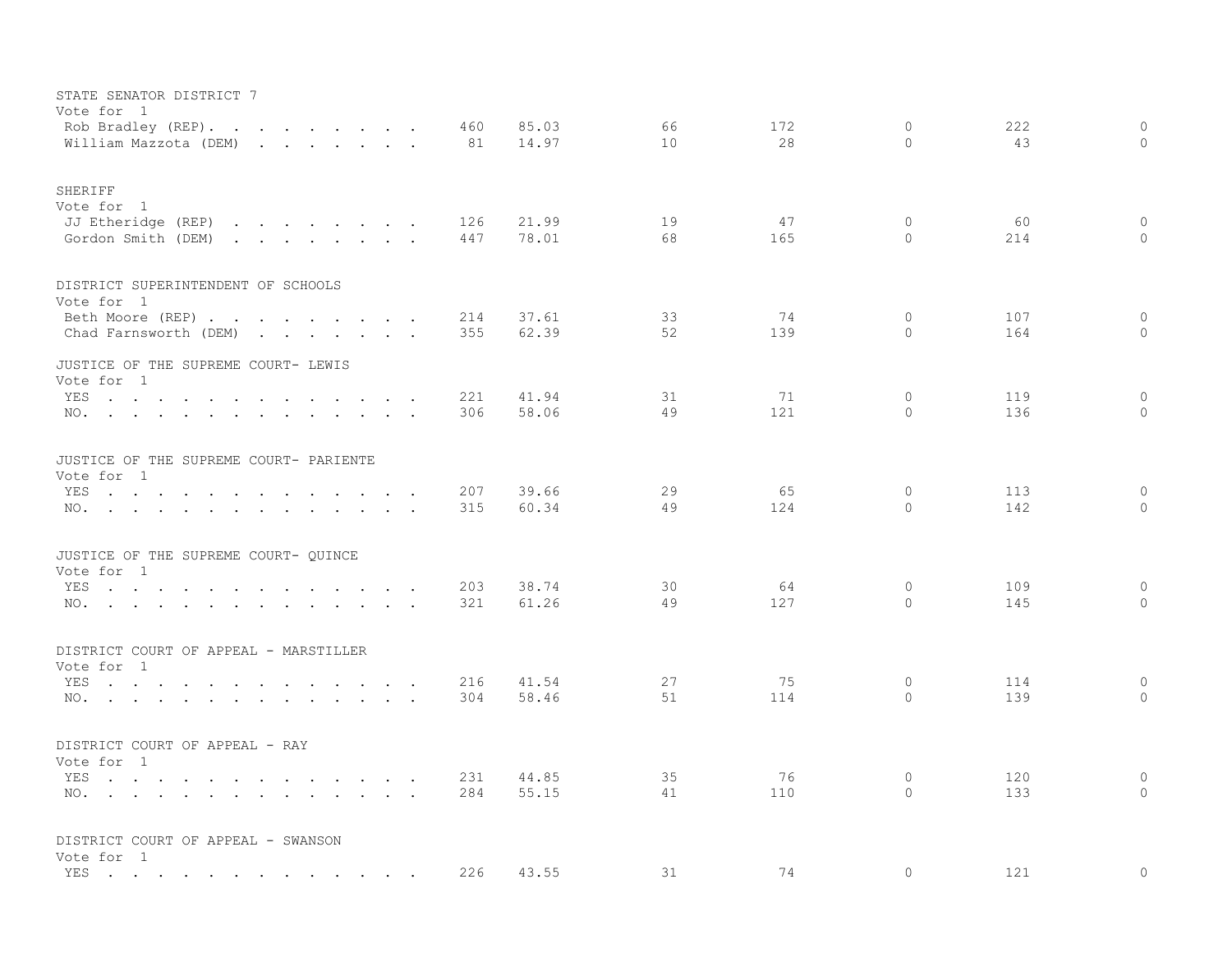|                                                        | NO.                                                                                                                                                                                                                                   |                                                           |                                                        | 293        | 56.45          | 47       | 114       | 0                    | 132        | $\circ$                  |
|--------------------------------------------------------|---------------------------------------------------------------------------------------------------------------------------------------------------------------------------------------------------------------------------------------|-----------------------------------------------------------|--------------------------------------------------------|------------|----------------|----------|-----------|----------------------|------------|--------------------------|
| DISTRICT COURT OF APPEAL - THOMAS<br>Vote for 1<br>YES | $\sim$ $\sim$<br>NO.                                                                                                                                                                                                                  | $\cdots$ $\cdots$                                         | $\cdot$ $\cdot$                                        | 235<br>284 | 45.28<br>54.72 | 32<br>46 | 80<br>108 | $\Omega$<br>$\Omega$ | 123<br>130 | $\mathbf 0$<br>$\Omega$  |
| CONSTITUTIONAL AMENDMENT NO. 1<br>Vote for 1           | YES<br>NO.                                                                                                                                                                                                                            |                                                           |                                                        | 351<br>198 | 63.93<br>36.07 | 55<br>27 | 120<br>87 | $\circ$<br>$\Omega$  | 176<br>84  | $\Omega$<br>$\Omega$     |
| CONSTITUTIONAL AMENDMENT NO. 2<br>Vote for 1           | YES<br>NO.                                                                                                                                                                                                                            | $\mathbf{r}$ , $\mathbf{r}$ , $\mathbf{r}$ , $\mathbf{r}$ |                                                        | 369<br>188 | 66.25<br>33.75 | 65<br>16 | 132<br>79 | $\circ$<br>$\Omega$  | 172<br>93  | $\Omega$<br>$\Omega$     |
| CONSTITUTIONAL AMENDMENT NO. 3<br>Vote for 1           | YES<br>NO.                                                                                                                                                                                                                            |                                                           |                                                        | 235<br>312 | 42.96<br>57.04 | 40<br>43 | 79<br>125 | $\circ$<br>$\Omega$  | 116<br>144 | $\mathbf 0$<br>$\Omega$  |
| CONSTITUTIONAL AMENDMENT NO. 4<br>Vote for 1           | YES<br>NO.                                                                                                                                                                                                                            |                                                           | $\sim$ $\sim$                                          | 260<br>287 | 47.53<br>52.47 | 42<br>35 | 82<br>126 | $\circ$<br>$\Omega$  | 136<br>126 | $\mathbf{0}$<br>$\Omega$ |
| CONSTITUTIONAL AMENDMENT NO. 5<br>Vote for 1           | YES<br>NO.                                                                                                                                                                                                                            |                                                           |                                                        | 214<br>316 | 40.38<br>59.62 | 31<br>47 | 81<br>116 | 0<br>$\Omega$        | 102<br>153 | $\mathbf{0}$<br>$\Omega$ |
| CONSTITUTIONAL AMENDMENT NO. 6<br>Vote for 1           | YES<br>NO.                                                                                                                                                                                                                            |                                                           |                                                        | 365<br>179 | 67.10<br>32.90 | 54<br>26 | 139<br>68 | $\circ$<br>$\Omega$  | 172<br>85  | $\circ$<br>$\Omega$      |
| CONSTITUTIONAL AMENDMENT NO. 8<br>Vote for 1<br>YES    | and the contract of the contract of the contract of the contract of the contract of the contract of the contract of the contract of the contract of the contract of the contract of the contract of the contract of the contra<br>NO. |                                                           | $\ddot{\phantom{1}}$<br>$\sim$<br>$\ddot{\phantom{a}}$ | 269<br>282 | 48.82<br>51.18 | 53<br>28 | 92<br>117 | $\circ$<br>0         | 124<br>137 | $\mathbf 0$<br>$\circ$   |

CONSTITUTIONAL AMENDMENT NO. 9 Vote for 1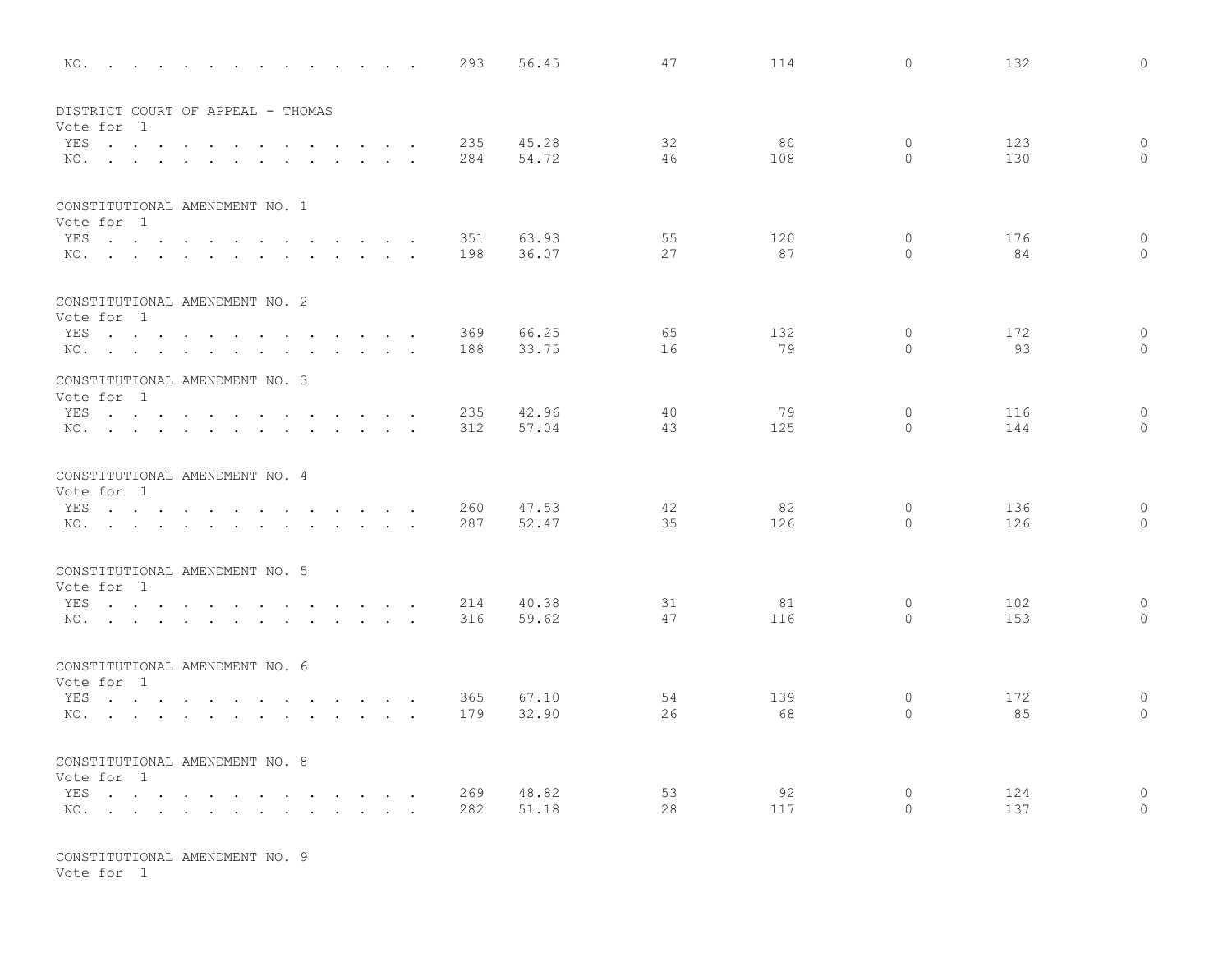| YES<br>the contract of the contract of the contract of the contract of the contract of the contract of the contract of<br>NO.<br>$\mathbf{r}$ , $\mathbf{r}$ , $\mathbf{r}$ , $\mathbf{r}$ , $\mathbf{r}$                                                                                                     |  | 365<br>190    | 65.77<br>34.23 | 61<br>20          | 129<br>83            | 0<br>$\circ$        | 175<br>87           | $\circ$<br>$\Omega$ |
|---------------------------------------------------------------------------------------------------------------------------------------------------------------------------------------------------------------------------------------------------------------------------------------------------------------|--|---------------|----------------|-------------------|----------------------|---------------------|---------------------|---------------------|
| CONSTITUTIONAL AMENDMENT NO. 10<br>Vote for 1                                                                                                                                                                                                                                                                 |  |               |                |                   |                      |                     |                     |                     |
| YES                                                                                                                                                                                                                                                                                                           |  | 290           | 53.11          | 50                | 98                   | 0                   | 142                 | 0                   |
| NO.                                                                                                                                                                                                                                                                                                           |  | 256           | 46.89          | 32                | 109                  | $\circ$             | 115                 | $\Omega$            |
| CONSTITUTIONAL AMENDMENT NO. 11<br>Vote for 1                                                                                                                                                                                                                                                                 |  |               |                |                   |                      |                     |                     |                     |
| YES                                                                                                                                                                                                                                                                                                           |  | 392           | 70.25          | 68                | 133                  | 0                   | 191                 | 0                   |
| NO.                                                                                                                                                                                                                                                                                                           |  | 166           | 29.75          | 14                | 79                   | $\Omega$            | 73                  | 0                   |
| CONSTITUTIONAL AMENDMENT NO. 12<br>Vote for 1                                                                                                                                                                                                                                                                 |  |               |                |                   |                      |                     |                     |                     |
| YES                                                                                                                                                                                                                                                                                                           |  | 223           | 42.23          | 38                | 85                   | 0                   | 100                 | 0                   |
| the contract of the contract of the contract of the contract of the contract of the contract of the contract of<br>NO.                                                                                                                                                                                        |  | 305           | 57.77          | 41                | 111                  | $\circ$             | 153                 | $\Omega$            |
| PRECINCT 7                                                                                                                                                                                                                                                                                                    |  |               |                |                   |                      |                     |                     |                     |
|                                                                                                                                                                                                                                                                                                               |  | TOTAL VOTES   | ိင             | Abs               | Early                | PV-EV               | ED                  | $PV-ED$             |
| REGISTERED VOTERS - TOTAL<br>BALLOTS CAST - TOTAL.<br>and the contract of the contract of the contract of the contract of the contract of the contract of the contract of the contract of the contract of the contract of the contract of the contract of the contract of the contra<br>VOTER TURNOUT - TOTAL |  | 1,175<br>864  | 73.53          | 124               | 307                  | 0                   | 430                 | 3                   |
| PRESIDENT AND VICE PRESIDENT                                                                                                                                                                                                                                                                                  |  |               |                |                   |                      |                     |                     |                     |
| Vote for 1                                                                                                                                                                                                                                                                                                    |  |               |                |                   |                      |                     |                     |                     |
| Romney / Ryan (REP)                                                                                                                                                                                                                                                                                           |  | 297           | 34.41          | 40                | 113                  | 0                   | 144                 | 0                   |
| Obama / Biden (DEM)<br>Stevens / Link (OBJ).                                                                                                                                                                                                                                                                  |  | 564<br>0      | 65.35          | 83<br>$\circ$     | 193<br>0             | $\circ$<br>0        | 285<br>0            | 3<br>0              |
| Johnson / Gray (LBT).                                                                                                                                                                                                                                                                                         |  | 0             |                | $\circ$           | $\mathbf 0$          | $\circ$             | $\circ$             | 0                   |
| Goode, Jr. / Clymer (CPF)                                                                                                                                                                                                                                                                                     |  | $\Omega$      |                | $\Omega$          | $\mathbf 0$          | $\circ$             | $\circ$             | $\Omega$            |
| Stein / Honkala (GRE)                                                                                                                                                                                                                                                                                         |  | 0             |                | $\circ$           | 0                    | $\circ$             | 0                   | 0                   |
| Barnett / Cross (REF)<br>the contract of the contract of the contract of the contract of the contract of the contract of the contract of                                                                                                                                                                      |  | 0             |                | $\circ$           | $\circ$              | $\circ$             | $\circ$             | 0                   |
| Alexander / Mendoza (SOC)                                                                                                                                                                                                                                                                                     |  | 0             |                | $\Omega$          | $\mathbf 0$          | 0                   | $\circ$             | 0                   |
| Lindsay / Osario (PSL)                                                                                                                                                                                                                                                                                        |  | 0             |                | $\circ$           | $\mathbf 0$          | $\circ$             | $\circ$             | 0                   |
| Barr / Sheehan (PFP).                                                                                                                                                                                                                                                                                         |  | 0             |                | $\circ$           | $\mathbf 0$          | $\circ$             | $\circ$             | 0                   |
| Hoefling / Ellis (AIP) $\cdots$ $\cdots$ $\cdots$                                                                                                                                                                                                                                                             |  | 0<br>$\Omega$ |                | $\circ$<br>$\cap$ | $\Omega$<br>$\Omega$ | $\circ$<br>$\Omega$ | $\circ$<br>$\Omega$ | 0<br>$\cap$         |
| Anderson / Rodriguez (JPF).<br>$\mathtt{WRTTE}\text{-}\mathtt{IN.}\quad.\quad.\quad.\quad.\quad.\quad.\quad.\quad.\quad.\quad.\quad.\quad.\quad.\quad.\quad.\quad.\quad.\quad.\quad.$                                                                                                                         |  | 2             | .23            | $\circ$           | $\mathbf{1}$         | $\circ$             | $\mathbf{1}$        | $\circ$             |
| UNITED STATES SENATOR                                                                                                                                                                                                                                                                                         |  |               |                |                   |                      |                     |                     |                     |
| Vote for 1                                                                                                                                                                                                                                                                                                    |  |               |                |                   |                      |                     |                     |                     |
| Connie Mack (REP).<br>Bill Nelson (DEM).                                                                                                                                                                                                                                                                      |  |               |                |                   |                      |                     |                     |                     |
|                                                                                                                                                                                                                                                                                                               |  | 233<br>602    | 27.32<br>70.57 | 35<br>82          | 86<br>212            | 0<br>0              | 112<br>305          | 0<br>3              |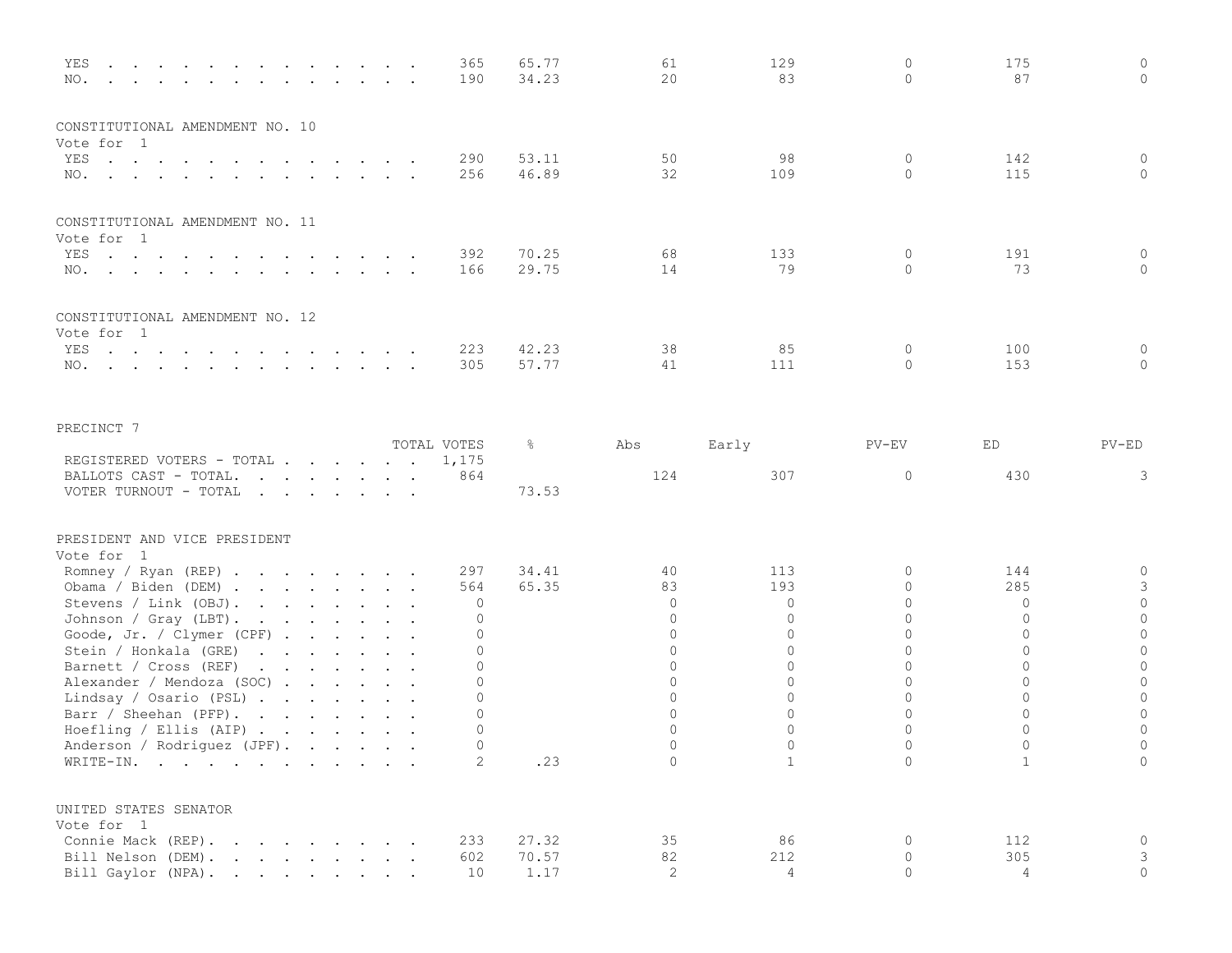| Chris Borgia (NPA)<br>WRITE-IN.                                                                                                                                                                                                                                                                                                                                                                                                                                  | 7<br>1            | .82<br>.12     | 2<br>$\mathbf{1}$ | 3<br>$\circ$  | $\circ$<br>$\circ$  | 2<br>$\Omega$               | $\mathbf{0}$<br>$\circ$ |
|------------------------------------------------------------------------------------------------------------------------------------------------------------------------------------------------------------------------------------------------------------------------------------------------------------------------------------------------------------------------------------------------------------------------------------------------------------------|-------------------|----------------|-------------------|---------------|---------------------|-----------------------------|-------------------------|
| REPRESENTATIVE IN CONGRESS DISTRICT 3<br>Vote for 1                                                                                                                                                                                                                                                                                                                                                                                                              |                   |                |                   |               |                     |                             |                         |
| Ted Yoho (REP).                                                                                                                                                                                                                                                                                                                                                                                                                                                  | 326               | 38.40          | 41                | 129           | 0                   | 156                         | $\circ$                 |
| J.R. Gaillot (DEM)<br>$\mathbf{r}$ . The contract of the contract of the contract of the contract of the contract of the contract of the contract of the contract of the contract of the contract of the contract of the contract of the contract of th                                                                                                                                                                                                          | 510               | 60.07          | 80                | 172           | $\Omega$            | 255                         | $\mathsf 3$             |
| Philip Dodds (NPA)<br>WRITE-IN.                                                                                                                                                                                                                                                                                                                                                                                                                                  | 13<br>$\mathbf 0$ | 1.53           | 1<br>$\Omega$     | 5<br>$\Omega$ | $\circ$<br>$\Omega$ | $7\phantom{.0}$<br>$\Omega$ | $\circ$<br>$\circ$      |
| STATE SENATOR DISTRICT 7                                                                                                                                                                                                                                                                                                                                                                                                                                         |                   |                |                   |               |                     |                             |                         |
| Vote for 1<br>Rob Bradley (REP).                                                                                                                                                                                                                                                                                                                                                                                                                                 | 297               | 35.74          | 41                | 115           | 0                   | 140                         | $\mathbf{1}$            |
| William Mazzota (DEM)                                                                                                                                                                                                                                                                                                                                                                                                                                            | 534               | 64.26          | 80                | 183           | 0                   | 269                         | 2                       |
| SHERIFF                                                                                                                                                                                                                                                                                                                                                                                                                                                          |                   |                |                   |               |                     |                             |                         |
| Vote for 1<br>JJ Etheridge (REP)<br>$\mathbf{r} = \mathbf{r} + \mathbf{r} + \mathbf{r} + \mathbf{r} + \mathbf{r} + \mathbf{r} + \mathbf{r} + \mathbf{r} + \mathbf{r} + \mathbf{r} + \mathbf{r} + \mathbf{r} + \mathbf{r} + \mathbf{r} + \mathbf{r} + \mathbf{r} + \mathbf{r} + \mathbf{r} + \mathbf{r} + \mathbf{r} + \mathbf{r} + \mathbf{r} + \mathbf{r} + \mathbf{r} + \mathbf{r} + \mathbf{r} + \mathbf{r} + \mathbf{r} + \mathbf{r} + \mathbf{r} + \mathbf$ | 121               | 14.14          | 23                | 37            | 0                   | 61                          | $\mathbf 0$             |
| Gordon Smith (DEM)<br>the contract of the contract of the contract of the contract of the contract of the contract of the contract of                                                                                                                                                                                                                                                                                                                            | 735               | 85.86          | 101               | 267           | 0                   | 364                         | 3                       |
| DISTRICT SUPERINTENDENT OF SCHOOLS                                                                                                                                                                                                                                                                                                                                                                                                                               |                   |                |                   |               |                     |                             |                         |
| Vote for 1<br>Beth Moore (REP)                                                                                                                                                                                                                                                                                                                                                                                                                                   | 145               | 17.02          | 15                | 53            | 0                   | 77                          | $\circ$                 |
| Chad Farnsworth (DEM)                                                                                                                                                                                                                                                                                                                                                                                                                                            | 707               | 82.98          | 109               | 247           | 0                   | 348                         | 3                       |
| JUSTICE OF THE SUPREME COURT- LEWIS<br>Vote for 1                                                                                                                                                                                                                                                                                                                                                                                                                |                   |                |                   |               |                     |                             |                         |
| YES<br>the contract of the contract of the contract of the contract of the contract of the contract of the contract of<br>$\sim$ $\sim$                                                                                                                                                                                                                                                                                                                          | 541               | 67.54          | 84                | 188           | $\circ$             | 266                         | 3                       |
| NO.                                                                                                                                                                                                                                                                                                                                                                                                                                                              | 260               | 32.46          | 33                | 89            | 0                   | 138                         | $\circ$                 |
| JUSTICE OF THE SUPREME COURT- PARIENTE                                                                                                                                                                                                                                                                                                                                                                                                                           |                   |                |                   |               |                     |                             |                         |
| Vote for 1<br>YES<br>the contract of the contract of                                                                                                                                                                                                                                                                                                                                                                                                             | 549               | 69.94          | 82                | 192           | 0                   | 272                         | 3                       |
| NO.<br>the contract of the contract of the contract of the contract of                                                                                                                                                                                                                                                                                                                                                                                           | 236               | 30.06          | 33                | 80            | 0                   | 123                         | $\circ$                 |
| JUSTICE OF THE SUPREME COURT- QUINCE                                                                                                                                                                                                                                                                                                                                                                                                                             |                   |                |                   |               |                     |                             |                         |
| Vote for 1                                                                                                                                                                                                                                                                                                                                                                                                                                                       |                   |                |                   | 195           |                     | 262                         |                         |
| YES<br>.<br>NO.                                                                                                                                                                                                                                                                                                                                                                                                                                                  | 542<br>245        | 68.87<br>31.13 | 82<br>35          | 78            | $\circ$<br>0        | 132                         | 3<br>$\circ$            |
| DISTRICT COURT OF APPEAL - MARSTILLER                                                                                                                                                                                                                                                                                                                                                                                                                            |                   |                |                   |               |                     |                             |                         |
| Vote for 1                                                                                                                                                                                                                                                                                                                                                                                                                                                       |                   |                |                   |               |                     |                             |                         |
| YES<br>$\cdot$ $\cdot$                                                                                                                                                                                                                                                                                                                                                                                                                                           | 551               | 69.57          | 89                | 193           | 0                   | 266                         | 3<br>$\circ$            |
| NO.                                                                                                                                                                                                                                                                                                                                                                                                                                                              | 241               | 30.43          | 27                | 83            | 0                   | 131                         |                         |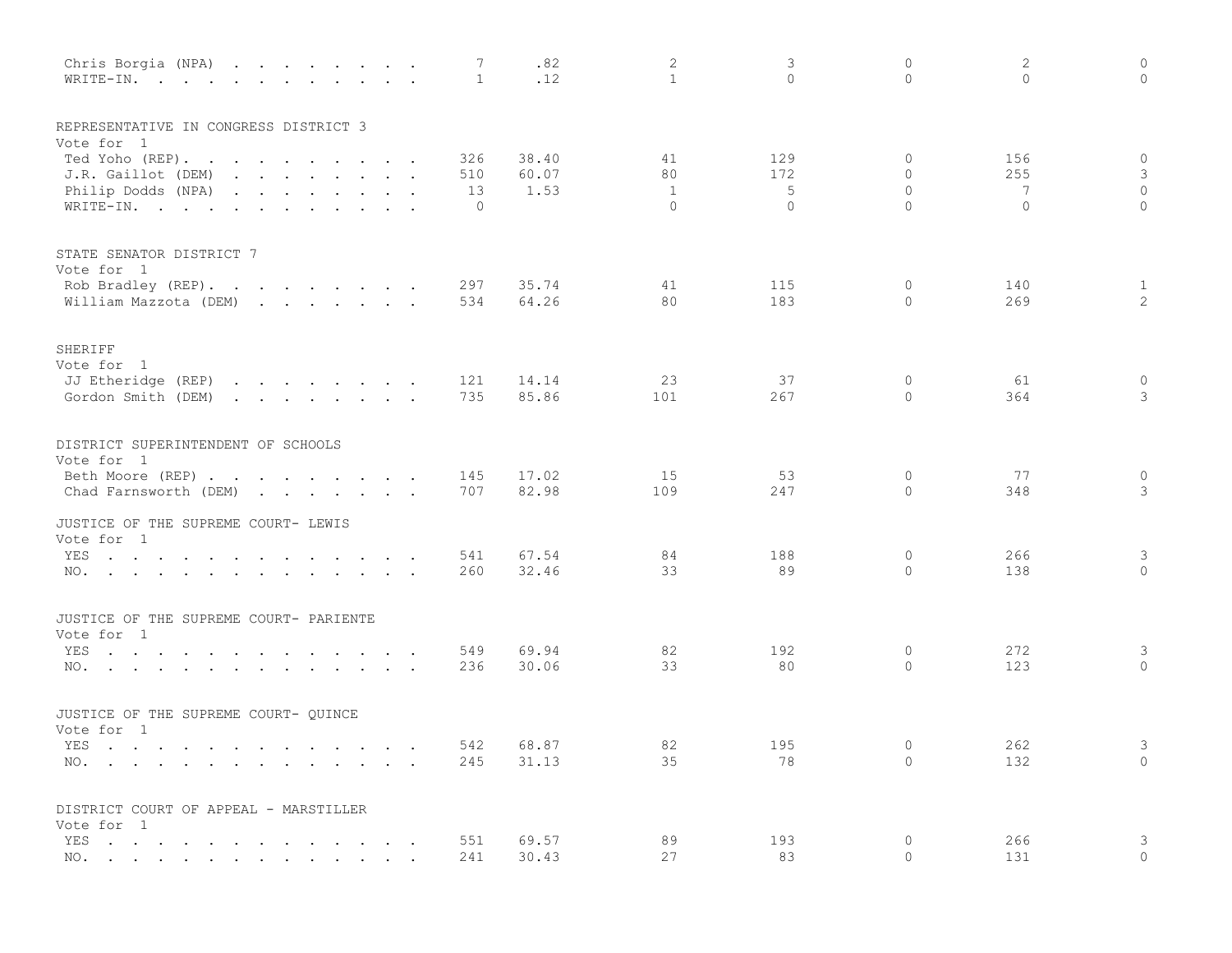| DISTRICT COURT OF APPEAL - RAY<br>Vote for 1    |                                                                                                                 |                                                                                            |                                                               |                      |            |                |          |           |                     |            |                              |
|-------------------------------------------------|-----------------------------------------------------------------------------------------------------------------|--------------------------------------------------------------------------------------------|---------------------------------------------------------------|----------------------|------------|----------------|----------|-----------|---------------------|------------|------------------------------|
| YES<br>NO.                                      | $\ddot{\phantom{a}}$                                                                                            | $\sim$                                                                                     | $\sim$ $\sim$ $\sim$ $\sim$ $\sim$<br>$\sim$ $\sim$<br>$\sim$ |                      | 550<br>234 | 70.15<br>29.85 | 88<br>27 | 194<br>78 | $\circ$<br>$\Omega$ | 265<br>129 | $\mathsf 3$<br>$\Omega$      |
| DISTRICT COURT OF APPEAL - SWANSON              |                                                                                                                 |                                                                                            |                                                               |                      |            |                |          |           |                     |            |                              |
| Vote for 1<br>YES                               |                                                                                                                 | $\sim$ $\sim$ $\sim$ $\sim$ $\sim$                                                         | $\ddot{\phantom{a}}$                                          |                      | 537        | 69.02          | 88       | 189       | $\mathbf{0}$        | 257        | 3                            |
|                                                 | NO.                                                                                                             | $\sim$ $\sim$                                                                              | $\sim$                                                        | $\sim$ $\sim$        | 241        | 30.98          | 26       | 81        | $\circ$             | 134        | $\circ$                      |
| DISTRICT COURT OF APPEAL - THOMAS<br>Vote for 1 |                                                                                                                 |                                                                                            |                                                               |                      |            |                |          |           |                     |            |                              |
|                                                 | YES                                                                                                             |                                                                                            |                                                               |                      | 546        | 69.47          | 88       | 194       | $\circ$             | 261        | 3                            |
|                                                 | NO.                                                                                                             |                                                                                            |                                                               |                      | 240        | 30.53          | 27       | 79        | $\Omega$            | 134        | $\circ$                      |
| CONSTITUTIONAL AMENDMENT NO. 1                  |                                                                                                                 |                                                                                            |                                                               |                      |            |                |          |           |                     |            |                              |
| Vote for 1                                      | YES                                                                                                             |                                                                                            |                                                               |                      | 347        | 42.73          | 52       | 113       | $\circ$             | 180        | $\mathbf{2}$                 |
|                                                 | NO.                                                                                                             |                                                                                            |                                                               |                      | 465        | 57.27          | 63       | 177       | $\Omega$            | 224        | $\mathbf{1}$                 |
| CONSTITUTIONAL AMENDMENT NO. 2                  |                                                                                                                 |                                                                                            |                                                               |                      |            |                |          |           |                     |            |                              |
| Vote for 1                                      | YES                                                                                                             |                                                                                            |                                                               |                      | 416        | 50.12          | 57       | 141       | $\mathbf{0}$        | 216        | $\mathbf{2}$                 |
|                                                 | NO.                                                                                                             |                                                                                            |                                                               |                      | 414        | 49.88          | 63       | 154       | $\circ$             | 196        | $\mathbf{1}$                 |
| CONSTITUTIONAL AMENDMENT NO. 3                  |                                                                                                                 |                                                                                            |                                                               |                      |            |                |          |           |                     |            |                              |
| Vote for 1                                      | YES                                                                                                             |                                                                                            |                                                               |                      | 282        | 34.81          | 42       | 89        | $\mathbf{0}$        | 149        |                              |
|                                                 | NO.                                                                                                             | $\mathbf{r} = \mathbf{r} + \mathbf{r} + \mathbf{r} + \mathbf{r} + \mathbf{r} + \mathbf{r}$ |                                                               |                      | 528        | 65.19          | 77       | 196       | $\Omega$            | 254        | $\mathbf{2}$<br>$\mathbf{1}$ |
| CONSTITUTIONAL AMENDMENT NO. 4                  |                                                                                                                 |                                                                                            |                                                               |                      |            |                |          |           |                     |            |                              |
| Vote for 1                                      |                                                                                                                 |                                                                                            |                                                               |                      | 255        | 31.76          | 40       | 77        | $\circ$             | 137        | $\mathbf{1}$                 |
| YES<br>$NO.$                                    |                                                                                                                 | and the state of the state of                                                              | $\mathbf{r}$ , $\mathbf{r}$ , $\mathbf{r}$                    | $\sim$ $\sim$ $\sim$ | 548        | 68.24          | 76       | 206       | $\circ$             | 264        | 2                            |
| CONSTITUTIONAL AMENDMENT NO. 5                  |                                                                                                                 |                                                                                            |                                                               |                      |            |                |          |           |                     |            |                              |
| Vote for 1                                      |                                                                                                                 |                                                                                            |                                                               |                      |            |                |          |           |                     |            |                              |
|                                                 | YES<br>NO.                                                                                                      |                                                                                            |                                                               |                      | 235<br>561 | 29.52<br>70.48 | 38<br>77 | 69<br>210 | $\circ$<br>$\Omega$ | 127<br>272 | $\mathbf{1}$<br>2            |
| CONSTITUTIONAL AMENDMENT NO. 6<br>Vote for 1    |                                                                                                                 |                                                                                            |                                                               |                      |            |                |          |           |                     |            |                              |
| YES                                             | the contract of the contract of the contract of the contract of the contract of the contract of the contract of |                                                                                            |                                                               |                      | 288        | 35.91          | 47       | 88        | $\circ$             | 152        | $\mathbf{1}$                 |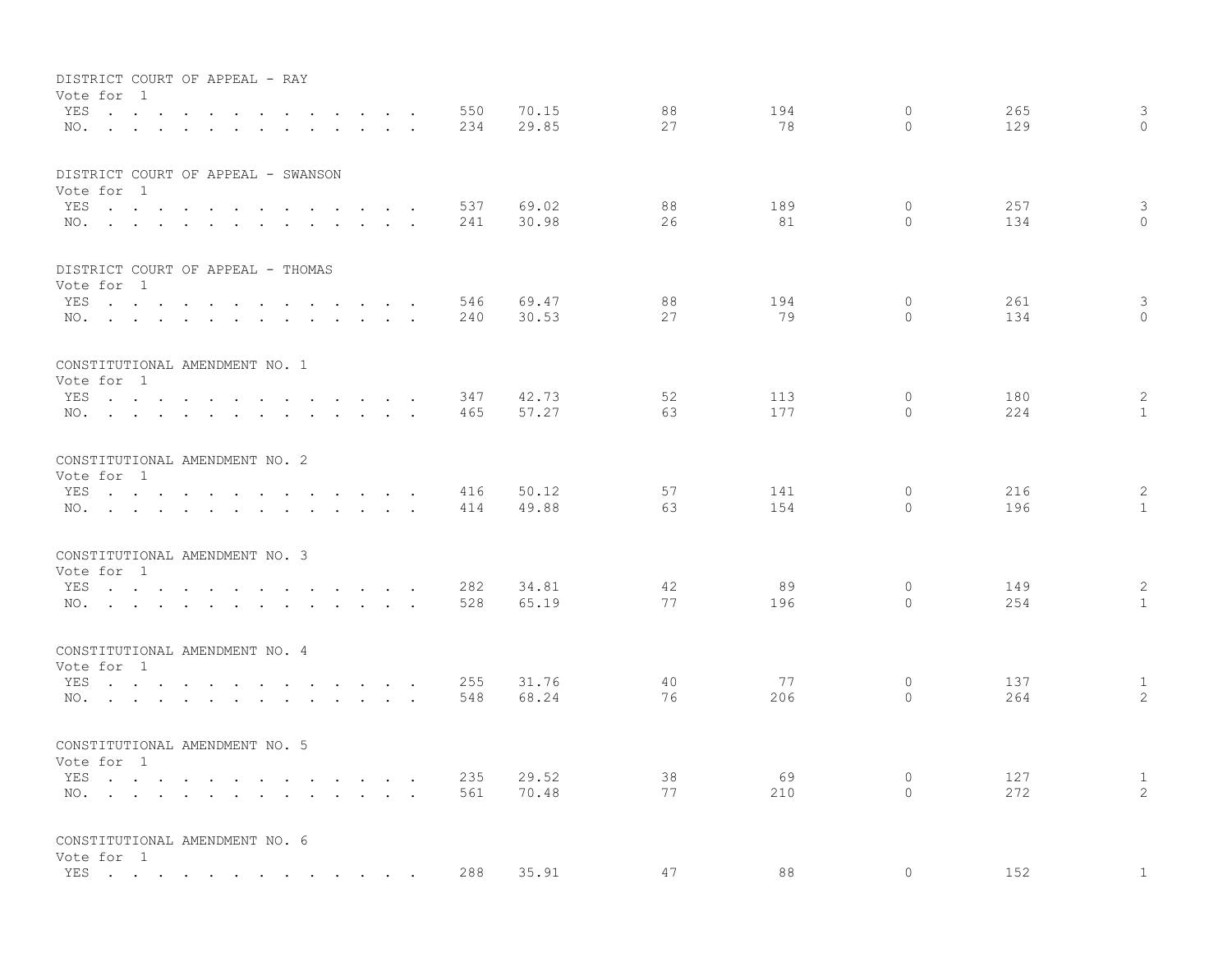| NO.                                                                                                                                                                                                                                                     |        |               |                      | 514                  | 64.09 | 67           | 196          | 0            | 249                | 2                   |
|---------------------------------------------------------------------------------------------------------------------------------------------------------------------------------------------------------------------------------------------------------|--------|---------------|----------------------|----------------------|-------|--------------|--------------|--------------|--------------------|---------------------|
| CONSTITUTIONAL AMENDMENT NO. 8                                                                                                                                                                                                                          |        |               |                      |                      |       |              |              |              |                    |                     |
| Vote for 1                                                                                                                                                                                                                                              |        |               |                      |                      |       |              |              |              |                    |                     |
| YES<br>$\sim$                                                                                                                                                                                                                                           |        |               |                      | 338                  | 41.83 | 52           | 107          | $\mathbf{0}$ | 177                | $\overline{c}$      |
| NO.                                                                                                                                                                                                                                                     |        |               | $\sim$               | 470                  | 58.17 | 64           | 181          | $\Omega$     | 224                | $\mathbf{1}$        |
| CONSTITUTIONAL AMENDMENT NO. 9                                                                                                                                                                                                                          |        |               |                      |                      |       |              |              |              |                    |                     |
| Vote for 1                                                                                                                                                                                                                                              |        |               |                      |                      |       |              |              |              |                    |                     |
| YES                                                                                                                                                                                                                                                     |        |               |                      | 390                  | 47.85 | 58           | 130          | 0            | 201                | $\mathbf{1}$        |
| $NO.$                                                                                                                                                                                                                                                   |        |               | $\sim$ $\sim$        | 425                  | 52.15 | 59           | 160          | 0            | 204                | 2                   |
| CONSTITUTIONAL AMENDMENT NO. 10                                                                                                                                                                                                                         |        |               |                      |                      |       |              |              |              |                    |                     |
| Vote for 1                                                                                                                                                                                                                                              |        |               |                      |                      |       |              |              |              |                    |                     |
| YES<br>$\sim$ $\sim$                                                                                                                                                                                                                                    | $\sim$ |               | $\sim$ $\sim$        | 308                  | 38.31 | 40           | 100          | $\mathbf{0}$ | 167                | $\mathbf{1}$        |
| NO.<br>$\sim 10^{-11}$                                                                                                                                                                                                                                  |        | $\sim$ $\sim$ | $\sim$ $\sim$        | 496                  | 61.69 | 75           | 185          | 0            | 234                | 2                   |
| CONSTITUTIONAL AMENDMENT NO. 11                                                                                                                                                                                                                         |        |               |                      |                      |       |              |              |              |                    |                     |
| Vote for 1                                                                                                                                                                                                                                              |        |               |                      |                      |       |              |              |              |                    |                     |
| YES<br>and the contract of the contract of<br>the contract of the contract of the                                                                                                                                                                       |        |               |                      | 414                  | 51.30 | 66           | 132          | $\circ$      | 215                | $\mathbf{1}$        |
| NO.<br>. The contract of the contract of the contract of the contract of the contract of the contract of the contract of the contract of the contract of the contract of the contract of the contract of the contract of the contrac                    |        |               |                      | 393                  | 48.70 | 49           | 151          | 0            | 191                | 2                   |
| CONSTITUTIONAL AMENDMENT NO. 12                                                                                                                                                                                                                         |        |               |                      |                      |       |              |              |              |                    |                     |
| Vote for 1                                                                                                                                                                                                                                              |        |               |                      |                      |       |              |              |              |                    |                     |
| YES<br>the contract of the contract of the                                                                                                                                                                                                              |        |               |                      | 281                  | 35.21 | 41           | 98           | 0            | 140                | $\overline{c}$      |
| NO.                                                                                                                                                                                                                                                     |        |               |                      | 517                  | 64.79 | 75           | 185          | 0            | 256                | $\mathbf{1}$        |
|                                                                                                                                                                                                                                                         |        |               |                      |                      |       |              |              |              |                    |                     |
| PRECINCT 8                                                                                                                                                                                                                                              |        |               |                      | TOTAL VOTES          | ိဝ    | Abs          | Early        | $PV-EV$      | ED                 | $PV-ED$             |
| REGISTERED VOTERS - TOTAL                                                                                                                                                                                                                               |        |               |                      | 1,638                |       |              |              |              |                    |                     |
| BALLOTS CAST - TOTAL.<br>and the contract of the contract of the contract of the contract of the contract of the contract of the contract of the contract of the contract of the contract of the contract of the contract of the contract of the contra |        |               | $\ddot{\phantom{1}}$ | 1,235                |       | 223          | 492          | $\circ$      | 519                | 1                   |
| VOTER TURNOUT - TOTAL<br>$\sim$ $\sim$ $\sim$<br>$\sim$ $\sim$                                                                                                                                                                                          |        | $\sim$ $\sim$ |                      |                      | 75.40 |              |              |              |                    |                     |
| PRESIDENT AND VICE PRESIDENT                                                                                                                                                                                                                            |        |               |                      |                      |       |              |              |              |                    |                     |
| Vote for 1                                                                                                                                                                                                                                              |        |               |                      |                      |       |              |              |              |                    |                     |
| Romney / Ryan (REP)                                                                                                                                                                                                                                     |        |               |                      | 933                  | 75.67 | 157          | 360          | 0            | 416                | 0                   |
| Obama / Biden (DEM)                                                                                                                                                                                                                                     |        |               |                      | 284                  | 23.03 | 62           | 126          | 0            | 95                 |                     |
| Stevens / Link (OBJ).                                                                                                                                                                                                                                   |        |               |                      | $\mathbf{1}$         | .08   | $\circ$      | $\circ$      | 0            | $\mathbf{1}$       | $\circ$             |
| Johnson / Gray (LBT).                                                                                                                                                                                                                                   |        |               |                      | 3                    | .24   | $\mathbf{1}$ | $\Omega$     | $\Omega$     | $\overline{2}$     | $\Omega$            |
| Goode, Jr. / Clymer (CPF)                                                                                                                                                                                                                               |        |               |                      | 0                    |       | 0            | 0            | 0            | $\circ$            | $\Omega$            |
| Stein / Honkala (GRE)                                                                                                                                                                                                                                   |        |               |                      | $\Omega$             |       | $\Omega$     | $\Omega$     | $\Omega$     | $\Omega$           | $\circ$             |
| Barnett / Cross (REF)                                                                                                                                                                                                                                   |        |               |                      | $\Omega$             |       | $\cap$       | $\Omega$     | $\Omega$     | $\Omega$           | $\circ$             |
| Alexander / Mendoza (SOC)                                                                                                                                                                                                                               |        |               |                      | $\Omega$<br>$\Omega$ |       | 0<br>0       | 0<br>$\circ$ | 0<br>0       | $\circ$<br>$\circ$ | $\circ$<br>$\Omega$ |
| Lindsay / Osario (PSL)                                                                                                                                                                                                                                  |        |               |                      |                      |       |              |              |              |                    |                     |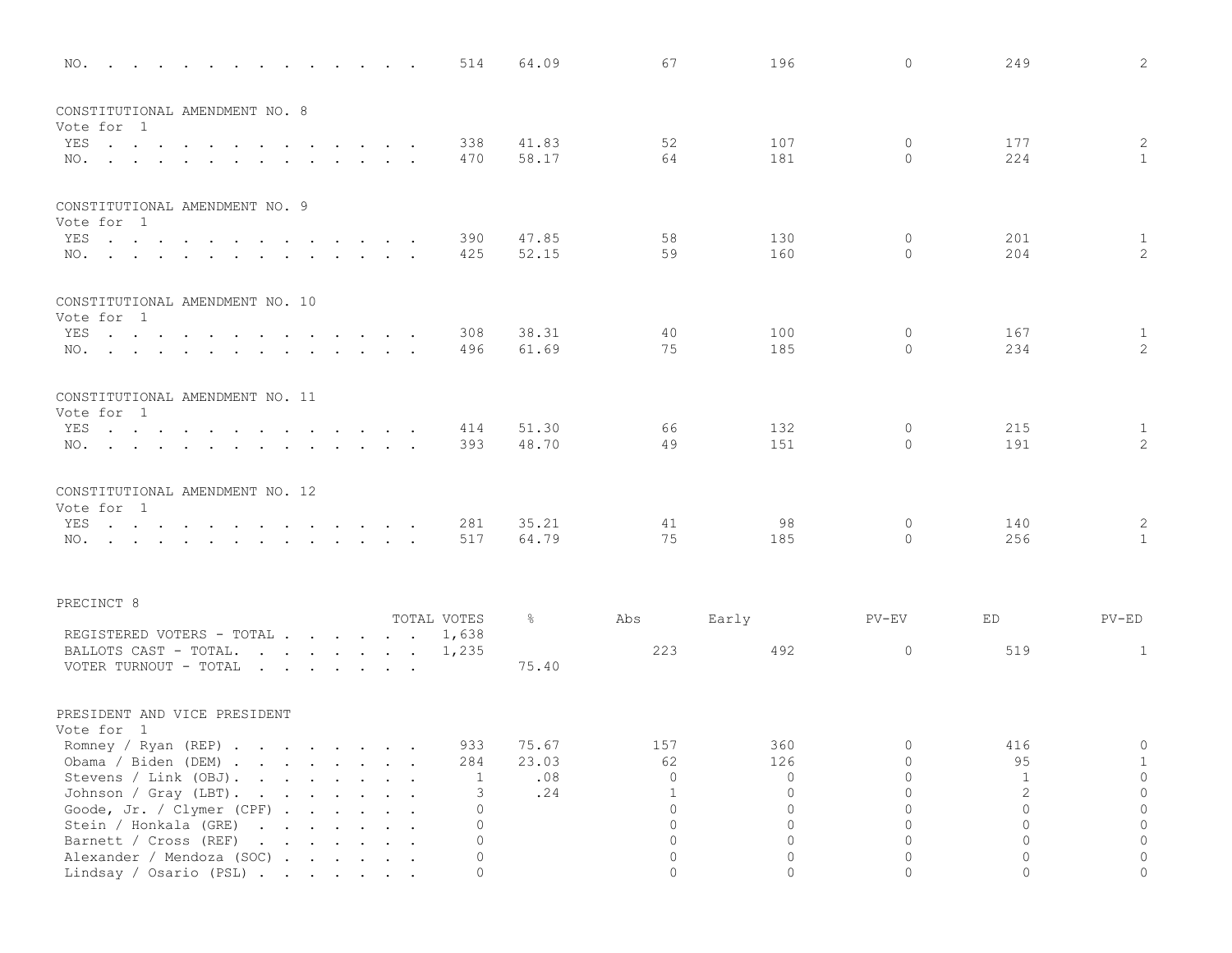| Barr / Sheehan (PFP).<br>Hoefling / Ellis (AIP) $\cdots$ $\cdots$ $\cdots$                                                                  | .49<br>6<br>0                    | 0<br>0                   | 2<br>$\circ$      | $\circ$<br>$\circ$ | $\overline{4}$<br>$\circ$ | $\mathbf{0}$<br>$\circ$      |
|---------------------------------------------------------------------------------------------------------------------------------------------|----------------------------------|--------------------------|-------------------|--------------------|---------------------------|------------------------------|
| Anderson / Rodriguez (JPF).<br>WRITE-IN.                                                                                                    | 2<br>.16<br>.32<br>4             | $\Omega$<br>$\mathbf{1}$ | $\mathbf{1}$<br>3 | $\circ$<br>$\circ$ | $\mathbf{1}$<br>$\circ$   | $\mathbf{0}$<br>$\mathbf{0}$ |
| UNITED STATES SENATOR<br>Vote for 1                                                                                                         |                                  |                          |                   |                    |                           |                              |
| Connie Mack (REP).<br>732                                                                                                                   | 60.95                            | 117                      | 292               | $\circ$            | 323                       | $\mathbf 0$                  |
| Bill Nelson (DEM).<br>444                                                                                                                   | 36.97                            | 95                       | 180               | $\Omega$           | 168                       | $\mathbf{1}$                 |
| Bill Gaylor (NPA).<br>the contract of the contract of the contract of the contract of the contract of the contract of the contract of<br>15 | 1.25                             | 4                        | $\overline{4}$    | $\Omega$           | $\overline{7}$            | $\mathbf{0}$                 |
| Chris Borgia (NPA)                                                                                                                          | .75<br>9                         | $\Omega$                 | $\overline{4}$    | $\Omega$           | 5                         | $\circ$                      |
| WRITE-IN.                                                                                                                                   | $\boldsymbol{\mathsf{.08}}$<br>1 | $\Omega$                 | $\Omega$          | $\Omega$           | $\mathbf{1}$              | $\Omega$                     |
| REPRESENTATIVE IN CONGRESS DISTRICT 3                                                                                                       |                                  |                          |                   |                    |                           |                              |
| Vote for 1                                                                                                                                  |                                  |                          |                   |                    |                           |                              |
| Ted Yoho (REP).<br>952<br>the contract of the contract of the contract of the contract of the contract of the contract of the contract of   | 78.87                            | 153                      | 378               | $\circ$            | 421                       | $\mathbf 0$                  |
| 227<br>J.R. Gaillot (DEM)<br>$\mathbf{r}$ , $\mathbf{r}$ , $\mathbf{r}$ , $\mathbf{r}$ , $\mathbf{r}$ , $\mathbf{r}$                        | 18.81                            | 57                       | 96                | $\Omega$           | 73                        | $\mathbf{1}$                 |
| Philip Dodds (NPA)<br>28<br>the contract of the contract of the contract of                                                                 | 2.32                             | $7\phantom{.0}$          | 9                 | $\circ$            | 12                        | $\circ$                      |
| WRITE-IN.                                                                                                                                   | $\mathbf{0}$                     | $\Omega$                 | $\Omega$          | $\Omega$           | $\circ$                   | $\mathbf{0}$                 |
| STATE SENATOR DISTRICT 7<br>Vote for 1                                                                                                      |                                  |                          |                   |                    |                           |                              |
| Rob Bradley (REP).<br>859                                                                                                                   | 76.42                            | 138                      | 335               | $\circ$            | 386                       | $\mathbf{0}$                 |
| William Mazzota (DEM)<br>265                                                                                                                | 23.58                            | 64                       | 111               | 0                  | 89                        | $\mathbf{1}$                 |
| <b>SHERIFF</b><br>Vote for 1                                                                                                                |                                  |                          |                   |                    |                           |                              |
| JJ Etheridge (REP)<br>197                                                                                                                   | 16.12                            | 35                       | 69                | $\circ$            | 93                        | $\circ$                      |
| Gordon Smith (DEM)<br>$\mathbf{r}$ , and $\mathbf{r}$ , and $\mathbf{r}$ , and $\mathbf{r}$<br>1,025                                        | 83.88                            | 188                      | 416               | $\Omega$           | 420                       | $\mathbf{1}$                 |
| DISTRICT SUPERINTENDENT OF SCHOOLS<br>Vote for 1                                                                                            |                                  |                          |                   |                    |                           |                              |
| Beth Moore (REP)<br>298                                                                                                                     | 24.63                            | 59                       | 115               | $\circ$            | 123                       | $\mathbf{1}$                 |
| Chad Farnsworth (DEM)<br>912                                                                                                                | 75.37                            | 162                      | 367               | $\circ$            | 383                       | $\mathbf{0}$                 |
| JUSTICE OF THE SUPREME COURT- LEWIS<br>Vote for 1                                                                                           |                                  |                          |                   |                    |                           |                              |
| 507<br>YES<br>والمتناول والمتناول والمتناول والمتناول والمتناول                                                                             | 46.90                            | 96                       | 213               | $\circ$            | 197                       | $\mathbf{1}$                 |
| 574<br>NO.                                                                                                                                  | 53.10                            | 91                       | 230               | $\Omega$           | 253                       | $\Omega$                     |
| JUSTICE OF THE SUPREME COURT- PARIENTE<br>Vote for 1                                                                                        |                                  |                          |                   |                    |                           |                              |
| YES<br>498<br>the contract of the contract of the<br>and the contract of the contract of the                                                | 46.37                            | 99                       | 209               | $\circ$            | 189                       | $\mathbf{1}$                 |
| 576<br>NO.<br>$\mathbf{r}$ , and $\mathbf{r}$ , and $\mathbf{r}$ , and $\mathbf{r}$ , and $\mathbf{r}$ , and $\mathbf{r}$                   | 53.63                            | 91                       | 234               | $\circ$            | 251                       | $\mathbf{0}$                 |
|                                                                                                                                             |                                  |                          |                   |                    |                           |                              |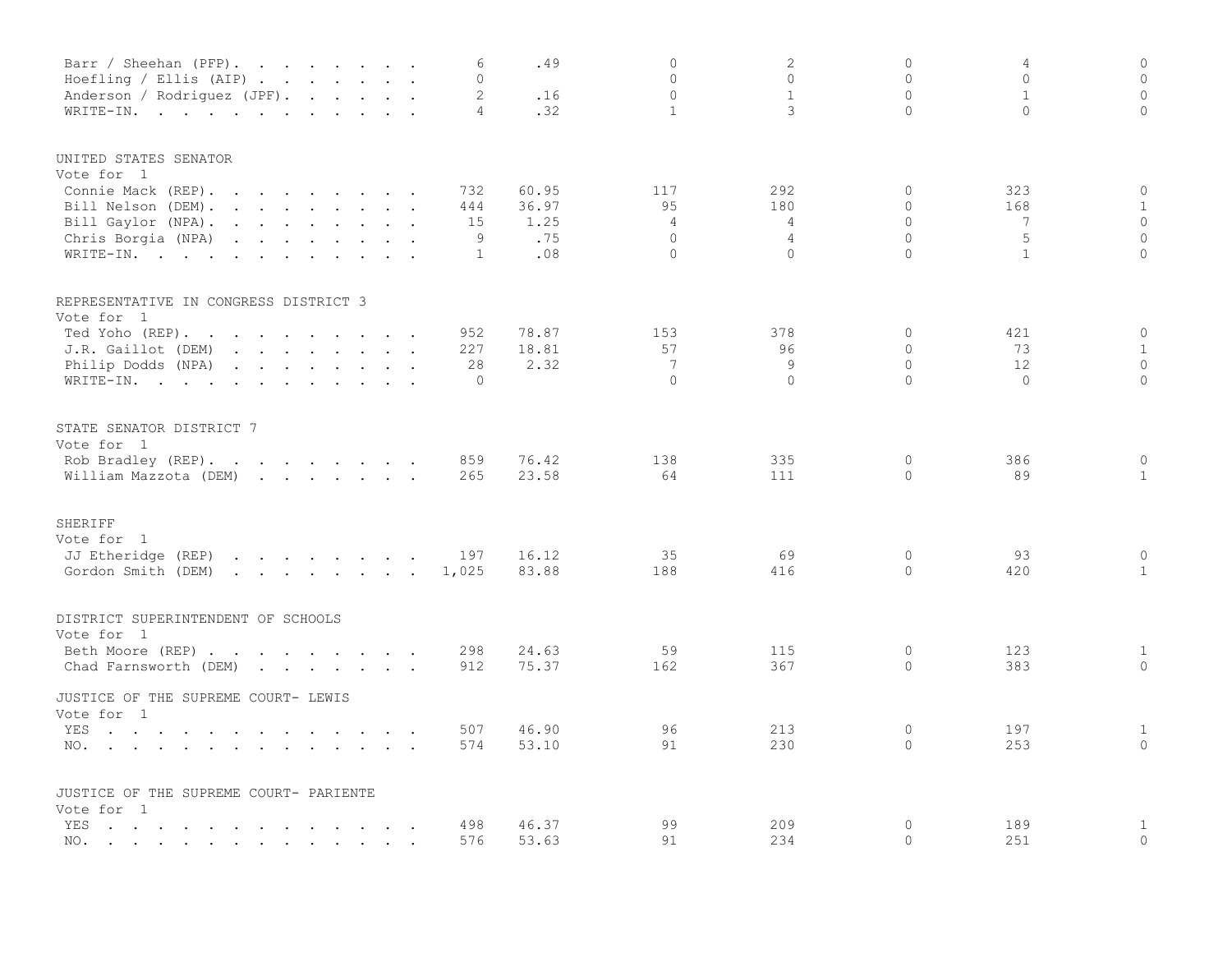| Vote for 1 | JUSTICE OF THE SUPREME COURT- QUINCE  |                                                                                                 |            |                             |            |                    |            |                          |
|------------|---------------------------------------|-------------------------------------------------------------------------------------------------|------------|-----------------------------|------------|--------------------|------------|--------------------------|
|            | YES<br>NO.                            | $\sim$                                                                                          | 496<br>574 | 46.36<br>95<br>53.64<br>92  | 210<br>232 | 0<br>$\Omega$      | 190<br>250 | $\mathbf{1}$<br>$\Omega$ |
|            | DISTRICT COURT OF APPEAL - MARSTILLER |                                                                                                 |            |                             |            |                    |            |                          |
| Vote for 1 |                                       |                                                                                                 |            |                             |            |                    |            |                          |
| YES        | $\sim$ $\sim$ $\sim$ $\sim$ $\sim$    | $\ddot{\phantom{1}}$                                                                            | 509<br>553 | 102<br>47.93<br>83<br>52.07 | 205<br>232 | $\circ$<br>$\circ$ | 201<br>238 | $\mathbf{1}$<br>$\circ$  |
|            | NO.                                   | $\sim$ $\sim$<br>$\cdot$ $\cdot$                                                                |            |                             |            |                    |            |                          |
|            | DISTRICT COURT OF APPEAL - RAY        |                                                                                                 |            |                             |            |                    |            |                          |
| Vote for 1 |                                       |                                                                                                 |            |                             |            |                    |            |                          |
|            | YES                                   |                                                                                                 | 550        | 52.33<br>114<br>47.67<br>69 | 226<br>211 | $\circ$<br>0       | 209<br>221 | $\mathbf{1}$<br>$\circ$  |
|            | NO.                                   |                                                                                                 | 501        |                             |            |                    |            |                          |
|            | DISTRICT COURT OF APPEAL - SWANSON    |                                                                                                 |            |                             |            |                    |            |                          |
| Vote for 1 |                                       |                                                                                                 |            |                             |            |                    |            |                          |
|            | YES                                   |                                                                                                 | 555        | 52.61<br>113                | 226        | 0<br>$\Omega$      | 215<br>217 | $\mathbf{1}$<br>$\Omega$ |
|            | NO.                                   |                                                                                                 | 500        | 47.39<br>71                 | 212        |                    |            |                          |
|            | DISTRICT COURT OF APPEAL - THOMAS     |                                                                                                 |            |                             |            |                    |            |                          |
| Vote for 1 |                                       |                                                                                                 |            |                             |            |                    |            |                          |
| YES        | $\sim$ $\sim$                         | $\mathbf{r}$ , and $\mathbf{r}$ , and $\mathbf{r}$ , and $\mathbf{r}$                           | 565        | 53.40<br>114                | 229        | $\circ$            | 221        | $\mathbf{1}$             |
|            | NO.                                   |                                                                                                 | 493        | 46.60<br>71                 | 206        | $\Omega$           | 216        | $\Omega$                 |
|            | CONSTITUTIONAL AMENDMENT NO. 1        |                                                                                                 |            |                             |            |                    |            |                          |
| Vote for 1 |                                       |                                                                                                 |            |                             |            |                    |            |                          |
|            | YES                                   |                                                                                                 | 668        | 58.60<br>108                | 260        | $\circ$            | 300        | $\mathbf 0$              |
|            | NO.                                   |                                                                                                 | 472        | 89<br>41.40                 | 201        | $\Omega$           | 181        | $\mathbf{1}$             |
|            | CONSTITUTIONAL AMENDMENT NO. 2        |                                                                                                 |            |                             |            |                    |            |                          |
| Vote for 1 |                                       |                                                                                                 |            |                             |            |                    |            |                          |
| YES        |                                       | and the contract of the contract of the contract of the contract of the contract of             | 734        | 62.84<br>150                | 276        | $\circ$            | 307        | $\mathbf{1}$             |
| NO.        |                                       | $\mathcal{A}^{\mathcal{A}}$ , and $\mathcal{A}^{\mathcal{A}}$ , and $\mathcal{A}^{\mathcal{A}}$ | 434        | 57<br>37.16                 | 195        | $\circ$            | 182        | $\mathbf{0}$             |
| Vote for 1 | CONSTITUTIONAL AMENDMENT NO. 3        |                                                                                                 |            |                             |            |                    |            |                          |
|            | YES                                   |                                                                                                 | 450        | 39.75<br>93                 | 173        | 0                  | 183        | $\mathbf{1}$             |
|            | NO.                                   |                                                                                                 | 682        | 60.25<br>106                | 286        | $\Omega$           | 290        | $\Omega$                 |
|            | CONSTITUTIONAL AMENDMENT NO. 4        |                                                                                                 |            |                             |            |                    |            |                          |
| Vote for 1 |                                       |                                                                                                 |            |                             |            |                    |            |                          |
|            | YES                                   |                                                                                                 | 477        | 108<br>42.63                | 151        | $\circ$            | 218        | $\mathbf 0$              |
|            | NO.                                   |                                                                                                 | 642        | 57.37<br>89                 | 303        | $\circ$            | 249        | $\mathbf{1}$             |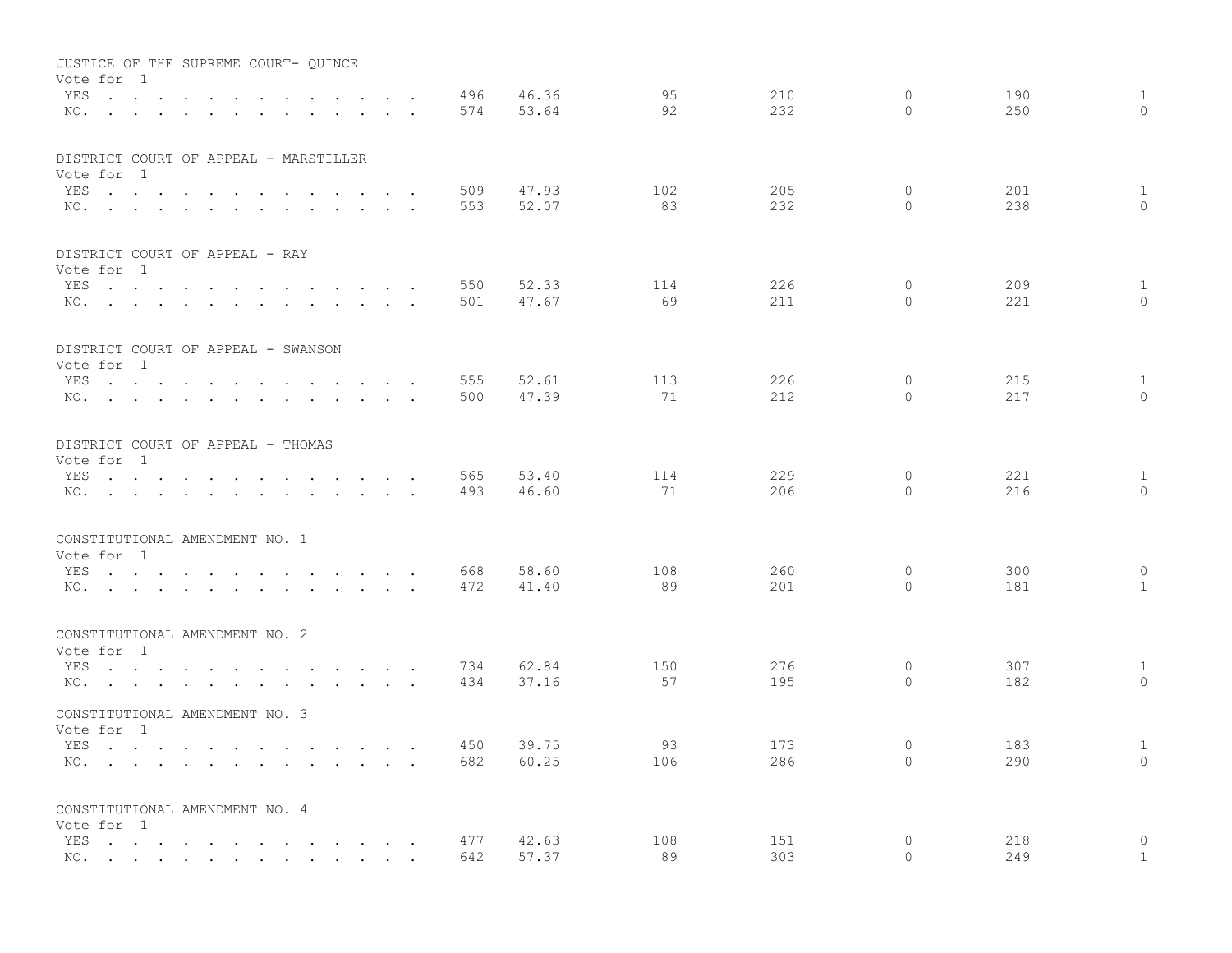| CONSTITUTIONAL AMENDMENT NO. 5<br>Vote for 1<br>YES<br>NO.  |                                                                                                                                                                                                                                | $\mathbf{r}$ , $\mathbf{r}$ , $\mathbf{r}$ , $\mathbf{r}$ , $\mathbf{r}$ , $\mathbf{r}$ | $\sim$                           | 390<br>697           | 35.88<br>64.12 | 82<br>107 | 141<br>301 | $\circ$<br>$\Omega$ | 166<br>289 | $\mathbf{1}$<br>$\Omega$ |
|-------------------------------------------------------------|--------------------------------------------------------------------------------------------------------------------------------------------------------------------------------------------------------------------------------|-----------------------------------------------------------------------------------------|----------------------------------|----------------------|----------------|-----------|------------|---------------------|------------|--------------------------|
| CONSTITUTIONAL AMENDMENT NO. 6<br>Vote for 1<br>YES<br>NO.  |                                                                                                                                                                                                                                |                                                                                         |                                  | 672<br>471           | 58.79<br>41.21 | 126<br>78 | 242<br>215 | $\circ$<br>$\Omega$ | 303<br>178 | 1<br>$\Omega$            |
| CONSTITUTIONAL AMENDMENT NO. 8<br>Vote for 1<br>YES<br>NO.  |                                                                                                                                                                                                                                |                                                                                         |                                  | 478<br>672           | 41.57<br>58.43 | 98<br>106 | 164<br>295 | 0<br>$\circ$        | 215<br>271 | $\mathbf{1}$<br>$\Omega$ |
| CONSTITUTIONAL AMENDMENT NO. 9<br>Vote for 1<br>YES<br>NO.  |                                                                                                                                                                                                                                |                                                                                         |                                  | 703<br>436           | 61.72<br>38.28 | 138<br>62 | 270<br>193 | $\circ$<br>$\Omega$ | 294<br>181 | $\mathbf{1}$<br>$\Omega$ |
| CONSTITUTIONAL AMENDMENT NO. 10<br>Vote for 1<br>YES<br>NO. |                                                                                                                                                                                                                                |                                                                                         |                                  | 488<br>623           | 43.92<br>56.08 | 100<br>92 | 186<br>264 | 0<br>$\Omega$       | 201<br>267 | $\mathbf{1}$<br>$\Omega$ |
| CONSTITUTIONAL AMENDMENT NO. 11<br>Vote for 1<br>YES<br>NO. | and the contract of the contract of the contract of the contract of the contract of the contract of the contract of the contract of the contract of the contract of the contract of the contract of the contract of the contra |                                                                                         |                                  | 711<br>431           | 62.26<br>37.74 | 141<br>59 | 267<br>198 | $\circ$<br>$\Omega$ | 302<br>174 | $\mathbf{1}$<br>$\Omega$ |
| CONSTITUTIONAL AMENDMENT NO. 12<br>Vote for 1<br>YES<br>NO. |                                                                                                                                                                                                                                |                                                                                         | $\cdot$ $\cdot$<br>$\sim$ $\sim$ | 412<br>688           | 37.45<br>62.55 | 92<br>98  | 155<br>299 | $\circ$<br>$\Omega$ | 164<br>291 | 1<br>$\Omega$            |
| PRECINCT 9<br>REGISTERED VOTERS - TOTAL                     |                                                                                                                                                                                                                                |                                                                                         |                                  | TOTAL VOTES<br>1,319 | ိဝ             | Abs       | Early      | $PV-EV$             | ED         | $PV-ED$                  |
| BALLOTS CAST - TOTAL.<br>VOTER TURNOUT - TOTAL              | the contract of the contract of the                                                                                                                                                                                            |                                                                                         |                                  | 922                  | 69.90          | 157       | 368        | $\circ$             | 396        | 1                        |

PRESIDENT AND VICE PRESIDENT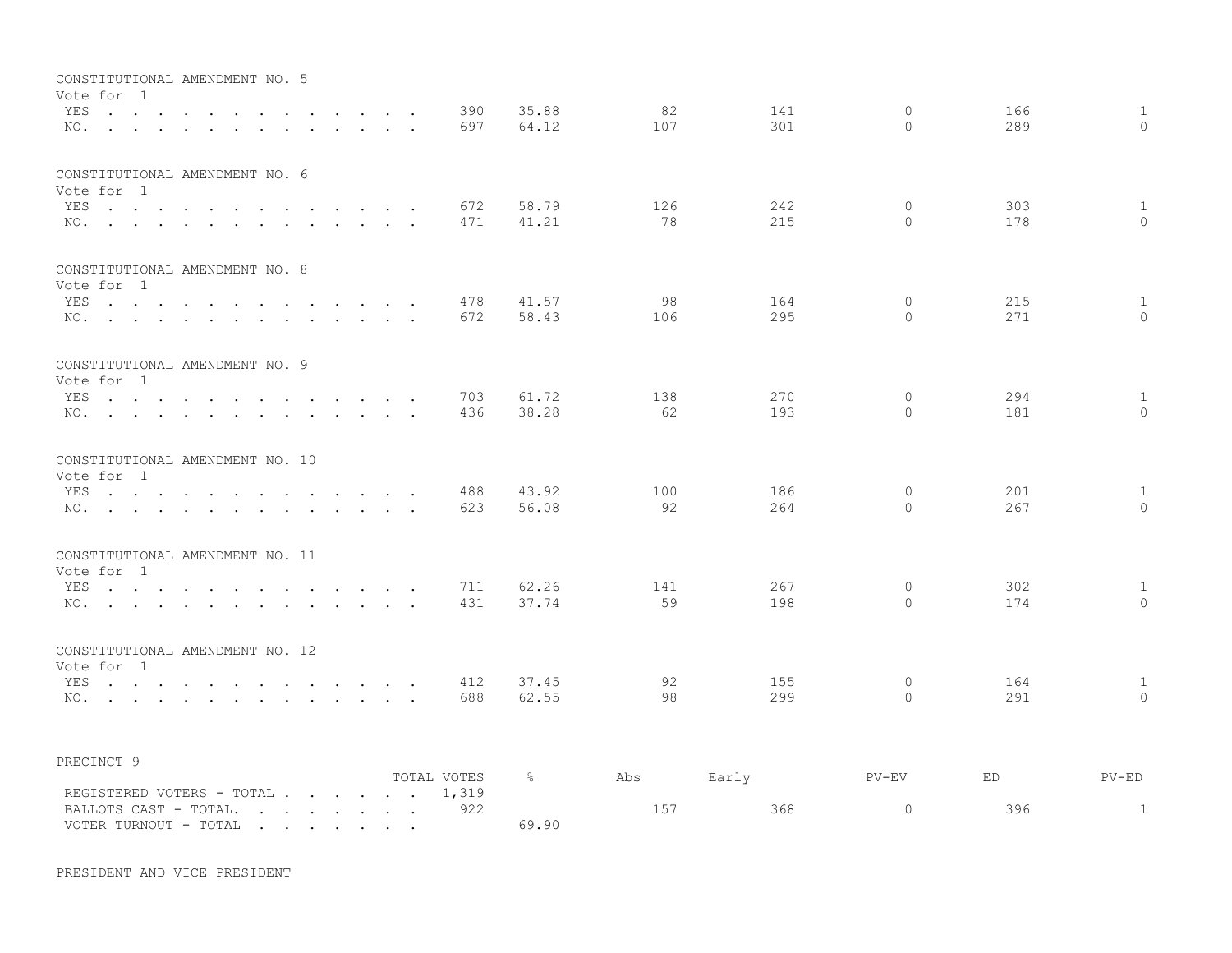| Vote for 1<br>Romney / Ryan (REP) $\cdots$ $\cdots$ $\cdots$<br>Obama / Biden (DEM)<br>Stevens / Link (OBJ).<br>Johnson / Gray (LBT).<br>Goode, Jr. / Clymer (CPF)<br>Stein / Honkala (GRE)<br>Barnett / Cross (REF)<br>Alexander / Mendoza (SOC)<br>Lindsay / Osario (PSL)<br>Barr / Sheehan (PFP).<br>Hoefling / Ellis (AIP) $\cdots$ $\cdots$ $\cdots$<br>Anderson / Rodriguez (JPF).<br>WRITE-IN. | and the contract of the contract of<br>the contract of the contract of the                                                                                                                                                                                                                                                                                                                                                                                                                                                                                                                                                                                 |                                                       | 554<br>345<br>3<br>4<br>$\Omega$<br>3<br>$\Omega$<br>$\mathbf{1}$<br>$\Omega$<br>$\Omega$<br>$\Omega$<br>$\Omega$<br>3 | 60.68<br>37.79<br>.33<br>.44<br>.33<br>.11<br>.33 | 90<br>58<br>$\mathbf{1}$<br>3<br>$\Omega$<br>$\overline{2}$<br>$\Omega$<br>$\Omega$<br>$\Omega$<br>$\Omega$<br>$\Omega$<br>$\Omega$<br>$\Omega$ | 213<br>150<br>$\mathbf{1}$<br>$\Omega$<br>$\Omega$<br>$\Omega$<br>$\Omega$<br>$\Omega$<br>$\Omega$<br>$\Omega$<br>$\Omega$<br>$\Omega$<br>$\mathbf{1}$ | 0<br>$\Omega$<br>$\Omega$<br>$\Omega$<br>$\Omega$<br>$\Omega$<br>$\Omega$<br>$\Omega$<br>$\Omega$<br>$\Omega$<br>$\Omega$<br>$\Omega$<br>$\Omega$ | 251<br>136<br>$\mathbf{1}$<br>$\mathbf{1}$<br>$\Omega$<br>$\mathbf{1}$<br>$\Omega$<br>$\mathbf{1}$<br>$\Omega$<br>$\Omega$<br>$\Omega$<br>$\Omega$<br>$\mathfrak{D}$ | $\circ$<br>$\,1\,$<br>$\circ$<br>$\mathbb O$<br>$\mathbf{0}$<br>$\mathbf{0}$<br>$\mathbf{0}$<br>$\circ$<br>$\mathbf{0}$<br>$\mathbf{0}$<br>$\mathbf{0}$<br>$\mathbf{0}$<br>$\Omega$ |
|-------------------------------------------------------------------------------------------------------------------------------------------------------------------------------------------------------------------------------------------------------------------------------------------------------------------------------------------------------------------------------------------------------|------------------------------------------------------------------------------------------------------------------------------------------------------------------------------------------------------------------------------------------------------------------------------------------------------------------------------------------------------------------------------------------------------------------------------------------------------------------------------------------------------------------------------------------------------------------------------------------------------------------------------------------------------------|-------------------------------------------------------|------------------------------------------------------------------------------------------------------------------------|---------------------------------------------------|-------------------------------------------------------------------------------------------------------------------------------------------------|--------------------------------------------------------------------------------------------------------------------------------------------------------|---------------------------------------------------------------------------------------------------------------------------------------------------|----------------------------------------------------------------------------------------------------------------------------------------------------------------------|-------------------------------------------------------------------------------------------------------------------------------------------------------------------------------------|
| UNITED STATES SENATOR<br>Vote for 1<br>Connie Mack (REP).<br>Bill Nelson (DEM).<br>Bill Gaylor (NPA).<br>Chris Borgia (NPA)<br>WRITE-IN.                                                                                                                                                                                                                                                              | $\mathbf{r}$ . The set of the set of the set of the set of the set of the set of the set of the set of the set of the set of the set of the set of the set of the set of the set of the set of the set of the set of the set of t<br>the contract of the contract of the contract of<br>$\mathcal{L}^{\mathcal{A}}$ . The set of the set of the set of the set of the set of the set of the set of the set of the set of the set of the set of the set of the set of the set of the set of the set of the set of the set of the s<br>$\mathbf{r} = \mathbf{r} + \mathbf{r} + \mathbf{r} + \mathbf{r} + \mathbf{r} + \mathbf{r}$<br>$\cdot$ $\cdot$ $\cdot$ | <b>Contract Contract</b><br>$\sim 10^{-1}$ km $^{-1}$ | 448<br>432<br>18<br>$\overline{4}$<br>0                                                                                | 49.67<br>47.89<br>2.00<br>.44                     | 73<br>72<br>9<br>$\mathbf{1}$<br>$\mathbf{0}$                                                                                                   | 178<br>177<br>7<br>$\mathbf{1}$<br>$\mathbf{0}$                                                                                                        | $\circ$<br>$\circ$<br>$\circ$<br>$\Omega$<br>0                                                                                                    | 197<br>182<br>$\overline{2}$<br>$\overline{2}$<br>$\circ$                                                                                                            | $\mathbf 0$<br>$\mathbf{1}$<br>$\mathbf{0}$<br>$\mathbf{0}$<br>$\mathbf{0}$                                                                                                         |
| REPRESENTATIVE IN CONGRESS DISTRICT 3<br>Vote for 1<br>Ted Yoho (REP).<br>J.R. Gaillot (DEM)<br>Philip Dodds (NPA)<br>WRITE-IN.                                                                                                                                                                                                                                                                       | and a strong control of the state of                                                                                                                                                                                                                                                                                                                                                                                                                                                                                                                                                                                                                       |                                                       | 579<br>305<br>13<br>$\mathbf{1}$                                                                                       | 64.48<br>33.96<br>1.45<br>.11                     | 92<br>56<br>5<br>$\mathbf{0}$                                                                                                                   | 230<br>129<br>2<br>$\mathbf{0}$                                                                                                                        | $\circ$<br>$\circ$<br>$\Omega$<br>$\circ$                                                                                                         | 257<br>119<br>6<br>$\mathbf{1}$                                                                                                                                      | $\mathbf 0$<br>$\mathbf{1}$<br>$\circ$<br>$\circ$                                                                                                                                   |
| STATE SENATOR DISTRICT 7<br>Vote for 1<br>Rob Bradley (REP).<br>William Mazzota (DEM)                                                                                                                                                                                                                                                                                                                 |                                                                                                                                                                                                                                                                                                                                                                                                                                                                                                                                                                                                                                                            |                                                       | 516<br>346                                                                                                             | 59.86<br>40.14                                    | 86<br>57                                                                                                                                        | 203<br>147                                                                                                                                             | $\circ$<br>$\Omega$                                                                                                                               | 227<br>141                                                                                                                                                           | $\mathbf 0$<br>$\mathbf{1}$                                                                                                                                                         |
| SHERIFF<br>Vote for 1<br>JJ Etheridge (REP)<br>Gordon Smith (DEM)                                                                                                                                                                                                                                                                                                                                     | $\mathbf{r} = \mathbf{r} + \mathbf{r} + \mathbf{r} + \mathbf{r} + \mathbf{r} + \mathbf{r} + \mathbf{r} + \mathbf{r}$<br>$\mathbf{r}$ , $\mathbf{r}$ , $\mathbf{r}$ , $\mathbf{r}$ , $\mathbf{r}$ , $\mathbf{r}$                                                                                                                                                                                                                                                                                                                                                                                                                                            |                                                       | 156<br>754                                                                                                             | 17.14<br>82.86                                    | 39<br>116                                                                                                                                       | 65<br>299                                                                                                                                              | 0<br>$\circ$                                                                                                                                      | 52<br>338                                                                                                                                                            | 0<br>$\mathbf{1}$                                                                                                                                                                   |
| DISTRICT SUPERINTENDENT OF SCHOOLS<br>Vote for 1<br>Beth Moore (REP)<br>Chad Farnsworth (DEM)                                                                                                                                                                                                                                                                                                         |                                                                                                                                                                                                                                                                                                                                                                                                                                                                                                                                                                                                                                                            | <b>Contract Contract Street</b>                       | 248<br>655                                                                                                             | 27.46<br>72.54                                    | 65<br>88                                                                                                                                        | 95<br>267                                                                                                                                              | 0<br>$\circ$                                                                                                                                      | 88<br>299                                                                                                                                                            | $\circ$<br>$1\,$                                                                                                                                                                    |

JUSTICE OF THE SUPREME COURT- LEWIS

Vote for 1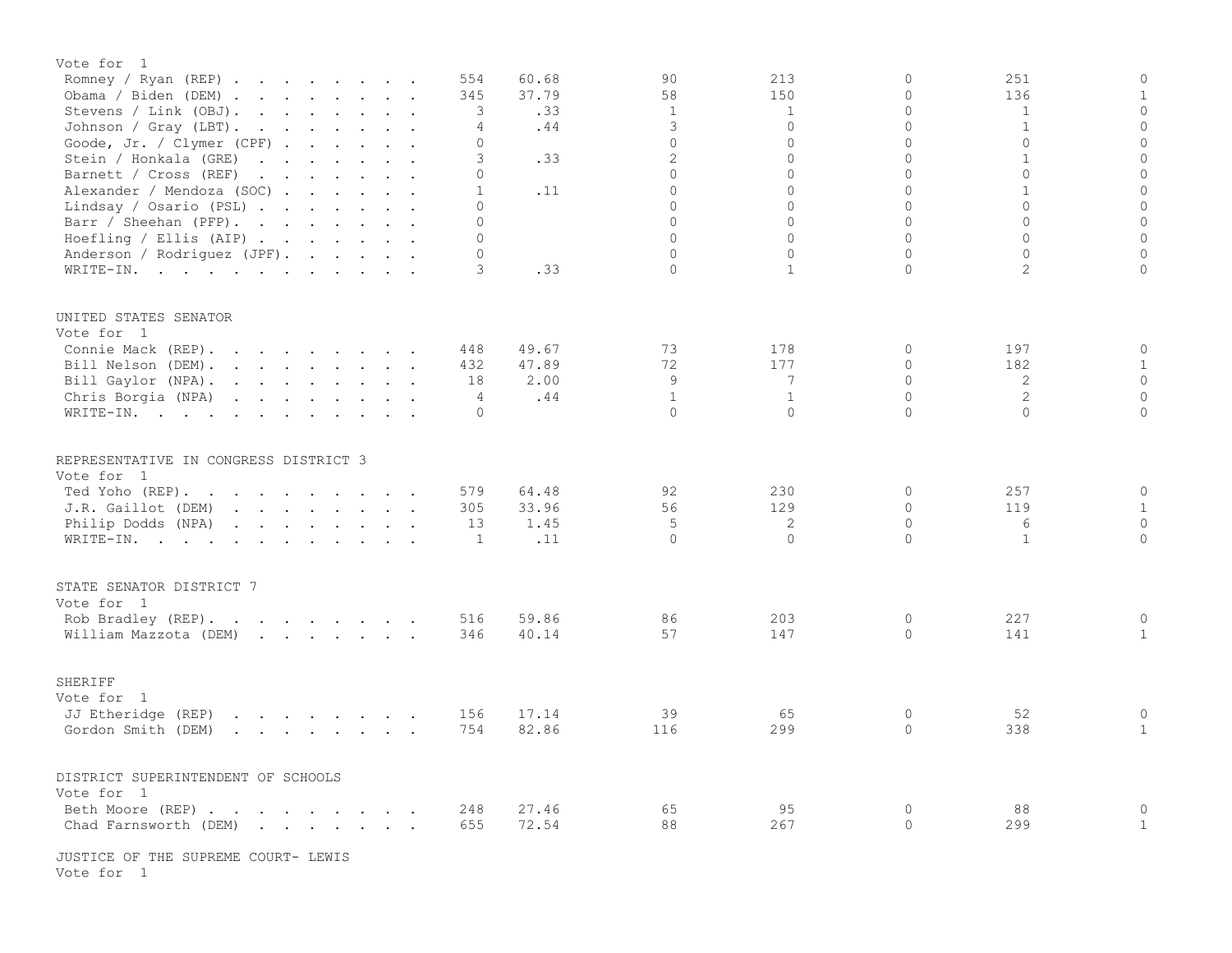| YES<br>NO.<br>$\mathbf{r}$ , $\mathbf{r}$ , $\mathbf{r}$ , $\mathbf{r}$ | the contract of the contract of the contract of the contract of the contract of the contract of the contract of |                                                                                                                 |                 | 454<br>369 | 55.16<br>44.84 | 79<br>57 | 168<br>153 | $\circ$<br>$\Omega$ | 206<br>159 | $\mathbf{1}$<br>$\Omega$ |
|-------------------------------------------------------------------------|-----------------------------------------------------------------------------------------------------------------|-----------------------------------------------------------------------------------------------------------------|-----------------|------------|----------------|----------|------------|---------------------|------------|--------------------------|
| Vote for 1                                                              | JUSTICE OF THE SUPREME COURT- PARIENTE                                                                          |                                                                                                                 |                 |            |                |          |            |                     |            |                          |
| YES                                                                     |                                                                                                                 | the contract of the contract of the contract of the contract of the contract of the contract of the contract of |                 | 450        | 55.01          | 77       | 167        | $\circ$             | 205        | $\mathbf{1}$             |
|                                                                         | NO.                                                                                                             |                                                                                                                 |                 | 368        | 44.99          | 59       | 154        | $\Omega$            | 155        | $\Omega$                 |
|                                                                         | JUSTICE OF THE SUPREME COURT- QUINCE                                                                            |                                                                                                                 |                 |            |                |          |            |                     |            |                          |
| Vote for 1                                                              |                                                                                                                 |                                                                                                                 |                 | 450        | 54.74          | 77       | 169        | 0                   | 203        |                          |
|                                                                         | YES<br>NO.                                                                                                      |                                                                                                                 | $\cdot$ $\cdot$ | 372        | 45.26          | 62       | 150        | $\Omega$            | 160        | $\mathbf{1}$<br>$\Omega$ |
| Vote for 1                                                              | DISTRICT COURT OF APPEAL - MARSTILLER                                                                           |                                                                                                                 |                 |            |                |          |            |                     |            |                          |
|                                                                         | YES                                                                                                             |                                                                                                                 | $\sim$          | 458        | 56.27          | 80       | 172        | 0                   | 205        | $\mathbf{1}$             |
|                                                                         | NO.                                                                                                             |                                                                                                                 |                 | 356        | 43.73          | 57       | 143        | $\circ$             | 156        | $\mathbf{0}$             |
| Vote for 1                                                              | DISTRICT COURT OF APPEAL - RAY                                                                                  |                                                                                                                 |                 |            |                |          |            |                     |            |                          |
|                                                                         | YES                                                                                                             |                                                                                                                 | $\sim$ $\sim$   | 470        | 57.74          | 71       | 180        | 0                   | 218        | $\mathbf{1}$             |
|                                                                         | NO.                                                                                                             |                                                                                                                 |                 | 344        | 42.26          | 63       | 137        | 0                   | 144        | $\circ$                  |
| Vote for 1                                                              | DISTRICT COURT OF APPEAL - SWANSON                                                                              |                                                                                                                 |                 |            |                |          |            |                     |            |                          |
| YES                                                                     |                                                                                                                 | and the contract of the contract of                                                                             | $\sim$ $\sim$   | 466        | 57.32          | 72       | 176        | 0                   | 217        | $\mathbf{1}$             |
|                                                                         | NO.                                                                                                             |                                                                                                                 |                 | 347        | 42.68          | 62       | 140        | 0                   | 145        | $\Omega$                 |
| Vote for 1                                                              | DISTRICT COURT OF APPEAL - THOMAS                                                                               |                                                                                                                 |                 |            |                |          |            |                     |            |                          |
| YES                                                                     | the contract of the contract of the contract of the contract of the contract of the contract of the contract of |                                                                                                                 |                 | 490        | 59.76          | 77       | 182        | 0                   | 230        | $\mathbf{1}$             |
|                                                                         | NO.                                                                                                             |                                                                                                                 |                 | 330        | 40.24          | 58       | 136        | 0                   | 136        | $\circ$                  |
| Vote for 1                                                              | CONSTITUTIONAL AMENDMENT NO. 1                                                                                  |                                                                                                                 |                 |            |                |          |            |                     |            |                          |
|                                                                         | YES $\cdots$                                                                                                    |                                                                                                                 |                 | 449        | 52.58          | 76       | 174        | 0                   | 199        | $\circ$                  |
|                                                                         | NO.                                                                                                             |                                                                                                                 |                 | 405        | 47.42          | 66       | 166        | $\Omega$            | 173        | $\circ$                  |
| Vote for 1                                                              | CONSTITUTIONAL AMENDMENT NO. 2                                                                                  |                                                                                                                 |                 |            |                |          |            |                     |            |                          |
|                                                                         | YES                                                                                                             |                                                                                                                 |                 | 519        | 60.07          | 94       | 187        | 0                   | 237        | $\mathbf{1}$             |
|                                                                         | NO.                                                                                                             |                                                                                                                 |                 | 345        | 39.93          | 52       | 156        | $\Omega$            | 137        | $\circ$                  |
| CONSTITUTIONAL AMENDMENT NO. 3                                          |                                                                                                                 |                                                                                                                 |                 |            |                |          |            |                     |            |                          |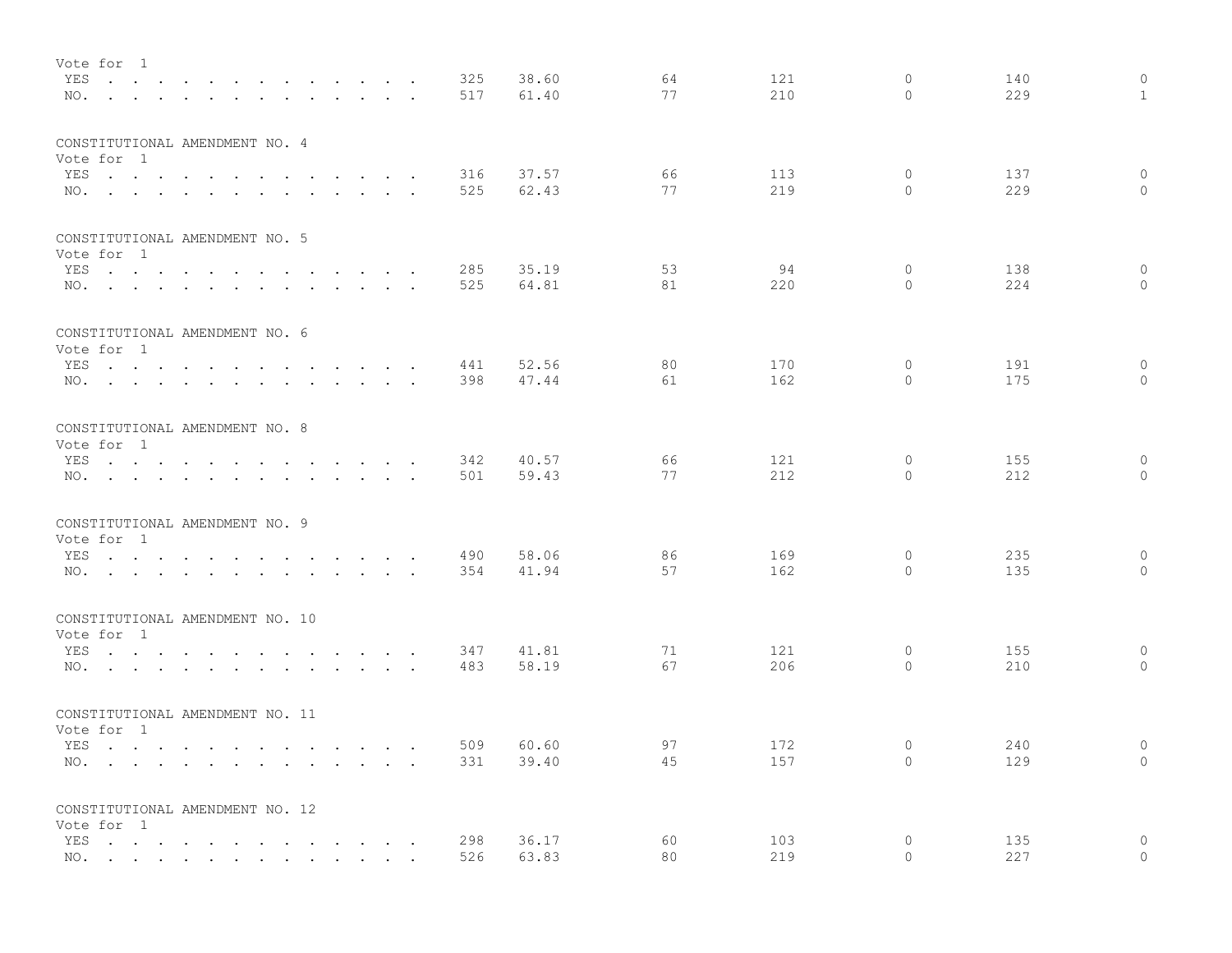| PRECINCT 10                                                                                                                                                                                                                                                |  |  |                |       |                 |              |          |                 |             |
|------------------------------------------------------------------------------------------------------------------------------------------------------------------------------------------------------------------------------------------------------------|--|--|----------------|-------|-----------------|--------------|----------|-----------------|-------------|
|                                                                                                                                                                                                                                                            |  |  | TOTAL VOTES    | ိင    | Abs             | Early        | $PV-EV$  | ED              | $PV-ED$     |
| REGISTERED VOTERS - TOTAL                                                                                                                                                                                                                                  |  |  | 917            |       |                 |              |          |                 |             |
| BALLOTS CAST - TOTAL.<br>$\mathbf{r}$ . The set of the set of the set of the set of the set of the set of the set of the set of the set of the set of the set of the set of the set of the set of the set of the set of the set of the set of the set of t |  |  | 724            |       | 126             | 209          | $\circ$  | 389             | $\circ$     |
| VOTER TURNOUT - TOTAL<br>$\mathbf{r}$ . The set of the set of the set of the set of the set of the set of the set of the set of the set of the set of the set of the set of the set of the set of the set of the set of the set of the set of the set of t |  |  |                | 78.95 |                 |              |          |                 |             |
| PRESIDENT AND VICE PRESIDENT                                                                                                                                                                                                                               |  |  |                |       |                 |              |          |                 |             |
| Vote for 1                                                                                                                                                                                                                                                 |  |  |                |       |                 |              |          |                 |             |
| Romney / Ryan (REP) $\cdot \cdot \cdot \cdot \cdot \cdot \cdot$                                                                                                                                                                                            |  |  | 600            | 83.10 | 95              | 181          | 0        | 324             | 0           |
| Obama / Biden (DEM)                                                                                                                                                                                                                                        |  |  | 116            | 16.07 | 30              | 27           | $\Omega$ | 59              | $\Omega$    |
| Stevens / Link (OBJ).                                                                                                                                                                                                                                      |  |  | 1              | .14   | $\mathbf{0}$    | $\mathbf 0$  | $\circ$  | $\mathbf{1}$    | $\Omega$    |
| Johnson / Gray (LBT).                                                                                                                                                                                                                                      |  |  | $\overline{c}$ | .28   | $\Omega$        | $\Omega$     | $\Omega$ | $\overline{2}$  | $\Omega$    |
| Goode, Jr. / Clymer (CPF)                                                                                                                                                                                                                                  |  |  | $\Omega$       |       | $\Omega$        | $\Omega$     | $\Omega$ | $\Omega$        | $\Omega$    |
| Stein / Honkala (GRE)                                                                                                                                                                                                                                      |  |  | 2              | .28   | $\mathbf{1}$    | $\mathbf{0}$ | $\circ$  | $\mathbf{1}$    | $\circ$     |
| Barnett / Cross (REF)<br>and the contract of the contract of                                                                                                                                                                                               |  |  | $\Omega$       |       | $\Omega$        | $\Omega$     | $\circ$  | $\circ$         | $\circ$     |
| Alexander / Mendoza (SOC)                                                                                                                                                                                                                                  |  |  | $\Omega$       |       | $\Omega$        | $\Omega$     | $\Omega$ | $\Omega$        | $\mathbf 0$ |
| Lindsay / Osario (PSL)                                                                                                                                                                                                                                     |  |  | $\Omega$       |       | $\Omega$        | $\Omega$     | $\Omega$ | $\Omega$        | $\Omega$    |
| Barr / Sheehan (PFP).                                                                                                                                                                                                                                      |  |  | $\Omega$       |       | $\circ$         | $\circ$      | $\circ$  | 0               | $\circ$     |
| Hoefling / Ellis (AIP) $\cdots$ $\cdots$ $\cdots$                                                                                                                                                                                                          |  |  | $\Omega$       |       | $\Omega$        | $\Omega$     | $\Omega$ | $\Omega$        | $\circ$     |
| Anderson / Rodriguez (JPF).                                                                                                                                                                                                                                |  |  | $\Omega$       |       | $\Omega$        | $\mathbf 0$  | $\circ$  | $\circ$         | $\circ$     |
| WRITE-IN.                                                                                                                                                                                                                                                  |  |  | $\mathbf{1}$   | .14   | $\Omega$        | $\Omega$     | $\Omega$ | $\mathbf{1}$    | $\Omega$    |
|                                                                                                                                                                                                                                                            |  |  |                |       |                 |              |          |                 |             |
| UNITED STATES SENATOR                                                                                                                                                                                                                                      |  |  |                |       |                 |              |          |                 |             |
| Vote for 1                                                                                                                                                                                                                                                 |  |  |                |       |                 |              |          |                 |             |
| Connie Mack (REP).                                                                                                                                                                                                                                         |  |  | 509            | 71.49 | 73              | 156          | $\circ$  | 280             | $\mathbb O$ |
| Bill Nelson (DEM).                                                                                                                                                                                                                                         |  |  | 183            | 25.70 | 45              | 44           | $\circ$  | 94              | $\mathbf 0$ |
| Bill Gaylor (NPA).                                                                                                                                                                                                                                         |  |  | 17             | 2.39  | $7\phantom{.0}$ | 3            | $\Omega$ | $7\overline{ }$ | $\circ$     |
| Chris Borgia (NPA)                                                                                                                                                                                                                                         |  |  | 2              | .28   | $\Omega$        | $\circ$      | $\Omega$ | $\overline{2}$  | $\Omega$    |
| WRITE-IN.                                                                                                                                                                                                                                                  |  |  | 1              | .14   | $\Omega$        | $\mathbf{1}$ | $\Omega$ | $\Omega$        | $\Omega$    |
| REPRESENTATIVE IN CONGRESS DISTRICT 3                                                                                                                                                                                                                      |  |  |                |       |                 |              |          |                 |             |
| Vote for 1                                                                                                                                                                                                                                                 |  |  |                |       |                 |              |          |                 |             |
| Ted Yoho (REP).                                                                                                                                                                                                                                            |  |  | 613            | 85.61 | 93              | 180          | 0        | 340             | 0           |
| J.R. Gaillot (DEM)<br>$\mathbf{r}$ . The contract of the contract of the contract of the contract of the contract of the contract of the contract of the contract of the contract of the contract of the contract of the contract of the contract of th    |  |  | 92             | 12.85 | 29              | 25           | $\circ$  | 38              | $\circ$     |
|                                                                                                                                                                                                                                                            |  |  | 11             | 1.54  | $\mathbf{1}$    | 2            | $\Omega$ | 8               | $\Omega$    |
| Philip Dodds (NPA)<br>WRITE-IN.                                                                                                                                                                                                                            |  |  | $\circ$        |       | $\Omega$        | $\Omega$     | $\Omega$ | $\Omega$        | $\Omega$    |
|                                                                                                                                                                                                                                                            |  |  |                |       |                 |              |          |                 |             |
| STATE SENATOR DISTRICT 7                                                                                                                                                                                                                                   |  |  |                |       |                 |              |          |                 |             |
| Vote for 1                                                                                                                                                                                                                                                 |  |  |                |       |                 |              |          |                 |             |
| Rob Bradley (REP).                                                                                                                                                                                                                                         |  |  | 572            | 84.12 | 88              | 174          | 0        | 310             | 0           |
| William Mazzota (DEM)                                                                                                                                                                                                                                      |  |  | 108            | 15.88 | 26              | 27           | $\Omega$ | 55              | $\Omega$    |
| SHERIFF                                                                                                                                                                                                                                                    |  |  |                |       |                 |              |          |                 |             |
| Vote for 1                                                                                                                                                                                                                                                 |  |  |                |       |                 |              |          |                 |             |
| JJ Etheridge (REP)                                                                                                                                                                                                                                         |  |  | 172            | 24.12 | 28              | 52           | $\Omega$ | 92              | $\Omega$    |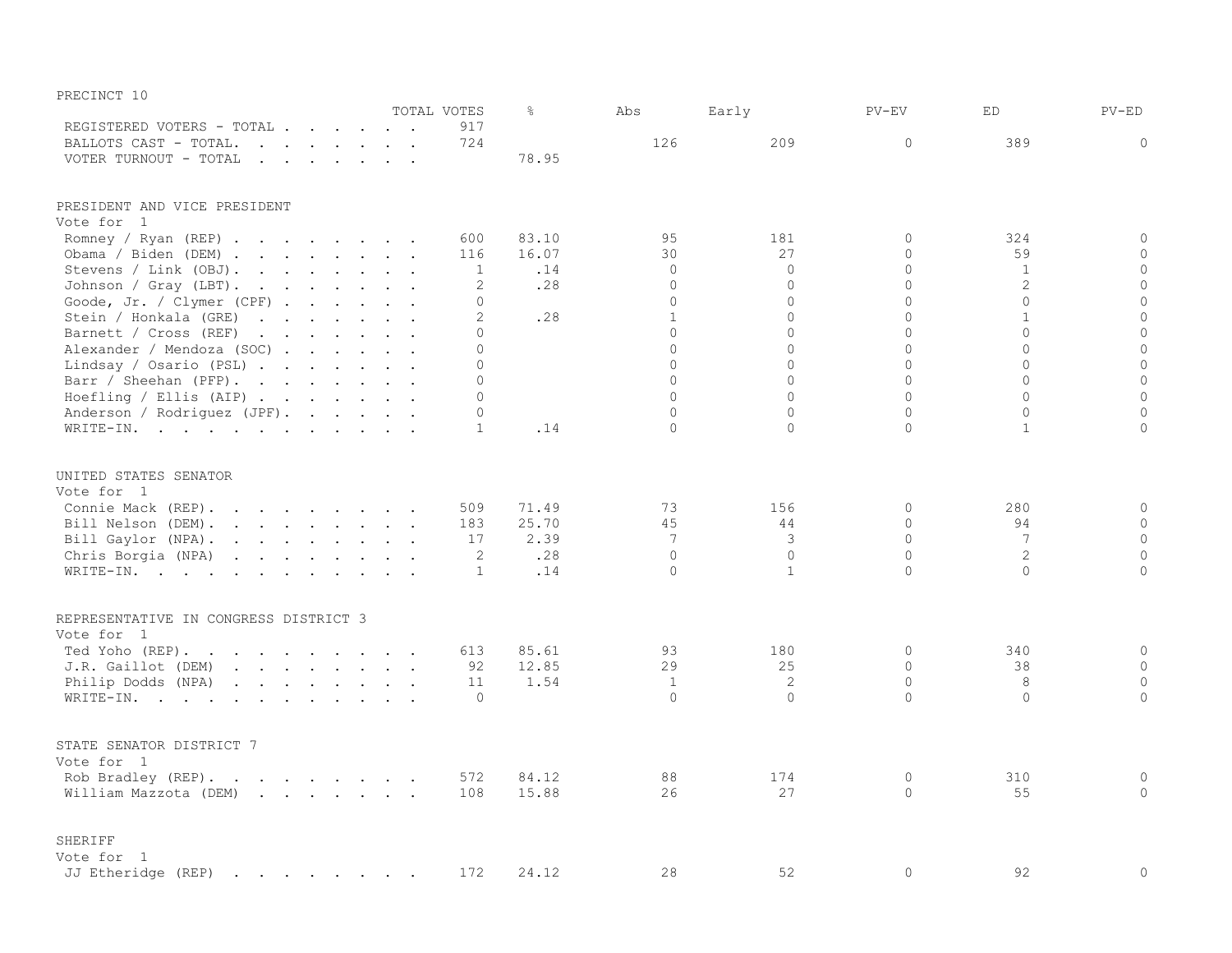| Gordon Smith (DEM)                     | 541        | 75.88          | 94       | 156       | $\circ$             | 291        | $\circ$                  |
|----------------------------------------|------------|----------------|----------|-----------|---------------------|------------|--------------------------|
| DISTRICT SUPERINTENDENT OF SCHOOLS     |            |                |          |           |                     |            |                          |
| Vote for 1<br>Beth Moore (REP)         | 277        | 39.07          | 51       | 64        | $\Omega$            | 162        | $\mathbf{0}$             |
| Chad Farnsworth (DEM)                  | 432        | 60.93          | 72       | 142       | $\Omega$            | 218        | $\Omega$                 |
|                                        |            |                |          |           |                     |            |                          |
| JUSTICE OF THE SUPREME COURT- LEWIS    |            |                |          |           |                     |            |                          |
| Vote for 1                             |            |                |          |           |                     |            |                          |
| YES<br>NO.                             | 215<br>431 | 33.28<br>66.72 | 47<br>66 | 58<br>131 | 0<br>$\Omega$       | 110<br>234 | $\mathbf{0}$<br>$\Omega$ |
|                                        |            |                |          |           |                     |            |                          |
| JUSTICE OF THE SUPREME COURT- PARIENTE |            |                |          |           |                     |            |                          |
| Vote for 1                             |            |                |          |           |                     |            |                          |
| YES                                    | 213        | 32.92          | 44<br>69 | 61<br>126 | $\circ$<br>$\Omega$ | 108<br>239 | $\mathbf 0$<br>$\Omega$  |
| NO.                                    | 434        | 67.08          |          |           |                     |            |                          |
| JUSTICE OF THE SUPREME COURT- QUINCE   |            |                |          |           |                     |            |                          |
| Vote for 1                             |            |                |          |           |                     |            |                          |
| YES                                    | 209        | 32.61          | 46       | 63        | $\circ$             | 100        | $\mathbf{0}$             |
| NO.                                    | 432        | 67.39          | 66       | 126       | $\Omega$            | 240        | $\Omega$                 |
| DISTRICT COURT OF APPEAL - MARSTILLER  |            |                |          |           |                     |            |                          |
| Vote for 1                             |            |                |          |           |                     |            |                          |
| YES                                    | 228        | 35.91          | 50       | 60        | $\circ$             | 118        | $\circ$                  |
| NO.                                    | 407        | 64.09          | 63       | 125       | $\Omega$            | 219        | $\Omega$                 |
| DISTRICT COURT OF APPEAL - RAY         |            |                |          |           |                     |            |                          |
| Vote for 1                             |            |                |          |           |                     |            |                          |
| YES.                                   | 253        | 40.42          | 49       | 71        | $\circ$             | 133        | $\circ$                  |
| NO.                                    | 373        | 59.58          | 64       | 111       | $\Omega$            | 198        | $\Omega$                 |
| DISTRICT COURT OF APPEAL - SWANSON     |            |                |          |           |                     |            |                          |
| Vote for 1                             |            |                |          |           |                     |            |                          |
| YES                                    | 254        | 40.45          | 51       | 69        | $\circ$             | 134        | $\mathbf 0$              |
| NO.                                    | 374        | 59.55          | 62       | 117       | 0                   | 195        | $\Omega$                 |
| DISTRICT COURT OF APPEAL - THOMAS      |            |                |          |           |                     |            |                          |
| Vote for 1                             |            |                |          |           |                     |            |                          |
| YES                                    | 268        | 42.47          | 53       | 68        | $\circ$             | 147        | $\mathbf 0$              |
| NO.<br>$\ddot{\phantom{a}}$            | 363        | 57.53          | 59       | 117       | $\circ$             | 187        | $\circ$                  |

SCHOOL BOARD MEMBER DISTRICT 4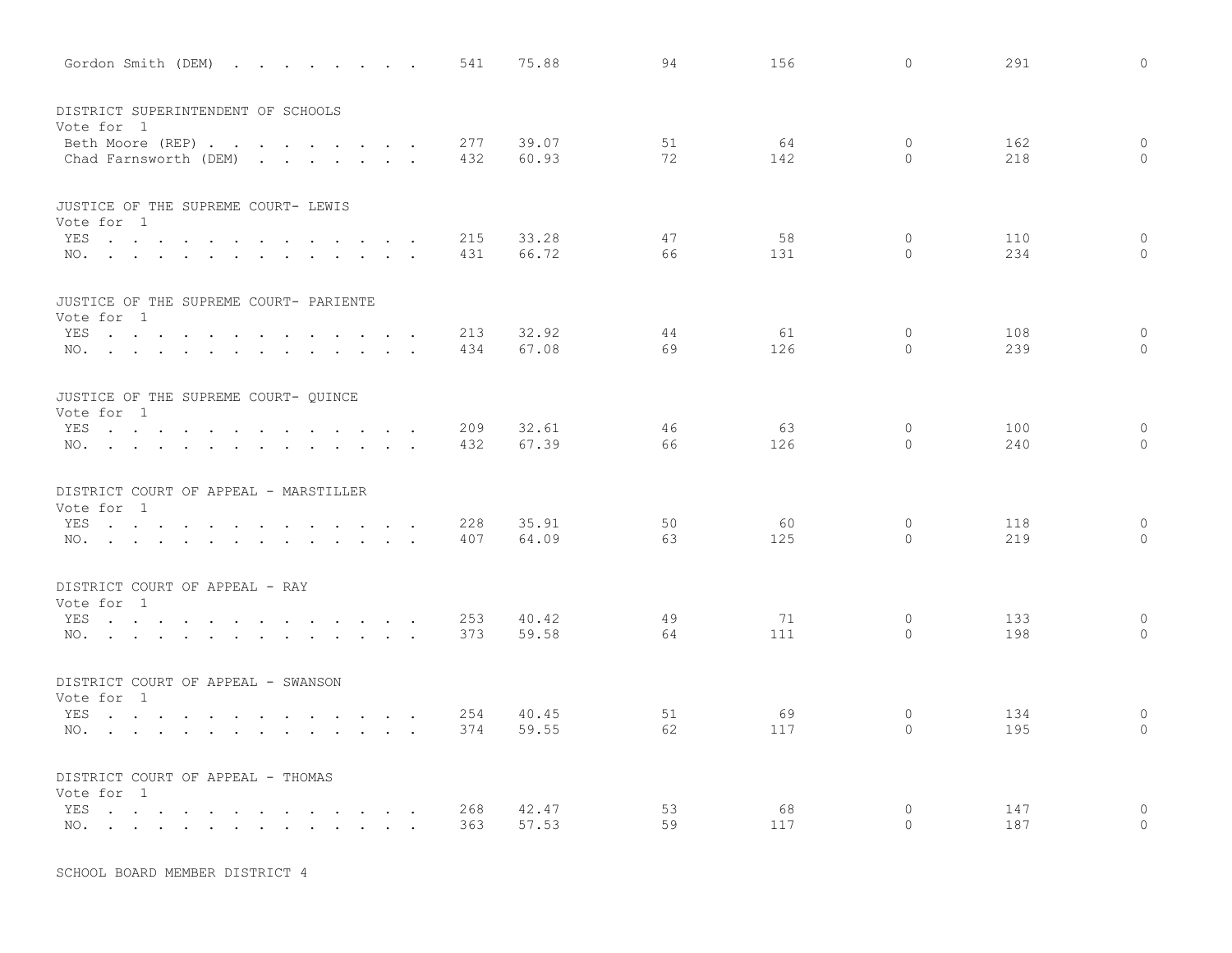| Vote for 1<br>Elbert E. Hersey<br>Ed Wall                                                                                     |                                                                                                                                                                                                                                |                                           |                                   | 466<br>225 | 67.44<br>32.56 | 76<br>43 | 138<br>67 | $\circ$<br>$\Omega$    | 252<br>115 | $\overline{0}$<br>$\Omega$ |
|-------------------------------------------------------------------------------------------------------------------------------|--------------------------------------------------------------------------------------------------------------------------------------------------------------------------------------------------------------------------------|-------------------------------------------|-----------------------------------|------------|----------------|----------|-----------|------------------------|------------|----------------------------|
| CONSTITUTIONAL AMENDMENT NO. 1<br>Vote for 1                                                                                  |                                                                                                                                                                                                                                |                                           |                                   |            |                |          |           |                        |            |                            |
| YES<br>NO.                                                                                                                    | $\sim$ $\sim$                                                                                                                                                                                                                  |                                           |                                   | 450<br>231 | 66.08<br>33.92 | 70<br>48 | 129<br>71 | $\circ$<br>$\Omega$    | 251<br>112 | $\circ$<br>$\Omega$        |
| CONSTITUTIONAL AMENDMENT NO. 2<br>Vote for 1                                                                                  |                                                                                                                                                                                                                                |                                           |                                   |            |                |          |           |                        |            |                            |
| YES<br>NO.                                                                                                                    |                                                                                                                                                                                                                                |                                           |                                   | 430<br>260 | 62.32<br>37.68 | 82<br>38 | 121<br>83 | $\circ$<br>$\Omega$    | 227<br>139 | $\circ$<br>$\Omega$        |
| CONSTITUTIONAL AMENDMENT NO. 3<br>Vote for 1                                                                                  |                                                                                                                                                                                                                                |                                           |                                   |            |                |          |           |                        |            |                            |
| YES<br>NO.                                                                                                                    | the contract of the contract of the contract of the contract of the contract of the contract of the contract of the contract of the contract of the contract of the contract of the contract of the contract of the contract o |                                           | $\sim$ $\sim$<br>$\sim$ $\sim$    | 284<br>397 | 41.70<br>58.30 | 57<br>64 | 76<br>124 | $\circ$<br>$\Omega$    | 151<br>209 | $\overline{0}$<br>$\Omega$ |
| CONSTITUTIONAL AMENDMENT NO. 4<br>Vote for 1                                                                                  |                                                                                                                                                                                                                                |                                           |                                   |            |                |          |           |                        |            |                            |
| YES<br>NO.                                                                                                                    |                                                                                                                                                                                                                                |                                           | $\sim$ $\sim$ $\sim$              | 303<br>371 | 44.96<br>55.04 | 66<br>50 | 87<br>111 | $\circ$<br>$\Omega$    | 150<br>210 | $\circ$<br>$\circ$         |
| CONSTITUTIONAL AMENDMENT NO. 5<br>Vote for 1                                                                                  |                                                                                                                                                                                                                                |                                           |                                   |            |                |          |           |                        |            |                            |
| YES<br>NO.                                                                                                                    |                                                                                                                                                                                                                                |                                           | $\sim$                            | 263<br>387 | 40.46<br>59.54 | 53<br>63 | 77<br>112 | $\circ$<br>$\Omega$    | 133<br>212 | $\circ$<br>$\Omega$        |
| CONSTITUTIONAL AMENDMENT NO. 6<br>Vote for 1                                                                                  |                                                                                                                                                                                                                                |                                           |                                   |            |                |          |           |                        |            |                            |
| YES<br>NO.                                                                                                                    |                                                                                                                                                                                                                                |                                           |                                   | 446<br>226 | 66.37<br>33.63 | 74<br>47 | 131<br>65 | $\circ$<br>$\Omega$    | 241<br>114 | $\mathsf{O}$<br>$\Omega$   |
| CONSTITUTIONAL AMENDMENT NO. 8<br>Vote for 1                                                                                  |                                                                                                                                                                                                                                |                                           |                                   |            |                |          |           |                        |            |                            |
| YES<br>NO.                                                                                                                    | the contract of the contract of the contract of the contract of the contract of the contract of the contract of                                                                                                                |                                           | <b>Contract Contract Contract</b> | 326<br>358 | 47.66<br>52.34 | 64<br>57 | 93<br>106 | $\circ$<br>$\circ$     | 169<br>195 | $\circ$<br>$\circ$         |
| CONSTITUTIONAL AMENDMENT NO. 9<br>Vote for 1                                                                                  |                                                                                                                                                                                                                                |                                           |                                   |            |                |          |           |                        |            |                            |
| YES<br>the contract of the contract of the contract of the contract of the contract of the contract of the contract of<br>NO. |                                                                                                                                                                                                                                | $\sim$ $\sim$ $\sim$ $\sim$ $\sim$ $\sim$ | $\sim$ $\sim$ $\sim$<br>$\sim$    | 414<br>267 | 60.79<br>39.21 | 76<br>44 | 128<br>72 | $\circ$<br>$\mathbf 0$ | 210<br>151 | $\mathbb O$<br>$\circ$     |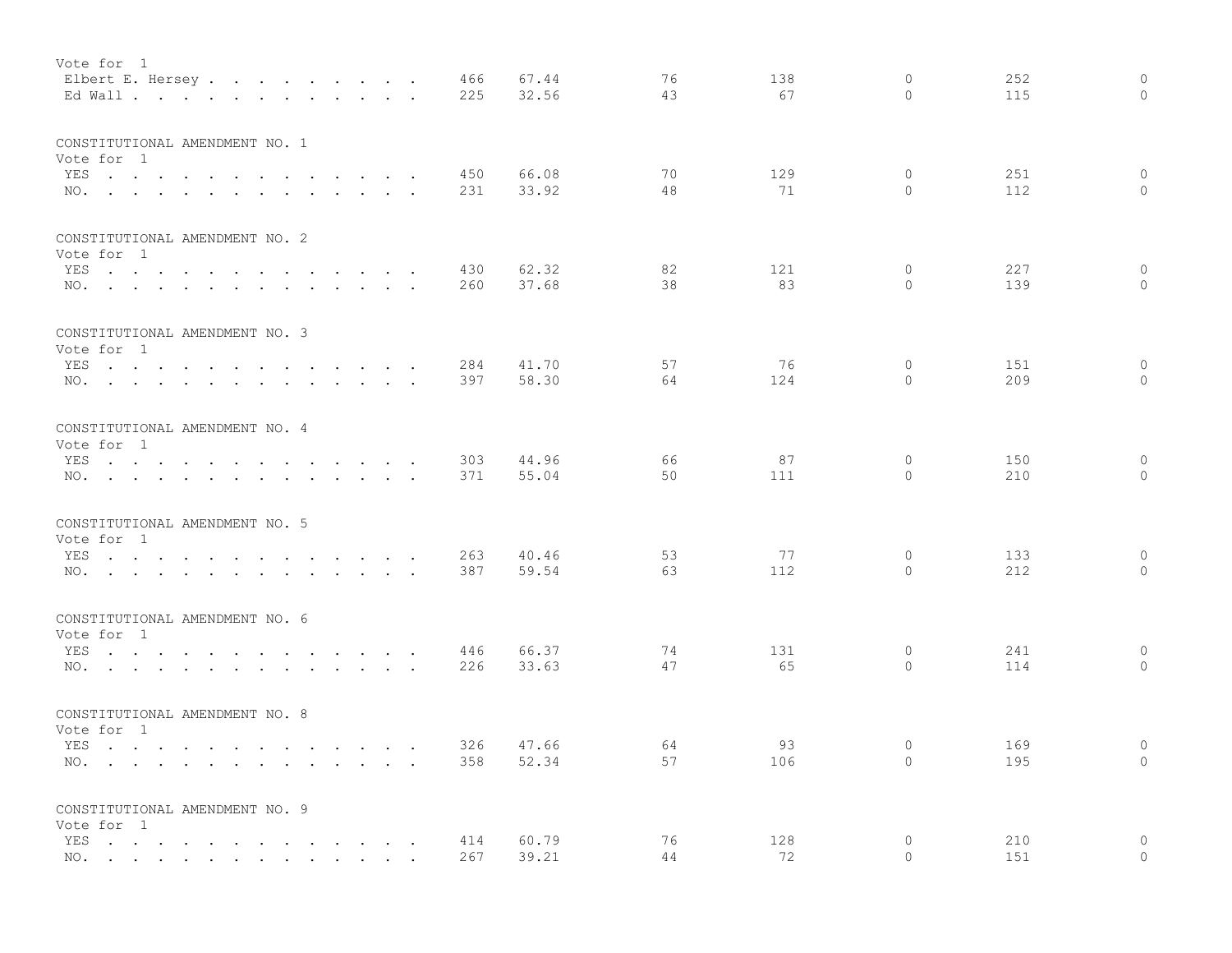| CONSTITUTIONAL AMENDMENT NO. 10<br>Vote for 1<br>YES<br>NO.                                                                                                                                                                                                                                                                                                                                                                                                                                                                                                                                                                    | $\sim$ | $\sim$ $\sim$   |               | $\sim$ $\sim$ | 315<br>349                                                                                                                     | 47.44<br>52.56                                           | 57<br>61                                                                                                                                                     | 85<br>109                                                                                                                                                   | $\circ$<br>$\circ$                                                                                                                         | 173<br>179                                                                                                                                                           | $\mathbf{0}$<br>$\mathbf{0}$                                                                                                                                                                    |
|--------------------------------------------------------------------------------------------------------------------------------------------------------------------------------------------------------------------------------------------------------------------------------------------------------------------------------------------------------------------------------------------------------------------------------------------------------------------------------------------------------------------------------------------------------------------------------------------------------------------------------|--------|-----------------|---------------|---------------|--------------------------------------------------------------------------------------------------------------------------------|----------------------------------------------------------|--------------------------------------------------------------------------------------------------------------------------------------------------------------|-------------------------------------------------------------------------------------------------------------------------------------------------------------|--------------------------------------------------------------------------------------------------------------------------------------------|----------------------------------------------------------------------------------------------------------------------------------------------------------------------|-------------------------------------------------------------------------------------------------------------------------------------------------------------------------------------------------|
| CONSTITUTIONAL AMENDMENT NO. 11<br>Vote for 1<br>YES<br>. The contribution of the contribution of the contribution of $\mathcal{A}$<br>NO.                                                                                                                                                                                                                                                                                                                                                                                                                                                                                     |        | $\cdot$ $\cdot$ |               |               | 420<br>262                                                                                                                     | 61.58<br>38.42                                           | 79<br>43                                                                                                                                                     | 111<br>87                                                                                                                                                   | $\circ$<br>$\Omega$                                                                                                                        | 230<br>132                                                                                                                                                           | $\circ$<br>$\Omega$                                                                                                                                                                             |
| CONSTITUTIONAL AMENDMENT NO. 12<br>Vote for 1<br>YES<br>. The simple state is a set of the simple state of $\mathcal{A}$ , and $\mathcal{A}$<br>NO.                                                                                                                                                                                                                                                                                                                                                                                                                                                                            |        |                 | $\sim$ $\sim$ |               | 246<br>399                                                                                                                     | 38.14<br>61.86                                           | 43<br>73                                                                                                                                                     | 64<br>127                                                                                                                                                   | $\circ$<br>$\circ$                                                                                                                         | 139<br>199                                                                                                                                                           | $\mathbf{0}$<br>$\mathbf{0}$                                                                                                                                                                    |
| PRECINCT 11<br>REGISTERED VOTERS - TOTAL<br>BALLOTS CAST - TOTAL.<br>the contract of the contract of the contract of the contract of the contract of the contract of the contract of<br>VOTER TURNOUT - TOTAL                                                                                                                                                                                                                                                                                                                                                                                                                  |        |                 |               |               | TOTAL VOTES<br>1,136<br>813                                                                                                    | $\frac{6}{5}$<br>71.57                                   | Abs<br>108                                                                                                                                                   | Early<br>225                                                                                                                                                | $PV-EV$<br>$\circ$                                                                                                                         | ED<br>480                                                                                                                                                            | $PV-ED$<br>$\circ$                                                                                                                                                                              |
| PRESIDENT AND VICE PRESIDENT<br>Vote for 1<br>Romney / Ryan (REP) $\cdots$ $\cdots$ $\cdots$<br>Obama / Biden (DEM)<br>Stevens / Link (OBJ).<br>and the contract of the contract of<br>Johnson / Gray (LBT).<br>Goode, Jr. / Clymer (CPF)<br>Stein / Honkala (GRE)<br>Barnett / Cross (REF)<br>$\mathbf{r}$ , $\mathbf{r}$ , $\mathbf{r}$ , $\mathbf{r}$ , $\mathbf{r}$ , $\mathbf{r}$<br>Alexander / Mendoza (SOC)<br>Lindsay / Osario (PSL)<br>Barr / Sheehan (PFP).<br>Hoefling / Ellis (AIP)<br>Anderson / Rodriguez (JPF).<br>WRITE-IN.                                                                                   |        |                 |               |               | 588<br>211<br>$\mathbf{1}$<br>4<br>$\mathbf{1}$<br>$\mathbf{1}$<br>$\Omega$<br>$\Omega$<br>$\Omega$<br>2<br>0<br>$\Omega$<br>2 | 72.59<br>26.05<br>.12<br>.49<br>.12<br>.12<br>.25<br>.25 | 72<br>31<br>$\mathbf{0}$<br>$\overline{c}$<br>$\Omega$<br>$\Omega$<br>$\Omega$<br>$\Omega$<br>$\Omega$<br>$\Omega$<br>$\Omega$<br>$\Omega$<br>$\overline{c}$ | 172<br>51<br>$\mathbf{0}$<br>$\mathbf{1}$<br>$\Omega$<br>$\Omega$<br>$\Omega$<br>$\Omega$<br>$\Omega$<br>$\Omega$<br>$\overline{0}$<br>$\Omega$<br>$\Omega$ | 0<br>$\Omega$<br>0<br>$\Omega$<br>$\Omega$<br>$\Omega$<br>$\Omega$<br>$\Omega$<br>$\Omega$<br>$\Omega$<br>$\Omega$<br>$\Omega$<br>$\Omega$ | 344<br>129<br>$\mathbf{1}$<br>$\mathbf{1}$<br>$\mathbf{1}$<br>$\mathbf{1}$<br>$\Omega$<br>$\Omega$<br>$\Omega$<br>$\overline{c}$<br>$\Omega$<br>$\Omega$<br>$\Omega$ | $\mathbf{0}$<br>$\mathbf{0}$<br>$\circ$<br>$\mathbb O$<br>$\mathbf{0}$<br>$\mathbb O$<br>$\mathbb O$<br>$\mathbf{0}$<br>$\mathbf{0}$<br>$\mathbf{0}$<br>$\mathbb O$<br>$\mathbf{0}$<br>$\Omega$ |
| UNITED STATES SENATOR<br>Vote for 1<br>Connie Mack (REP).<br>$\mathbf{r}$ , $\mathbf{r}$ , $\mathbf{r}$ , $\mathbf{r}$ , $\mathbf{r}$ , $\mathbf{r}$ , $\mathbf{r}$<br>Bill Nelson (DEM).<br>$\mathbf{r}$ , $\mathbf{r}$ , $\mathbf{r}$ , $\mathbf{r}$ , $\mathbf{r}$ , $\mathbf{r}$<br>Bill Gaylor (NPA).<br>$\mathbf{r} = \mathbf{r} + \mathbf{r} + \mathbf{r} + \mathbf{r} + \mathbf{r} + \mathbf{r} + \mathbf{r} + \mathbf{r}$<br>Chris Borgia (NPA)<br>the contract of the contract of the contract of<br>$\mathtt{WRTTE-IN.} \qquad \qquad \ldots \qquad \qquad \ldots \qquad \qquad \ldots \qquad \ldots \qquad \ldots$ |        |                 |               |               | 447<br>304<br>25<br>12<br>$\Omega$                                                                                             | 56.73<br>38.58<br>3.17<br>1.52                           | 63<br>38<br>$\overline{4}$<br>$\mathbf{1}$<br>$\Omega$                                                                                                       | 134<br>82<br>3<br>3<br>$\Omega$                                                                                                                             | $\circ$<br>$\Omega$<br>$\Omega$<br>0<br>$\Omega$                                                                                           | 250<br>184<br>18<br>8<br>$\Omega$                                                                                                                                    | $\circ$<br>$\mathbf{0}$<br>$\circ$<br>$\circ$<br>$\Omega$                                                                                                                                       |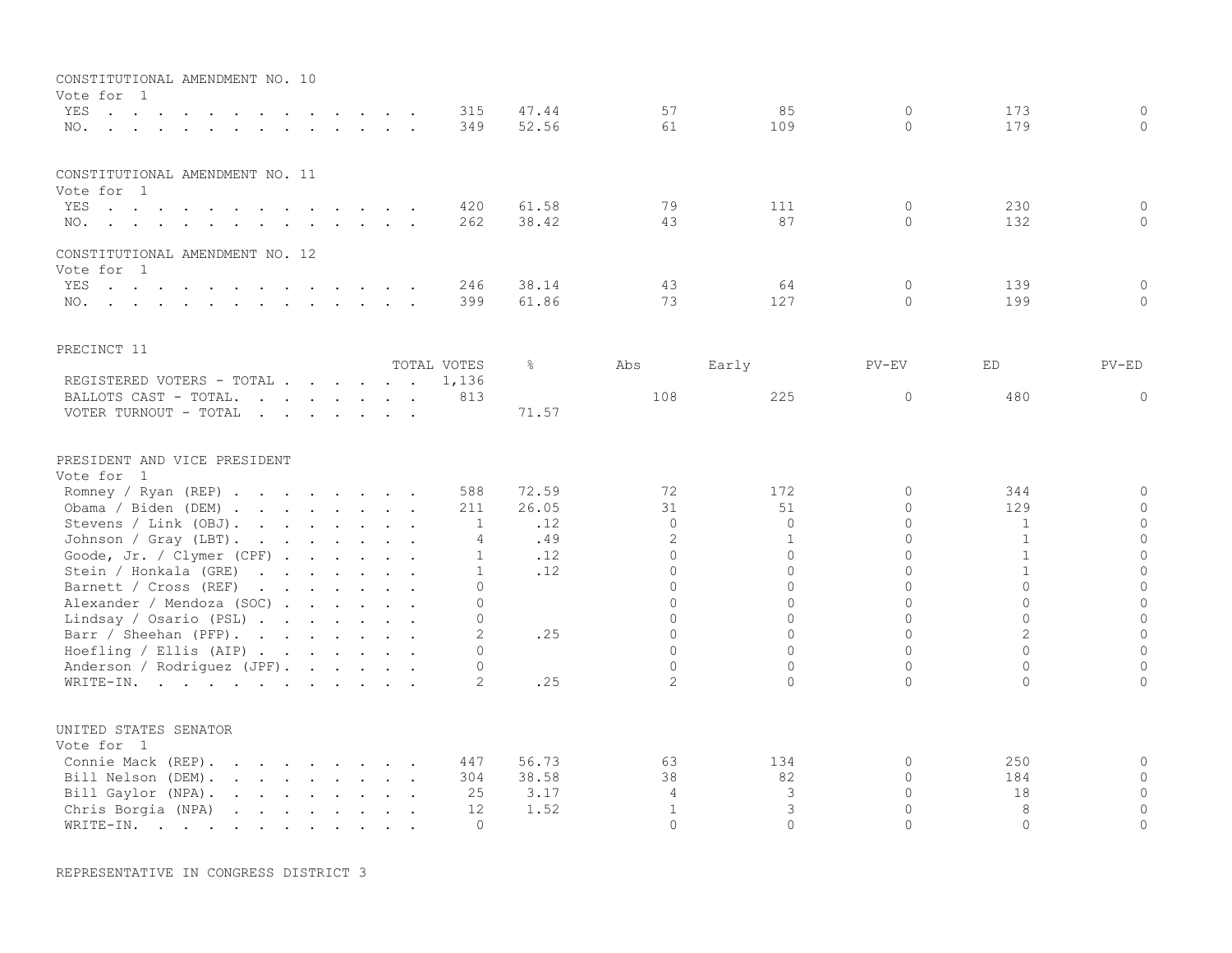| Vote for 1                                                                                                                                                                                                                                                             |            |                |                |           |                    |            |                         |
|------------------------------------------------------------------------------------------------------------------------------------------------------------------------------------------------------------------------------------------------------------------------|------------|----------------|----------------|-----------|--------------------|------------|-------------------------|
| Ted Yoho (REP).                                                                                                                                                                                                                                                        | 606        | 77.30          | 77             | 175       | 0                  | 354        | $\mathbf 0$             |
| J.R. Gaillot (DEM)                                                                                                                                                                                                                                                     | 161        | 20.54          | 22             | 42        | 0                  | 97         | $\circ$                 |
| Philip Dodds (NPA)<br>$\mathbf{r}$ , $\mathbf{r}$ , $\mathbf{r}$ , $\mathbf{r}$ , $\mathbf{r}$ , $\mathbf{r}$                                                                                                                                                          | 17         | 2.17           | $\overline{4}$ | 3         | $\circ$            | 10         | $\mathbf 0$             |
| WRITE-IN.<br>$\sim$ $\sim$                                                                                                                                                                                                                                             | $\Omega$   |                | $\Omega$       | $\Omega$  | $\Omega$           | $\Omega$   | $\Omega$                |
| STATE SENATOR DISTRICT 7                                                                                                                                                                                                                                               |            |                |                |           |                    |            |                         |
| Vote for 1                                                                                                                                                                                                                                                             |            |                |                |           |                    |            |                         |
| Rob Bradley (REP).<br>and the contract of the contract of the contract of the contract of the contract of the contract of the contract of the contract of the contract of the contract of the contract of the contract of the contract of the contra                   | 523        | 70.96          | 69             | 160       | 0                  | 294        | $\circ$                 |
| William Mazzota (DEM)                                                                                                                                                                                                                                                  | 214        | 29.04          | 26             | 53        | 0                  | 135        | $\circ$                 |
| SHERIFF<br>Vote for 1                                                                                                                                                                                                                                                  |            |                |                |           |                    |            |                         |
| JJ Etheridge (REP)                                                                                                                                                                                                                                                     | 208        | 26.00          | 33             | 56        | $\circ$            | 119        | $\circ$                 |
| Gordon Smith (DEM)<br>$\mathbf{r}$ , $\mathbf{r}$ , $\mathbf{r}$ , $\mathbf{r}$ , $\mathbf{r}$ , $\mathbf{r}$                                                                                                                                                          | 592        | 74.00          | 74             | 165       | 0                  | 353        | $\mathbf{0}$            |
| DISTRICT SUPERINTENDENT OF SCHOOLS                                                                                                                                                                                                                                     |            |                |                |           |                    |            |                         |
| Vote for 1                                                                                                                                                                                                                                                             |            |                |                |           |                    |            |                         |
| Beth Moore (REP)<br>$\ddot{\phantom{1}}$                                                                                                                                                                                                                               | 262        | 32.96          | 36             | 86        | 0                  | 140        | $\mathbf 0$             |
| Chad Farnsworth (DEM)                                                                                                                                                                                                                                                  | 533        | 67.04          | 70             | 134       | $\circ$            | 329        | $\mathbf{0}$            |
| JUSTICE OF THE SUPREME COURT- LEWIS<br>Vote for 1                                                                                                                                                                                                                      |            |                |                |           |                    |            |                         |
| YES<br>the contract of the contract of the contract of the contract of                                                                                                                                                                                                 | 314        | 43.73          | 41             | 80        | $\circ$            | 193        | $\mathbf 0$             |
| NO.<br>the contract of the contract of the contract of the contract of the contract of the contract of the contract of                                                                                                                                                 | 404        | 56.27          | 49             | 126       | $\circ$            | 229        | $\mathbf{0}$            |
| JUSTICE OF THE SUPREME COURT- PARIENTE                                                                                                                                                                                                                                 |            |                |                |           |                    |            |                         |
| Vote for 1                                                                                                                                                                                                                                                             |            |                |                |           |                    |            |                         |
| YES<br>and the contract of the contract of the contract of the contract of the contract of the contract of the contract of the contract of the contract of the contract of the contract of the contract of the contract of the contra                                  | 311        | 44.43          | 43             | 79        | $\circ$            | 189<br>220 | $\circ$<br>$\circ$      |
| NO.                                                                                                                                                                                                                                                                    | 389        | 55.57          | 47             | 122       | 0                  |            |                         |
| JUSTICE OF THE SUPREME COURT- QUINCE                                                                                                                                                                                                                                   |            |                |                |           |                    |            |                         |
| Vote for 1                                                                                                                                                                                                                                                             |            |                |                |           |                    |            |                         |
| YES<br>$\sim$ $\sim$<br>NO.<br>$\mathcal{L}(\mathbf{r})$ . The contribution of the contribution of the contribution of the contribution of the contribution of the contribution of the contribution of the contribution of the contribution of the contribution of the | 315<br>389 | 44.74<br>55.26 | 42<br>48       | 80<br>123 | 0<br>$\circ$       | 193<br>218 | $\mathbf 0$<br>$\Omega$ |
|                                                                                                                                                                                                                                                                        |            |                |                |           |                    |            |                         |
| DISTRICT COURT OF APPEAL - MARSTILLER                                                                                                                                                                                                                                  |            |                |                |           |                    |            |                         |
| Vote for 1                                                                                                                                                                                                                                                             |            |                |                |           |                    |            |                         |
| YES                                                                                                                                                                                                                                                                    | 325        | 46.03          | $4\,2$         | 86        | 0<br>$\Omega$      | 197        | $\circ$<br>$\circ$      |
| NO.                                                                                                                                                                                                                                                                    | 381        | 53.97          | 48             | 117       |                    | 216        |                         |
| DISTRICT COURT OF APPEAL - RAY                                                                                                                                                                                                                                         |            |                |                |           |                    |            |                         |
| Vote for 1                                                                                                                                                                                                                                                             |            |                |                |           |                    |            |                         |
| YES<br>$\sim$ 400 $\sim$<br>NO.                                                                                                                                                                                                                                        | 343<br>358 | 48.93<br>51.07 | 43<br>47       | 94<br>110 | $\circ$<br>$\circ$ | 206<br>201 | $\circ$<br>$\circ$      |
|                                                                                                                                                                                                                                                                        |            |                |                |           |                    |            |                         |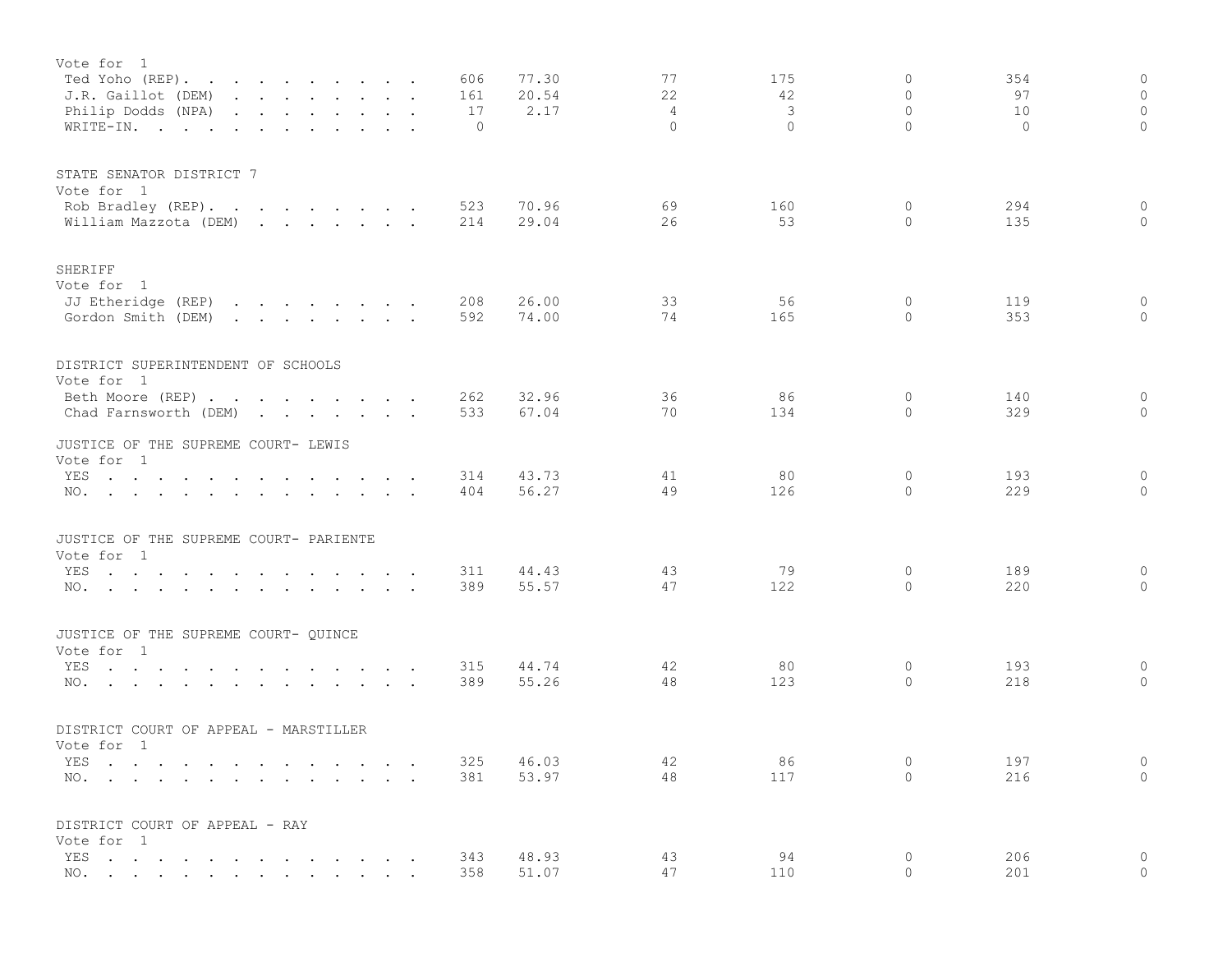| DISTRICT COURT OF APPEAL - SWANSON<br>Vote for 1                                                                          |                                                                                                                                                                                                                                |                                |            |                |          |           |                      |            |                         |
|---------------------------------------------------------------------------------------------------------------------------|--------------------------------------------------------------------------------------------------------------------------------------------------------------------------------------------------------------------------------|--------------------------------|------------|----------------|----------|-----------|----------------------|------------|-------------------------|
| YES<br>$\sim$<br>NO.                                                                                                      | and the state of the state of the                                                                                                                                                                                              | $\sim$ $\sim$<br>$\sim$ $\sim$ | 332<br>360 | 47.98<br>52.02 | 41<br>46 | 90<br>112 | $\circ$<br>$\bigcap$ | 201<br>202 | $\circ$<br>$\mathbf{0}$ |
| DISTRICT COURT OF APPEAL - THOMAS<br>Vote for 1                                                                           |                                                                                                                                                                                                                                |                                |            |                |          |           |                      |            |                         |
| YES<br>$\mathbf{r}$ , $\mathbf{r}$ , $\mathbf{r}$ , $\mathbf{r}$ , $\mathbf{r}$ , $\mathbf{r}$<br>$\sim$<br>$\sim$ $\sim$ | $\sim$                                                                                                                                                                                                                         | $\sim$ $\sim$                  | 337        | 48.49          | 42       | 89        | $\circ$              | 206        | $\mathbf 0$             |
| NO.                                                                                                                       |                                                                                                                                                                                                                                |                                | 358        | 51.51          | 47       | 114       | $\Omega$             | 197        | $\Omega$                |
| SCHOOL BOARD MEMBER DISTRICT 4<br>Vote for 1                                                                              |                                                                                                                                                                                                                                |                                |            |                |          |           |                      |            |                         |
| Elbert E. Hersey                                                                                                          |                                                                                                                                                                                                                                |                                | 467        | 61.53          | 55       | 125       | 0                    | 287        | $\mathbf{0}$            |
| Ed Wall                                                                                                                   |                                                                                                                                                                                                                                |                                | 292        | 38.47          | 44       | 87        | $\bigcap$            | 161        | $\Omega$                |
| CONSTITUTIONAL AMENDMENT NO. 1<br>Vote for 1                                                                              |                                                                                                                                                                                                                                |                                |            |                |          |           |                      |            |                         |
| YES                                                                                                                       | the contract of the contract of the                                                                                                                                                                                            |                                | 408        | 54.33          | 56       | 108       | $\circ$              | 244        | $\mathbf{0}$            |
| NO.                                                                                                                       | $\mathbf{r}$ , $\mathbf{r}$ , $\mathbf{r}$ , $\mathbf{r}$ , $\mathbf{r}$                                                                                                                                                       |                                | 343        | 45.67          | 44       | 101       | $\Omega$             | 198        | $\mathbf{0}$            |
| CONSTITUTIONAL AMENDMENT NO. 2<br>Vote for 1                                                                              |                                                                                                                                                                                                                                |                                |            |                |          |           |                      |            |                         |
| YES                                                                                                                       | $\sim$<br>$\sim$                                                                                                                                                                                                               | <b>Contract Contract</b>       | 478        | 62.00          | 76       | 128       | $\circ$              | 274        | $\circ$                 |
| NO.                                                                                                                       |                                                                                                                                                                                                                                |                                | 293        | 38.00          | 29       | 83        | $\Omega$             | 181        | $\Omega$                |
| CONSTITUTIONAL AMENDMENT NO. 3<br>Vote for 1                                                                              |                                                                                                                                                                                                                                |                                |            |                |          |           |                      |            |                         |
| YES                                                                                                                       | and the contract of the contract of the contract of the contract of the contract of the contract of the contract of the contract of the contract of the contract of the contract of the contract of the contract of the contra |                                | 305        | 41.22          | 47       | 66        | $\circ$              | 192        | $\mathbf 0$             |
| NO.                                                                                                                       |                                                                                                                                                                                                                                |                                | 435        | 58.78          | 52       | 142       | $\Omega$             | 241        | $\Omega$                |
| CONSTITUTIONAL AMENDMENT NO. 4<br>Vote for 1                                                                              |                                                                                                                                                                                                                                |                                |            |                |          |           |                      |            |                         |
| YES                                                                                                                       |                                                                                                                                                                                                                                | $\sim$ $\sim$ $\sim$           | 276        | 37.55          | 40       | 57        | $\circ$              | 179        | $\mathbf{0}$            |
| NO.                                                                                                                       |                                                                                                                                                                                                                                |                                | 459        | 62.45          | 58       | 149       | $\Omega$             | 252        | $\Omega$                |
| CONSTITUTIONAL AMENDMENT NO. 5<br>Vote for 1                                                                              |                                                                                                                                                                                                                                |                                |            |                |          |           |                      |            |                         |
| YES                                                                                                                       |                                                                                                                                                                                                                                |                                | 254        | 35.88          | 41       | 64        | $\circ$              | 149        | $\mathbf 0$             |
| NO.                                                                                                                       |                                                                                                                                                                                                                                |                                | 454        | 64.12          | 54       | 139       | $\Omega$             | 261        | $\Omega$                |
| CONSTITUTIONAL AMENDMENT NO. 6<br>Vote for 1                                                                              |                                                                                                                                                                                                                                |                                |            |                |          |           |                      |            |                         |
| YES                                                                                                                       |                                                                                                                                                                                                                                |                                | 406        | 55.39          | 54       | 120       | $\circ$              | 232        | $\mathbf 0$             |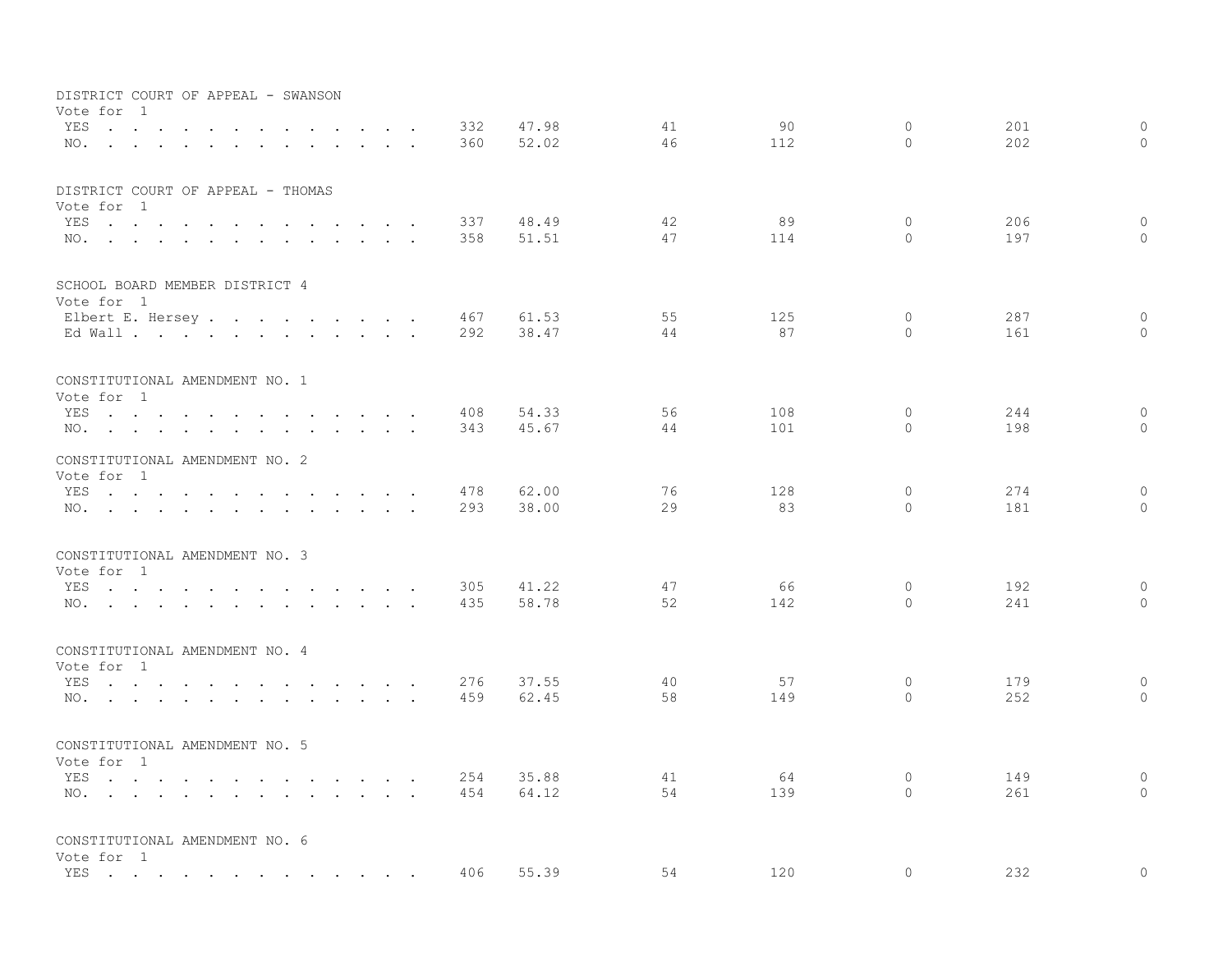| NO.                                                                                                                                                                                                                                                                                                                                                      |                                                           |               | 327                  | 44.61 | 46                  | 85                  | 0                   | 196                  | $\circ$             |
|----------------------------------------------------------------------------------------------------------------------------------------------------------------------------------------------------------------------------------------------------------------------------------------------------------------------------------------------------------|-----------------------------------------------------------|---------------|----------------------|-------|---------------------|---------------------|---------------------|----------------------|---------------------|
| CONSTITUTIONAL AMENDMENT NO. 8                                                                                                                                                                                                                                                                                                                           |                                                           |               |                      |       |                     |                     |                     |                      |                     |
| Vote for 1                                                                                                                                                                                                                                                                                                                                               |                                                           |               |                      |       |                     |                     |                     |                      |                     |
| YES                                                                                                                                                                                                                                                                                                                                                      |                                                           |               | 319                  | 42.48 | 40                  | 79                  | $\mathbf{0}$        | 200                  | $\circ$             |
| NO.                                                                                                                                                                                                                                                                                                                                                      |                                                           |               | 432                  | 57.52 | 58                  | 130                 | $\Omega$            | 244                  | $\Omega$            |
| CONSTITUTIONAL AMENDMENT NO. 9                                                                                                                                                                                                                                                                                                                           |                                                           |               |                      |       |                     |                     |                     |                      |                     |
| Vote for 1                                                                                                                                                                                                                                                                                                                                               |                                                           |               |                      |       |                     |                     |                     |                      |                     |
| YES                                                                                                                                                                                                                                                                                                                                                      |                                                           |               | 436                  | 58.37 | 69                  | 109                 | $\circ$             | 258                  | $\circ$             |
| NO.                                                                                                                                                                                                                                                                                                                                                      |                                                           |               | 311                  | 41.63 | 33                  | 97                  | $\Omega$            | 181                  | $\circ$             |
| CONSTITUTIONAL AMENDMENT NO. 10                                                                                                                                                                                                                                                                                                                          |                                                           |               |                      |       |                     |                     |                     |                      |                     |
| Vote for 1                                                                                                                                                                                                                                                                                                                                               |                                                           |               |                      |       |                     |                     |                     |                      |                     |
| YES                                                                                                                                                                                                                                                                                                                                                      |                                                           | $\sim$ $\sim$ | 338                  | 46.36 | 47                  | 89                  | $\mathbf{0}$        | 202                  | $\circ$             |
| NO.                                                                                                                                                                                                                                                                                                                                                      |                                                           |               | 391                  | 53.64 | 51                  | 117                 | 0                   | 223                  | $\Omega$            |
| CONSTITUTIONAL AMENDMENT NO. 11                                                                                                                                                                                                                                                                                                                          |                                                           |               |                      |       |                     |                     |                     |                      |                     |
| Vote for 1                                                                                                                                                                                                                                                                                                                                               |                                                           |               |                      |       |                     |                     |                     |                      |                     |
| YES<br>and the contract of the contract of the contract of the contract of the contract of the contract of the contract of the contract of the contract of the contract of the contract of the contract of the contract of the contra<br>and the state of the state of the state of the state of the state of the state of the state of the state of the |                                                           | $\sim$ $\sim$ | 503                  | 66.98 | 76                  | 130                 | $\circ$             | 297                  | $\Omega$            |
| $NO.$ $\cdots$ $\cdots$ $\cdots$                                                                                                                                                                                                                                                                                                                         | $\mathbf{r}$ , $\mathbf{r}$ , $\mathbf{r}$ , $\mathbf{r}$ |               | 248                  | 33.02 | 29                  | 80                  | 0                   | 139                  | $\mathbf{0}$        |
| CONSTITUTIONAL AMENDMENT NO. 12<br>Vote for 1                                                                                                                                                                                                                                                                                                            |                                                           |               |                      |       |                     |                     |                     |                      |                     |
| YES                                                                                                                                                                                                                                                                                                                                                      |                                                           |               | 260                  | 36.72 | 38                  | 58                  | $\mathbf{0}$        | 164                  | $\mathbf 0$         |
| NO.                                                                                                                                                                                                                                                                                                                                                      |                                                           |               | 448                  | 63.28 | 59                  | 140                 | $\Omega$            | 249                  | $\Omega$            |
| PRECINCT 12                                                                                                                                                                                                                                                                                                                                              |                                                           |               |                      |       |                     |                     |                     |                      |                     |
|                                                                                                                                                                                                                                                                                                                                                          |                                                           |               | TOTAL VOTES          | ိင    | Abs                 | Early               | $PV-EV$             | ED                   | $PV-ED$             |
| REGISTERED VOTERS - TOTAL                                                                                                                                                                                                                                                                                                                                |                                                           |               | 1,652                |       |                     |                     |                     |                      |                     |
| BALLOTS CAST - TOTAL.                                                                                                                                                                                                                                                                                                                                    |                                                           |               | 1,373                |       | 247                 | 324                 | $\mathbf{0}$        | 802                  | $\circ$             |
| VOTER TURNOUT - TOTAL $\cdot \cdot \cdot \cdot \cdot \cdot$                                                                                                                                                                                                                                                                                              |                                                           |               |                      | 83.11 |                     |                     |                     |                      |                     |
| PRESIDENT AND VICE PRESIDENT                                                                                                                                                                                                                                                                                                                             |                                                           |               |                      |       |                     |                     |                     |                      |                     |
| Vote for 1                                                                                                                                                                                                                                                                                                                                               |                                                           |               |                      |       |                     |                     |                     |                      |                     |
| Romney / Ryan (REP)                                                                                                                                                                                                                                                                                                                                      |                                                           |               | 975                  | 71.12 | 188                 | 203                 | $\Omega$            | 584                  | $\mathbf 0$         |
| Obama / Biden (DEM)                                                                                                                                                                                                                                                                                                                                      |                                                           |               | 382                  | 27.86 | 55                  | 119                 | $\circ$             | 208                  | $\mathbf 0$         |
| Stevens / Link $(OBJ)$ .                                                                                                                                                                                                                                                                                                                                 |                                                           |               | $\Omega$             |       | $\Omega$            | $\Omega$            | $\Omega$            | $\Omega$             | $\Omega$            |
| Johnson / Gray (LBT).                                                                                                                                                                                                                                                                                                                                    |                                                           |               |                      | .51   | 1                   | 2                   | $\Omega$            |                      | 0                   |
| Goode, Jr. / Clymer (CPF)                                                                                                                                                                                                                                                                                                                                |                                                           |               | $\Omega$<br>$\Omega$ |       | $\circ$<br>$\Omega$ | $\circ$<br>$\Omega$ | $\circ$<br>$\Omega$ | $\Omega$<br>$\Omega$ | $\circ$<br>$\Omega$ |
| Stein / Honkala (GRE)<br>Barnett / Cross (REF)                                                                                                                                                                                                                                                                                                           |                                                           |               | 0                    |       | $\Omega$            | $\circ$             | $\Omega$            | $\Omega$             | $\circ$             |
| Alexander / Mendoza (SOC)                                                                                                                                                                                                                                                                                                                                |                                                           |               | $\Omega$             |       | 0                   | $\Omega$            | $\Omega$            | $\Omega$             | $\circ$             |
| Lindsay / Osario (PSL)                                                                                                                                                                                                                                                                                                                                   |                                                           |               | $\Omega$             |       | 0                   | $\Omega$            | $\Omega$            | $\Omega$             | $\circ$             |
| Barr / Sheehan (PFP).                                                                                                                                                                                                                                                                                                                                    |                                                           |               | 2                    | .15   | 0                   | $\circ$             | $\circ$             | 2                    | $\mathbf{0}$        |
| Hoefling / Ellis (AIP) $\cdots$ $\cdots$ $\cdots$                                                                                                                                                                                                                                                                                                        |                                                           |               | $\mathbf{1}$         | .07   | $\mathbf{1}$        | $\circ$             | $\Omega$            | $\Omega$             | $\Omega$            |
|                                                                                                                                                                                                                                                                                                                                                          |                                                           |               |                      |       |                     |                     |                     |                      |                     |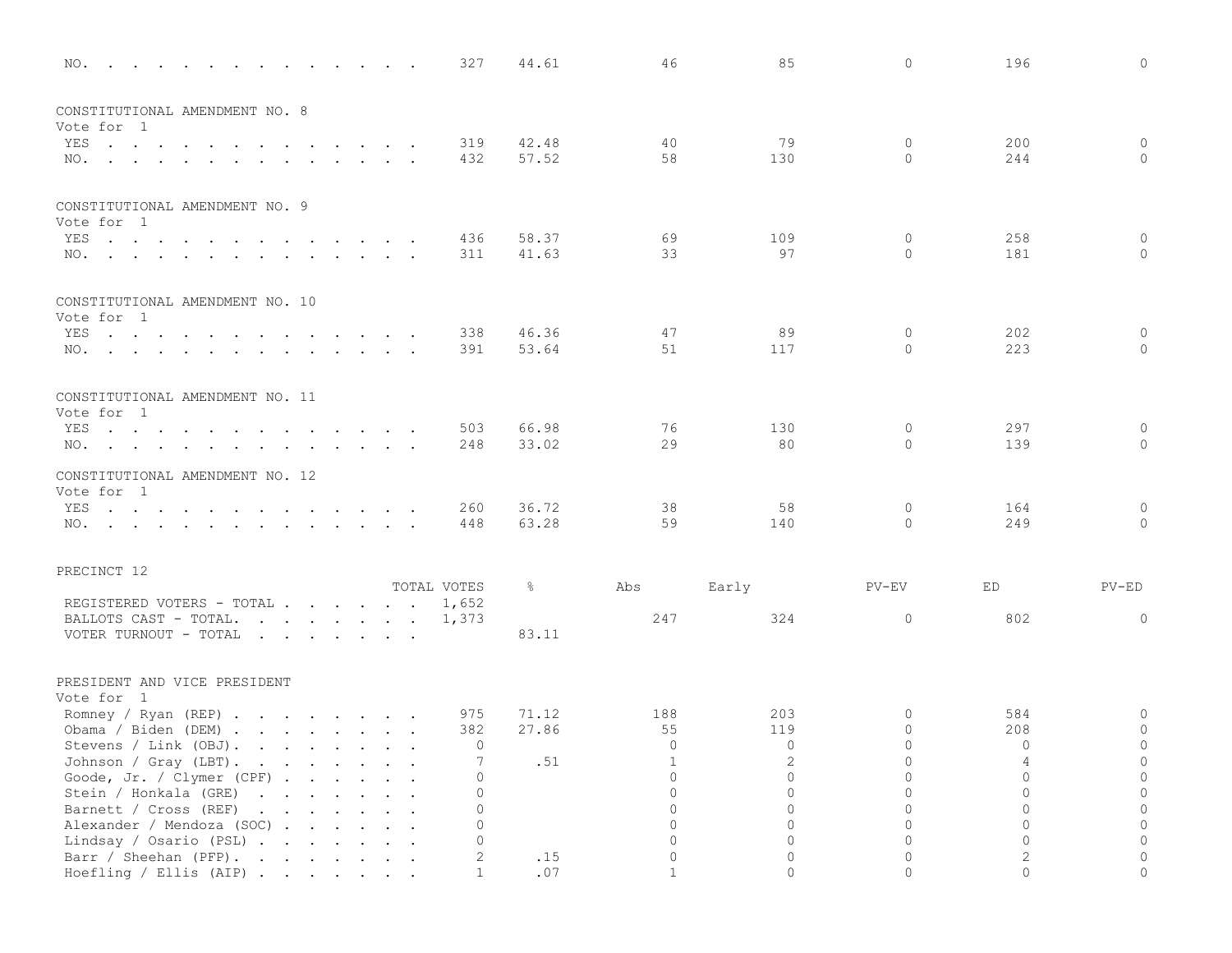| Anderson / Rodriguez (JPF).<br>WRITE-IN.                                                                                                                                                                                                                        | $\mathbf{0}$<br>$\overline{4}$ | .29   | 0<br>$\overline{2}$ | $\circ$<br>$\Omega$ | $\circ$<br>$\Omega$ | $\circ$<br>$\overline{2}$ | $\mathbf{0}$<br>$\Omega$ |
|-----------------------------------------------------------------------------------------------------------------------------------------------------------------------------------------------------------------------------------------------------------------|--------------------------------|-------|---------------------|---------------------|---------------------|---------------------------|--------------------------|
| UNITED STATES SENATOR                                                                                                                                                                                                                                           |                                |       |                     |                     |                     |                           |                          |
| Vote for 1<br>Connie Mack (REP).<br>$\mathbf{r}$ , and $\mathbf{r}$ , and $\mathbf{r}$ , and $\mathbf{r}$                                                                                                                                                       | 814                            | 60.61 | 166                 | 177                 | $\Omega$            | 471                       | $\mathbf{0}$             |
| Bill Nelson (DEM).<br>$\mathbf{r}$ , $\mathbf{r}$ , $\mathbf{r}$ , $\mathbf{r}$ , $\mathbf{r}$ , $\mathbf{r}$                                                                                                                                                   | 485                            | 36.11 | 70                  | 135                 | $\circ$             | 280                       | $\mathbb O$              |
| Bill Gaylor (NPA).<br>$\mathcal{A}=\mathcal{A}=\mathcal{A}=\mathcal{A}=\mathcal{A}=\mathcal{A}=\mathcal{A}=\mathcal{A}$                                                                                                                                         | 28                             | 2.08  | $\Omega$            | 6                   | $\Omega$            | 22                        | $\mathbf 0$              |
| Chris Borgia (NPA)<br>the contract of the contract of the                                                                                                                                                                                                       | 14                             | 1.04  | 3                   | 2                   | $\circ$             | $\overline{9}$            | $\mathbf 0$              |
| WRITE-IN.                                                                                                                                                                                                                                                       | 2                              | .15   | $\Omega$            | $\Omega$            | $\Omega$            | 2                         | $\Omega$                 |
| REPRESENTATIVE IN CONGRESS DISTRICT 3                                                                                                                                                                                                                           |                                |       |                     |                     |                     |                           |                          |
| Vote for 1                                                                                                                                                                                                                                                      |                                |       |                     |                     |                     |                           |                          |
| Ted Yoho (REP).<br>the contract of the contract of the contract of the contract of the contract of the contract of the contract of                                                                                                                              | 990                            | 73.66 | 190                 | 209                 | $\circ$             | 591                       | $\mathbf{0}$             |
| J.R. Gaillot (DEM)<br>$\mathcal{L}^{\mathcal{A}}$ . The set of the set of the set of the set of the set of the set of the set of the set of the set of the set of the set of the set of the set of the set of the set of the set of the set of the set of the s | 328                            | 24.40 | 47                  | 106                 | $\Omega$            | 175                       | $\mathbf{0}$             |
| Philip Dodds (NPA)<br>the contract of the contract of the contract of                                                                                                                                                                                           | 25                             | 1.86  | 6                   | $\overline{4}$      | $\Omega$            | 15                        | $\mathbf{0}$             |
| WRITE-IN.                                                                                                                                                                                                                                                       | 1                              | .07   | $\Omega$            | $\Omega$            | $\Omega$            | 1                         | $\Omega$                 |
| STATE SENATOR DISTRICT 7                                                                                                                                                                                                                                        |                                |       |                     |                     |                     |                           |                          |
| Vote for 1                                                                                                                                                                                                                                                      |                                |       |                     |                     |                     |                           |                          |
| Rob Bradley (REP).                                                                                                                                                                                                                                              | 913                            | 71.22 | 179                 | 198                 | 0                   | 536                       | $\mathbf 0$              |
| William Mazzota (DEM)                                                                                                                                                                                                                                           | 369                            | 28.78 | 56                  | 113                 | $\Omega$            | 200                       | $\Omega$                 |
| SHERIFF                                                                                                                                                                                                                                                         |                                |       |                     |                     |                     |                           |                          |
| Vote for 1                                                                                                                                                                                                                                                      |                                |       |                     |                     |                     |                           |                          |
| JJ Etheridge (REP)                                                                                                                                                                                                                                              | 401                            | 30.01 | 86                  | 74                  | 0                   | 241                       | $\circ$                  |
| Gordon Smith (DEM)<br>$\mathbf{r}$ , $\mathbf{r}$ , $\mathbf{r}$ , $\mathbf{r}$ , $\mathbf{r}$ , $\mathbf{r}$                                                                                                                                                   | 935                            | 69.99 | 154                 | 246                 | $\Omega$            | 535                       | $\Omega$                 |
| DISTRICT SUPERINTENDENT OF SCHOOLS                                                                                                                                                                                                                              |                                |       |                     |                     |                     |                           |                          |
| Vote for 1                                                                                                                                                                                                                                                      |                                |       |                     |                     |                     |                           |                          |
| Beth Moore (REP)                                                                                                                                                                                                                                                | 662                            | 50.38 | 128                 | 134                 | 0                   | 400                       | $\mathbf 0$              |
| Chad Farnsworth (DEM)<br>$\mathbf{r}$ , $\mathbf{r}$ , $\mathbf{r}$ , $\mathbf{r}$ , $\mathbf{r}$ , $\mathbf{r}$                                                                                                                                                | 652                            | 49.62 | 112                 | 178                 | $\circ$             | 362                       | $\Omega$                 |
| JUSTICE OF THE SUPREME COURT- LEWIS<br>Vote for 1                                                                                                                                                                                                               |                                |       |                     |                     |                     |                           |                          |
| YES                                                                                                                                                                                                                                                             | 515                            | 42.92 | 90                  | 116                 | $\circ$             | 309                       | $\mathbf{0}$             |
| NO.<br>the contract of the contract of the contract of the contract of the contract of the contract of the contract of                                                                                                                                          | 685                            | 57.08 | 123                 | 180                 | $\Omega$            | 382                       | $\Omega$                 |
|                                                                                                                                                                                                                                                                 |                                |       |                     |                     |                     |                           |                          |
| JUSTICE OF THE SUPREME COURT- PARIENTE<br>Vote for 1                                                                                                                                                                                                            |                                |       |                     |                     |                     |                           |                          |
| YES<br>$\mathcal{A}=\mathcal{A}=\mathcal{A}=\mathcal{A}=\mathcal{A}=\mathcal{A}=\mathcal{A}=\mathcal{A}$<br>and the state of the state of the<br>$\sim$ $\sim$                                                                                                  | 507                            | 42.93 | 96                  | 121                 | 0                   | 290                       | $\mathbf 0$              |
| NO.<br>$\sim$                                                                                                                                                                                                                                                   | 674                            | 57.07 | 118                 | 171                 | 0                   | 385                       | $\mathbf{0}$             |
|                                                                                                                                                                                                                                                                 |                                |       |                     |                     |                     |                           |                          |

JUSTICE OF THE SUPREME COURT- QUINCE Vote for 1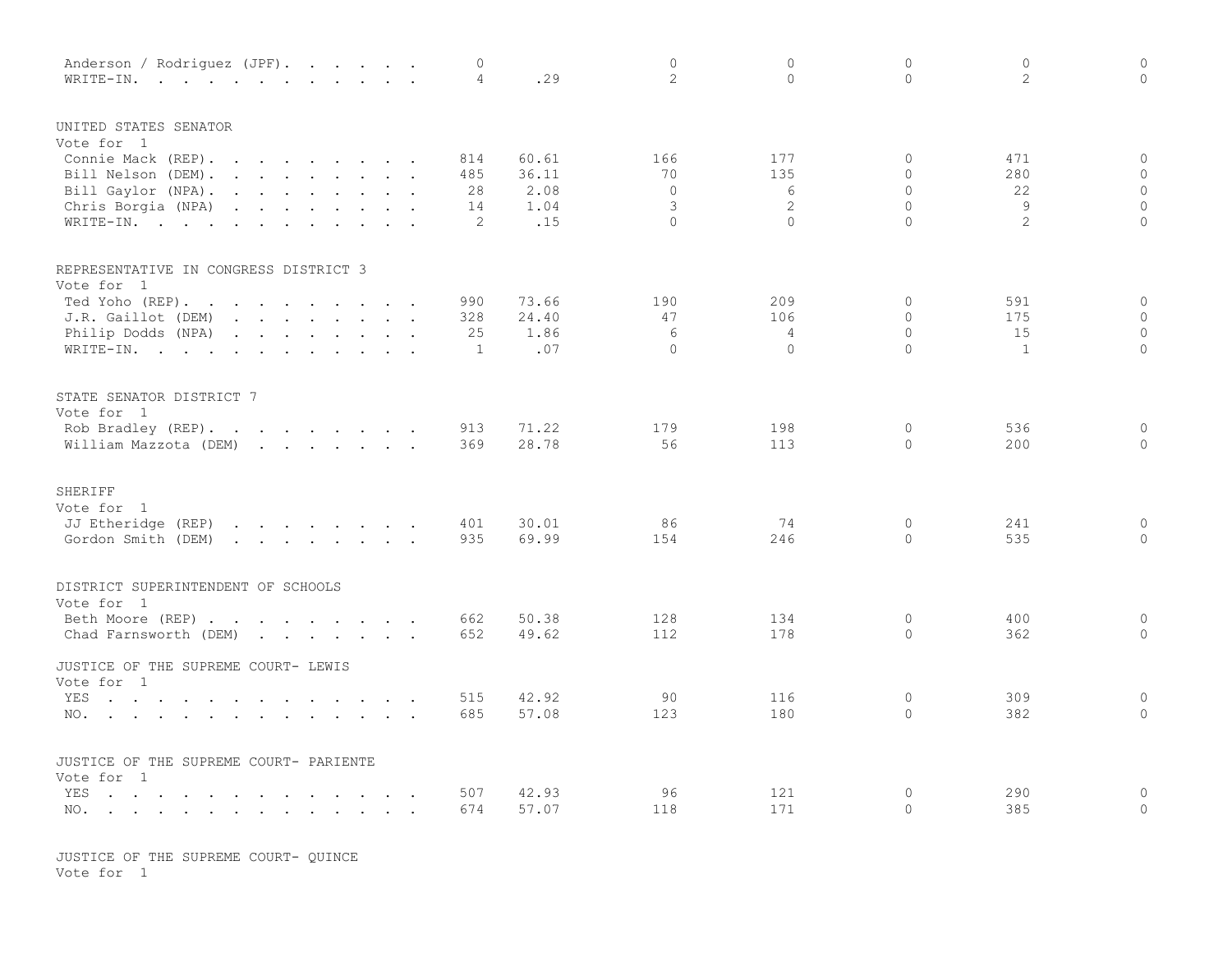| YES<br>NO.<br>$\sim$ $\sim$ $\sim$ $\sim$ $\sim$ $\sim$                                                                                           | $\sim$                                                                                                                             |                                   | 516<br>675 | 43.32<br>56.68 | 98<br>116  | 117<br>177 | $\circ$<br>$\Omega$ | 301<br>382 | $\circ$<br>$\Omega$       |
|---------------------------------------------------------------------------------------------------------------------------------------------------|------------------------------------------------------------------------------------------------------------------------------------|-----------------------------------|------------|----------------|------------|------------|---------------------|------------|---------------------------|
| DISTRICT COURT OF APPEAL - MARSTILLER<br>Vote for 1                                                                                               |                                                                                                                                    |                                   |            |                |            |            |                     |            |                           |
| YES<br>NO.                                                                                                                                        | $\langle \cdot \rangle$<br>$\ddot{\phantom{1}}$<br>$\bullet$<br>$\ddot{\phantom{1}}$<br>$\mathbf{r}$ , $\mathbf{r}$ , $\mathbf{r}$ | $\sim$<br>$\sim$<br>$\sim$ $\sim$ | 523<br>650 | 44.59<br>55.41 | 101<br>108 | 122<br>167 | $\circ$<br>$\Omega$ | 300<br>375 | $\mathbf 0$<br>$\circ$    |
| DISTRICT COURT OF APPEAL - RAY<br>Vote for 1                                                                                                      |                                                                                                                                    |                                   |            |                |            |            |                     |            |                           |
| YES<br>NO.                                                                                                                                        | $\mathbf{r}$ , $\mathbf{r}$                                                                                                        | $\sim$ $\sim$                     | 585<br>572 | 50.56<br>49.44 | 119<br>89  | 137<br>147 | 0<br>$\Omega$       | 329<br>336 | $\mathbf 0$<br>$\Omega$   |
| DISTRICT COURT OF APPEAL - SWANSON<br>Vote for 1                                                                                                  |                                                                                                                                    |                                   |            |                |            |            |                     |            |                           |
| YES<br>$\mathbf{r}$ , $\mathbf{r}$ , $\mathbf{r}$ , $\mathbf{r}$<br>NO.<br>and the contract of the con-<br>$\mathbf{r}$ . The set of $\mathbf{r}$ | $\sim$<br>$\mathbf{L}$<br>$\sim$                                                                                                   | $\sim$<br>$\sim$<br>$\sim$ $\sim$ | 565<br>593 | 48.79<br>51.21 | 111<br>94  | 135<br>150 | $\circ$<br>$\Omega$ | 319<br>349 | $\Omega$<br>$\Omega$      |
| DISTRICT COURT OF APPEAL - THOMAS<br>Vote for 1                                                                                                   |                                                                                                                                    |                                   |            |                |            |            |                     |            |                           |
| YES<br>NO.                                                                                                                                        | $\sim$ $-$<br>$\mathbf{r} = \mathbf{r} + \mathbf{r} + \mathbf{r}$                                                                  | $\sim$                            | 570<br>595 | 48.93<br>51.07 | 104<br>104 | 136<br>149 | $\circ$<br>$\Omega$ | 330<br>342 | $\mathbf 0$<br>$\Omega$   |
| SCHOOL BOARD MEMBER DISTRICT 4<br>Vote for 1                                                                                                      |                                                                                                                                    |                                   |            |                |            |            |                     |            |                           |
| Elbert E. Hersey<br>Ed Wall                                                                                                                       |                                                                                                                                    |                                   | 685<br>555 | 55.24<br>44.76 | 122<br>107 | 145<br>146 | $\circ$<br>$\Omega$ | 418<br>302 | $\mathbf{0}$<br>$\Omega$  |
| CONSTITUTIONAL AMENDMENT NO. 1<br>Vote for 1                                                                                                      |                                                                                                                                    |                                   |            |                |            |            |                     |            |                           |
| YES<br>NO.                                                                                                                                        | $\sim$<br>$\sim$<br>$\sim$<br>$\sim$ $\sim$<br>$\bullet$                                                                           | $\sim$ $\sim$ $\sim$              | 694<br>597 | 53.76<br>46.24 | 148<br>82  | 146<br>157 | $\circ$<br>$\circ$  | 400<br>358 | $\mathbf{0}$<br>$\circ$   |
| CONSTITUTIONAL AMENDMENT NO. 2<br>Vote for 1                                                                                                      |                                                                                                                                    |                                   |            |                |            |            |                     |            |                           |
| YES<br>NO.                                                                                                                                        |                                                                                                                                    |                                   | 768<br>547 | 58.40<br>41.60 | 151<br>87  | 146<br>162 | 0<br>0              | 471<br>298 | $\overline{0}$<br>$\circ$ |
| CONSTITUTIONAL AMENDMENT NO. 3<br>Vote for 1                                                                                                      |                                                                                                                                    |                                   |            |                |            |            |                     |            |                           |
| YES<br>the contract of the contract of<br>NO.                                                                                                     | $\mathbf{r}$ . The set of $\mathbf{r}$                                                                                             |                                   | 438<br>824 | 34.71<br>65.29 | 98<br>128  | 88<br>211  | $\circ$<br>$\circ$  | 252<br>485 | $\circ$<br>$\circ$        |

CONSTITUTIONAL AMENDMENT NO. 4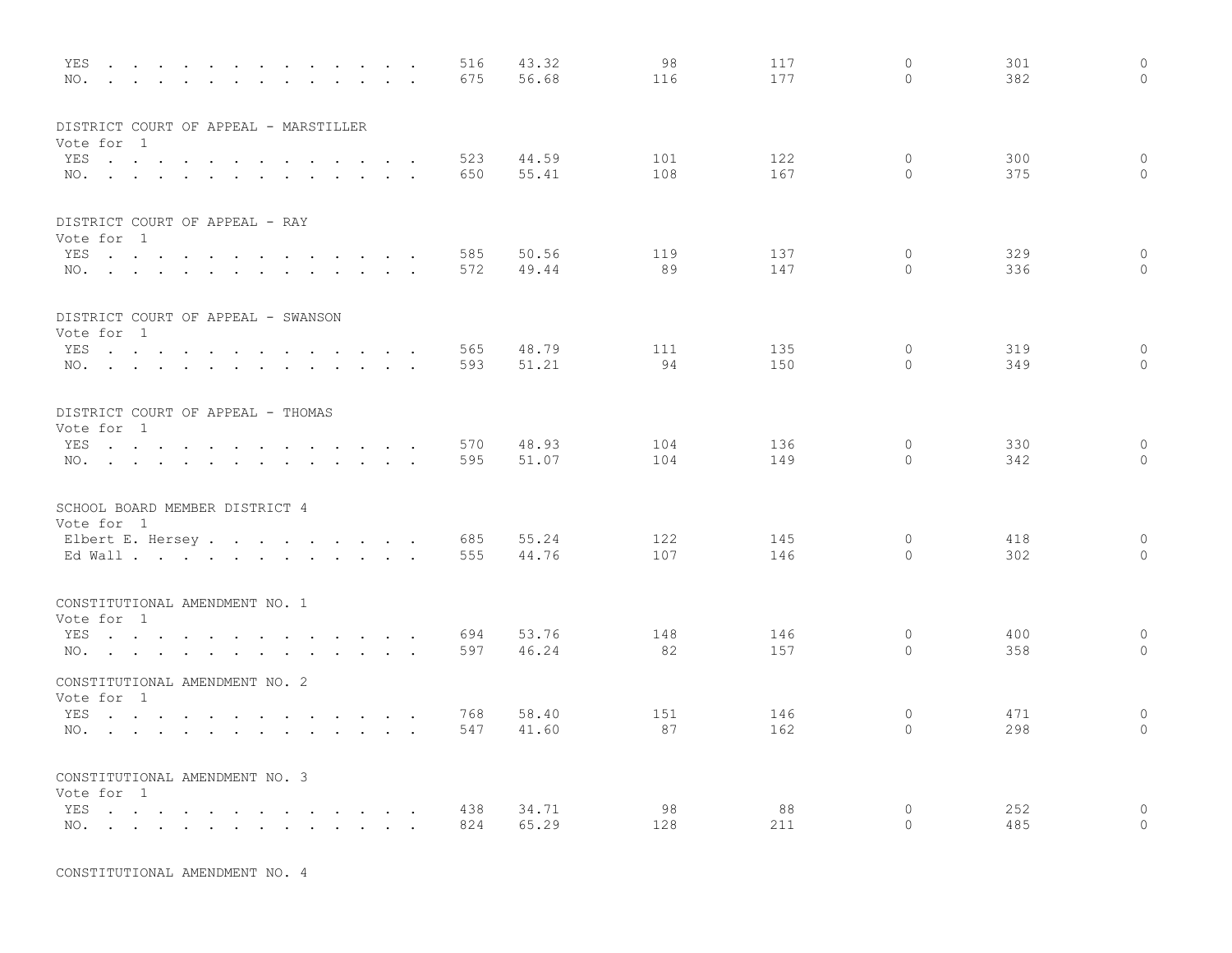| Vote for 1<br>YES<br>NO.                                                                                                                                                                                                                                                                         |                                                                                                                                                                                                                                                                              |               | 491<br>774                | 38.81<br>61.19         | 109<br>117 | 97<br>208       | $\circ$<br>$\Omega$ | 285<br>449 | $\mathbf{0}$<br>$\Omega$  |
|--------------------------------------------------------------------------------------------------------------------------------------------------------------------------------------------------------------------------------------------------------------------------------------------------|------------------------------------------------------------------------------------------------------------------------------------------------------------------------------------------------------------------------------------------------------------------------------|---------------|---------------------------|------------------------|------------|-----------------|---------------------|------------|---------------------------|
| CONSTITUTIONAL AMENDMENT NO. 5<br>Vote for 1<br>YES<br>NO.                                                                                                                                                                                                                                       | $\sim$ $\sim$ $\sim$ $\sim$ $\sim$                                                                                                                                                                                                                                           | $\sim$ $\sim$ | 444<br>787                | 36.07<br>63.93         | 111<br>113 | 99<br>197       | $\circ$<br>$\Omega$ | 234<br>477 | $\mathbf{0}$<br>$\Omega$  |
| CONSTITUTIONAL AMENDMENT NO. 6<br>Vote for 1<br>YES.<br>NO.                                                                                                                                                                                                                                      |                                                                                                                                                                                                                                                                              | $\sim$ $\sim$ | 684<br>598                | 53.35<br>46.65         | 159<br>74  | 136<br>162      | $\circ$<br>$\Omega$ | 389<br>362 | $\circ$<br>$\Omega$       |
| CONSTITUTIONAL AMENDMENT NO. 8<br>Vote for 1<br>YES<br>NO.                                                                                                                                                                                                                                       |                                                                                                                                                                                                                                                                              |               | 487<br>803                | 37.75<br>62.25         | 108<br>126 | 96<br>212       | $\circ$<br>$\Omega$ | 283<br>465 | $\circ$<br>$\Omega$       |
| CONSTITUTIONAL AMENDMENT NO. 9<br>Vote for 1<br>YES<br>$NO.$ $\cdots$ $\cdots$ $\cdots$                                                                                                                                                                                                          | and the contract of the contract of the<br>$\mathbf{r}$ . The contract of the contract of the contract of the contract of the contract of the contract of the contract of the contract of the contract of the contract of the contract of the contract of the contract of th |               | 721<br>567                | 55.98<br>44.02         | 144<br>91  | 146<br>162      | $\circ$<br>$\Omega$ | 431<br>314 | $\circ$<br>$\Omega$       |
| CONSTITUTIONAL AMENDMENT NO. 10<br>Vote for 1<br>YES<br>the contract of the contract of the contract of the contract of the contract of the contract of the contract of<br>NO.                                                                                                                   |                                                                                                                                                                                                                                                                              |               | 528<br>735                | 41.81<br>58.19         | 120<br>111 | 100<br>202      | $\circ$<br>$\Omega$ | 308<br>422 | $\mathbf{0}$<br>$\Omega$  |
| CONSTITUTIONAL AMENDMENT NO. 11<br>Vote for 1<br>YES<br>NO.                                                                                                                                                                                                                                      |                                                                                                                                                                                                                                                                              |               | 759<br>528                | 58.97<br>41.03         | 152<br>84  | 144<br>162      | 0<br>0              | 463<br>282 | $\mathbf 0$<br>$\Omega$   |
| CONSTITUTIONAL AMENDMENT NO. 12<br>Vote for 1<br>$\mathbf{r}$ . The set of the set of the set of the set of the set of the set of the set of the set of the set of the set of the set of the set of the set of the set of the set of the set of the set of the set of the set of t<br>YES<br>NO. |                                                                                                                                                                                                                                                                              | $\sim$        | 443<br>800                | 35.64<br>64.36         | 91<br>137  | 86<br>207       | 0<br>$\circ$        | 266<br>456 | $\mathbf 0$<br>$\circ$    |
| PRECINCT 13<br>REGISTERED VOTERS - TOTAL<br>BALLOTS CAST - TOTAL.<br>VOTER TURNOUT - TOTAL                                                                                                                                                                                                       |                                                                                                                                                                                                                                                                              |               | TOTAL VOTES<br>523<br>365 | $\frac{1}{2}$<br>69.79 | 57         | Abs Early<br>76 | PV-EV<br>$\circ$    | ED<br>232  | $PV-ED$<br>$\overline{0}$ |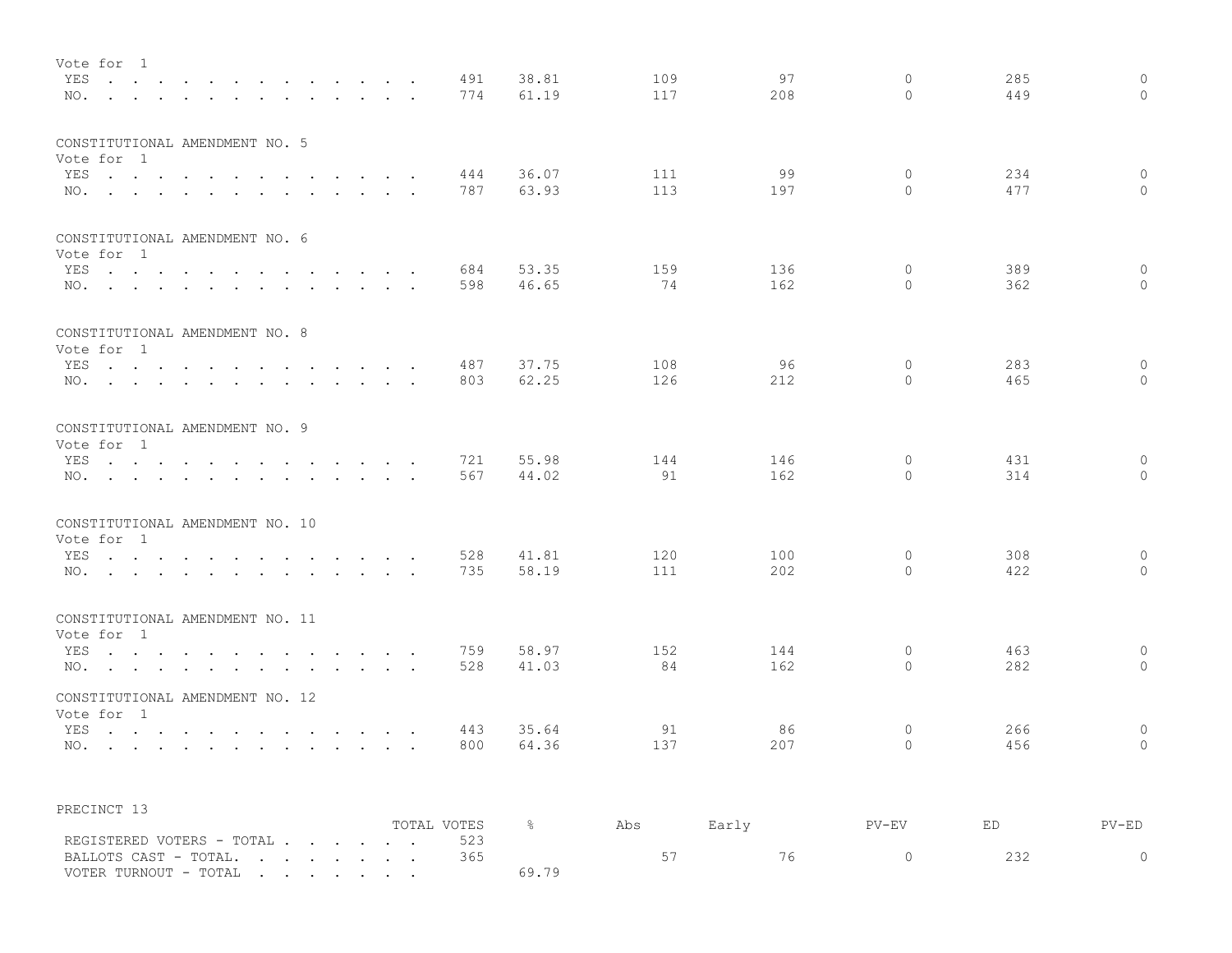| Vote for 1                                                                                                                                                                                                                                               |  |              |       |              |                |          |          |                     |
|----------------------------------------------------------------------------------------------------------------------------------------------------------------------------------------------------------------------------------------------------------|--|--------------|-------|--------------|----------------|----------|----------|---------------------|
| Romney / Ryan (REP) $\cdots$ $\cdots$ $\cdots$                                                                                                                                                                                                           |  | 293          | 81.16 | 45           | 60             | 0        | 188      | $\mathsf{O}\xspace$ |
| Obama / Biden (DEM)                                                                                                                                                                                                                                      |  | 64           | 17.73 | 11           | 16             | $\Omega$ | 37       | $\Omega$            |
| Stevens / Link (OBJ).                                                                                                                                                                                                                                    |  | $\Omega$     |       | $\Omega$     | $\Omega$       | $\Omega$ | $\Omega$ | $\Omega$            |
| Johnson / Gray (LBT).                                                                                                                                                                                                                                    |  | 4            | 1.11  | $\mathbf{1}$ | $\circ$        | $\circ$  | 3        | $\mathbf 0$         |
| Goode, Jr. / Clymer (CPF)                                                                                                                                                                                                                                |  | $\Omega$     |       | $\circ$      | $\circ$        | 0        | 0        | $\circ$             |
| Stein / Honkala (GRE)                                                                                                                                                                                                                                    |  | $\mathbf{0}$ |       | $\circ$      | $\mathbf{0}$   | 0        | 0        | $\circ$             |
| Barnett / Cross (REF)                                                                                                                                                                                                                                    |  | $\Omega$     |       | $\Omega$     | $\Omega$       | $\Omega$ | $\Omega$ | $\circ$             |
| Alexander / Mendoza (SOC)                                                                                                                                                                                                                                |  | $\circ$      |       | $\Omega$     | $\Omega$       | 0        | $\circ$  | $\mathbf 0$         |
| Lindsay / Osario (PSL)                                                                                                                                                                                                                                   |  | $\Omega$     |       | $\Omega$     | $\Omega$       | $\Omega$ | $\Omega$ | $\mathbf 0$         |
| Barr / Sheehan (PFP).                                                                                                                                                                                                                                    |  | $\Omega$     |       | $\Omega$     | $\Omega$       | $\Omega$ | $\Omega$ | $\mathbb O$         |
| Hoefling / Ellis (AIP) $\cdots$ $\cdots$ $\cdots$                                                                                                                                                                                                        |  | $\Omega$     |       | $\Omega$     | $\Omega$       | $\Omega$ | $\Omega$ | $\Omega$            |
| Anderson / Rodriguez (JPF).                                                                                                                                                                                                                              |  | $\Omega$     |       | $\Omega$     | $\Omega$       | $\Omega$ | $\Omega$ | $\mathbf 0$         |
|                                                                                                                                                                                                                                                          |  | $\Omega$     |       | $\Omega$     | $\Omega$       | $\Omega$ | $\Omega$ | $\circ$             |
| WRITE-IN.                                                                                                                                                                                                                                                |  |              |       |              |                |          |          |                     |
| UNITED STATES SENATOR<br>Vote for 1                                                                                                                                                                                                                      |  |              |       |              |                |          |          |                     |
| Connie Mack (REP).                                                                                                                                                                                                                                       |  | 234          | 65.18 | 42           | 39             | $\Omega$ | 153      | $\mathbb O$         |
| Bill Nelson (DEM).<br>the contract of the contract of the contract of the contract of the contract of                                                                                                                                                    |  | 115          | 32.03 | 13           | 34             | $\Omega$ | 68       | $\Omega$            |
| Bill Gaylor (NPA).<br>$\mathbf{r}$ . The set of the set of the set of the set of the set of the set of the set of the set of the set of the set of the set of the set of the set of the set of the set of the set of the set of the set of the set of t  |  | 5            | 1.39  | $\Omega$     | 1              | $\Omega$ | 4        | $\Omega$            |
| Chris Borgia (NPA)<br>and the contract of the contract of the contract of the contract of the contract of the contract of the contract of the contract of the contract of the contract of the contract of the contract of the contract of the contra     |  | 5            | 1.39  | 2            | $\mathbf{1}$   | $\circ$  | 2        | $\mathbf 0$         |
| WRITE-IN.                                                                                                                                                                                                                                                |  | $\Omega$     |       | $\Omega$     | $\Omega$       | $\Omega$ | $\Omega$ | $\Omega$            |
| REPRESENTATIVE IN CONGRESS DISTRICT 3<br>Vote for 1                                                                                                                                                                                                      |  |              |       |              |                |          |          |                     |
| Ted Yoho (REP).                                                                                                                                                                                                                                          |  | 292          | 81.34 | 46           | 58             | 0        | 188      | $\mathbf{0}$        |
| J.R. Gaillot (DEM)<br>and the contract of the contract of the contract of the contract of the contract of the contract of the contract of the contract of the contract of the contract of the contract of the contract of the contract of the contra     |  | 55           | 15.32 | 8            | 12             | $\Omega$ | 35       | $\mathbf{0}$        |
| Philip Dodds (NPA)                                                                                                                                                                                                                                       |  | 12           | 3.34  | 3            | $\overline{5}$ | $\circ$  | 4        | $\circ$             |
| WRITE-IN.                                                                                                                                                                                                                                                |  | $\mathbf{0}$ |       | $\Omega$     | $\Omega$       | $\Omega$ | $\Omega$ | $\mathbf 0$         |
|                                                                                                                                                                                                                                                          |  |              |       |              |                |          |          |                     |
| STATE SENATOR DISTRICT 7                                                                                                                                                                                                                                 |  |              |       |              |                |          |          |                     |
| Vote for 1                                                                                                                                                                                                                                               |  |              |       |              |                |          |          |                     |
| Rob Bradley (REP).                                                                                                                                                                                                                                       |  | 275          | 78.80 | 45           | 56             | 0        | 174      | $\circ$             |
| William Mazzota (DEM)                                                                                                                                                                                                                                    |  | 74           | 21.20 | 10           | 16             | $\circ$  | 48       | $\mathbf 0$         |
| SHERIFF                                                                                                                                                                                                                                                  |  |              |       |              |                |          |          |                     |
| Vote for 1                                                                                                                                                                                                                                               |  |              |       |              |                |          |          |                     |
| JJ Etheridge (REP)                                                                                                                                                                                                                                       |  | 105          | 29.25 | 21           | 19             | 0        | 65       | $\mathbf 0$         |
| Gordon Smith (DEM)<br>$\mathcal{A}$ . The set of the set of the set of the set of the set of the set of the set of the set of the set of the set of the set of the set of the set of the set of the set of the set of the set of the set of the set of t |  | 254          | 70.75 | 36           | 55             | $\circ$  | 163      | $\Omega$            |
| DISTRICT SUPERINTENDENT OF SCHOOLS                                                                                                                                                                                                                       |  |              |       |              |                |          |          |                     |
| Vote for 1                                                                                                                                                                                                                                               |  |              |       |              |                |          |          |                     |
| Beth Moore (REP)                                                                                                                                                                                                                                         |  | 133          | 37.25 | 29           | 28             | $\circ$  | 76       | $\circ$             |
| Chad Farnsworth (DEM)                                                                                                                                                                                                                                    |  | 224          | 62.75 | 27           | 47             | $\Omega$ | 150      | $\Omega$            |

PRESIDENT AND VICE PRESIDENT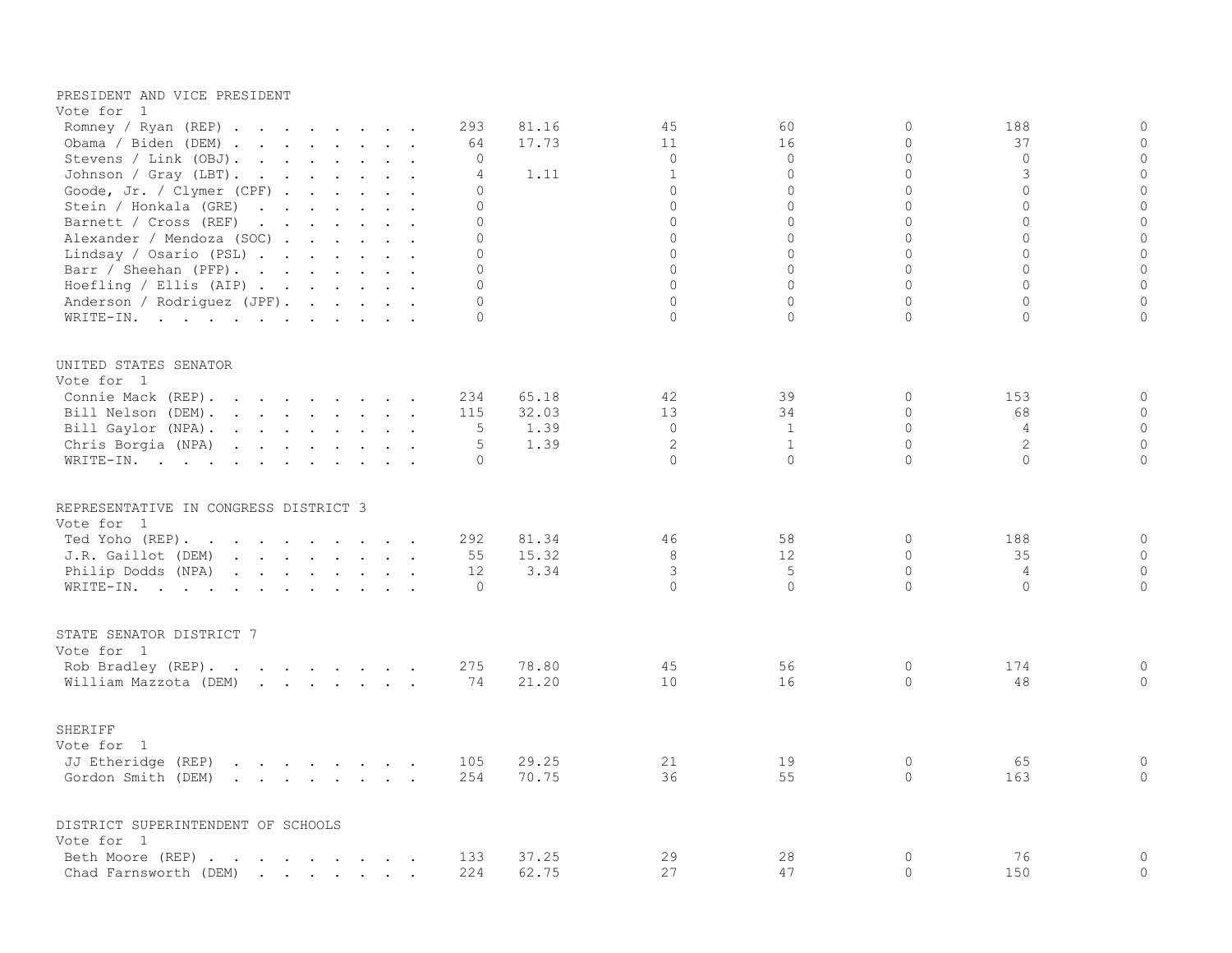| Vote for 1                                                                      | JUSTICE OF THE SUPREME COURT- LEWIS                                                                                        |                                                                                                                 |                      |                |          |          |              |           |                         |
|---------------------------------------------------------------------------------|----------------------------------------------------------------------------------------------------------------------------|-----------------------------------------------------------------------------------------------------------------|----------------------|----------------|----------|----------|--------------|-----------|-------------------------|
| YES<br>$\mathbf{r}$ , $\mathbf{r}$ , $\mathbf{r}$ , $\mathbf{r}$<br>NO.         | $\sim$<br>$\sim$<br>$\ddot{\phantom{a}}$<br>$\ddot{\phantom{a}}$<br>$\ddot{\phantom{a}}$<br>$\sim$<br>$\ddot{\phantom{a}}$ | $\mathbf{r} = \mathbf{r} = \mathbf{r}$<br>$\mathbf{L}^{\text{max}}$ and $\mathbf{L}^{\text{max}}$               | 147<br>173           | 45.94<br>54.06 | 27<br>23 | 26<br>40 | 0<br>$\circ$ | 94<br>110 | $\mathsf{O}$<br>$\circ$ |
|                                                                                 |                                                                                                                            |                                                                                                                 |                      |                |          |          |              |           |                         |
|                                                                                 | JUSTICE OF THE SUPREME COURT- PARIENTE                                                                                     |                                                                                                                 |                      |                |          |          |              |           |                         |
| Vote for 1                                                                      |                                                                                                                            |                                                                                                                 |                      |                | 25       | 24       | $\circ$      | 90        | $\circ$                 |
| YES<br>NO.                                                                      | $\sim$<br>$\sim$<br>$\mathbf{r}$                                                                                           | $\sim$<br>$\sim$<br>$\sim$<br>$\sim$<br>$\sim$                                                                  | 139<br>181<br>$\sim$ | 43.44<br>56.56 | 24       | 41       | $\circ$      | 116       | $\circ$                 |
|                                                                                 | $\sim$<br>$\ddot{\phantom{a}}$<br>$\ddot{\phantom{a}}$                                                                     |                                                                                                                 |                      |                |          |          |              |           |                         |
|                                                                                 | JUSTICE OF THE SUPREME COURT- QUINCE                                                                                       |                                                                                                                 |                      |                |          |          |              |           |                         |
| Vote for 1                                                                      |                                                                                                                            |                                                                                                                 |                      |                |          |          |              |           |                         |
|                                                                                 | YES                                                                                                                        | $\mathbf{r}$ . The set of $\mathbf{r}$                                                                          | 140                  | 43.48          | 26       | 23       | 0            | 91        | $\circ$                 |
|                                                                                 | NO.                                                                                                                        |                                                                                                                 | 182                  | 56.52          | 24       | 43       | $\circ$      | 115       | $\circ$                 |
|                                                                                 | DISTRICT COURT OF APPEAL - MARSTILLER                                                                                      |                                                                                                                 |                      |                |          |          |              |           |                         |
| Vote for 1                                                                      |                                                                                                                            |                                                                                                                 |                      |                |          |          |              |           |                         |
|                                                                                 | YES                                                                                                                        | $\sim$                                                                                                          | 133<br>$\sim$        | 41.96          | 25       | 22       | $\circ$      | 86        | $\circ$                 |
|                                                                                 | NO.                                                                                                                        |                                                                                                                 | 184                  | 58.04          | 25       | 44       | $\circ$      | 115       | $\circ$                 |
|                                                                                 | DISTRICT COURT OF APPEAL - RAY                                                                                             |                                                                                                                 |                      |                |          |          |              |           |                         |
| Vote for 1                                                                      |                                                                                                                            |                                                                                                                 |                      |                |          |          |              |           |                         |
|                                                                                 | YES                                                                                                                        | $\sim$ $\sim$<br>$\sim 10^{-1}$ and $\sim 10^{-1}$                                                              | 147<br>$\sim$ $\sim$ | 46.67          | 24       | 25       | $\circ$      | 98        | $\circ$                 |
|                                                                                 | NO.                                                                                                                        |                                                                                                                 | 168                  | 53.33          | 26       | 40       | $\Omega$     | 102       | $\Omega$                |
|                                                                                 | DISTRICT COURT OF APPEAL - SWANSON                                                                                         |                                                                                                                 |                      |                |          |          |              |           |                         |
| Vote for 1                                                                      |                                                                                                                            |                                                                                                                 |                      |                |          |          |              |           |                         |
|                                                                                 | YES                                                                                                                        | $\mathbf{r}$ , $\mathbf{r}$ , $\mathbf{r}$<br><b>Contract</b>                                                   | 150                  | 47.47          | 25       | 23       | 0            | 102       | $\circ$                 |
|                                                                                 | NO.                                                                                                                        | $\sim$<br>$\mathbf{z} = \mathbf{z} + \mathbf{z} + \mathbf{z}$                                                   | 166                  | 52.53          | 25       | 41       | $\circ$      | 100       | $\circ$                 |
|                                                                                 | DISTRICT COURT OF APPEAL - THOMAS                                                                                          |                                                                                                                 |                      |                |          |          |              |           |                         |
| Vote for 1                                                                      |                                                                                                                            |                                                                                                                 |                      |                |          |          |              |           |                         |
| YES                                                                             | $\sim$                                                                                                                     | $\sim$ $\sim$ $\sim$ $\sim$<br>$\ddot{\phantom{0}}$<br>$\sim$                                                   | 161<br>$\sim$        | 50.47          | 30       | 28       | $\circ$      | 103       | $\circ$                 |
| NO.                                                                             | $\ddot{\phantom{a}}$                                                                                                       | $\sim$<br>$\sim$                                                                                                | 158<br>$\sim$        | 49.53          | 20       | 39       | $\circ$      | 99        | $\circ$                 |
|                                                                                 | CONSTITUTIONAL AMENDMENT NO. 1                                                                                             |                                                                                                                 |                      |                |          |          |              |           |                         |
| Vote for 1                                                                      |                                                                                                                            |                                                                                                                 |                      |                |          |          |              |           |                         |
|                                                                                 | YES                                                                                                                        | $\sim$ $\sim$ $\sim$                                                                                            | 224                  | 64.00          | 36       | 42       | 0            | 146       | $\circ$                 |
|                                                                                 | NO.                                                                                                                        |                                                                                                                 | 126                  | 36.00          | 21       | 30       | $\circ$      | 75        | $\circ$                 |
|                                                                                 | CONSTITUTIONAL AMENDMENT NO. 2                                                                                             |                                                                                                                 |                      |                |          |          |              |           |                         |
| Vote for 1                                                                      |                                                                                                                            |                                                                                                                 | 242                  | 67.60          | 33       | 54       | $\circ$      | 155       | $\mathbb O$             |
| YES<br>$\mathbf{r}$ , $\mathbf{r}$ , $\mathbf{r}$ , $\mathbf{r}$ , $\mathbf{r}$ | $\sim$ $\sim$ $\sim$                                                                                                       | the contract of the contract of the contract of the contract of the contract of the contract of the contract of |                      |                |          |          |              |           |                         |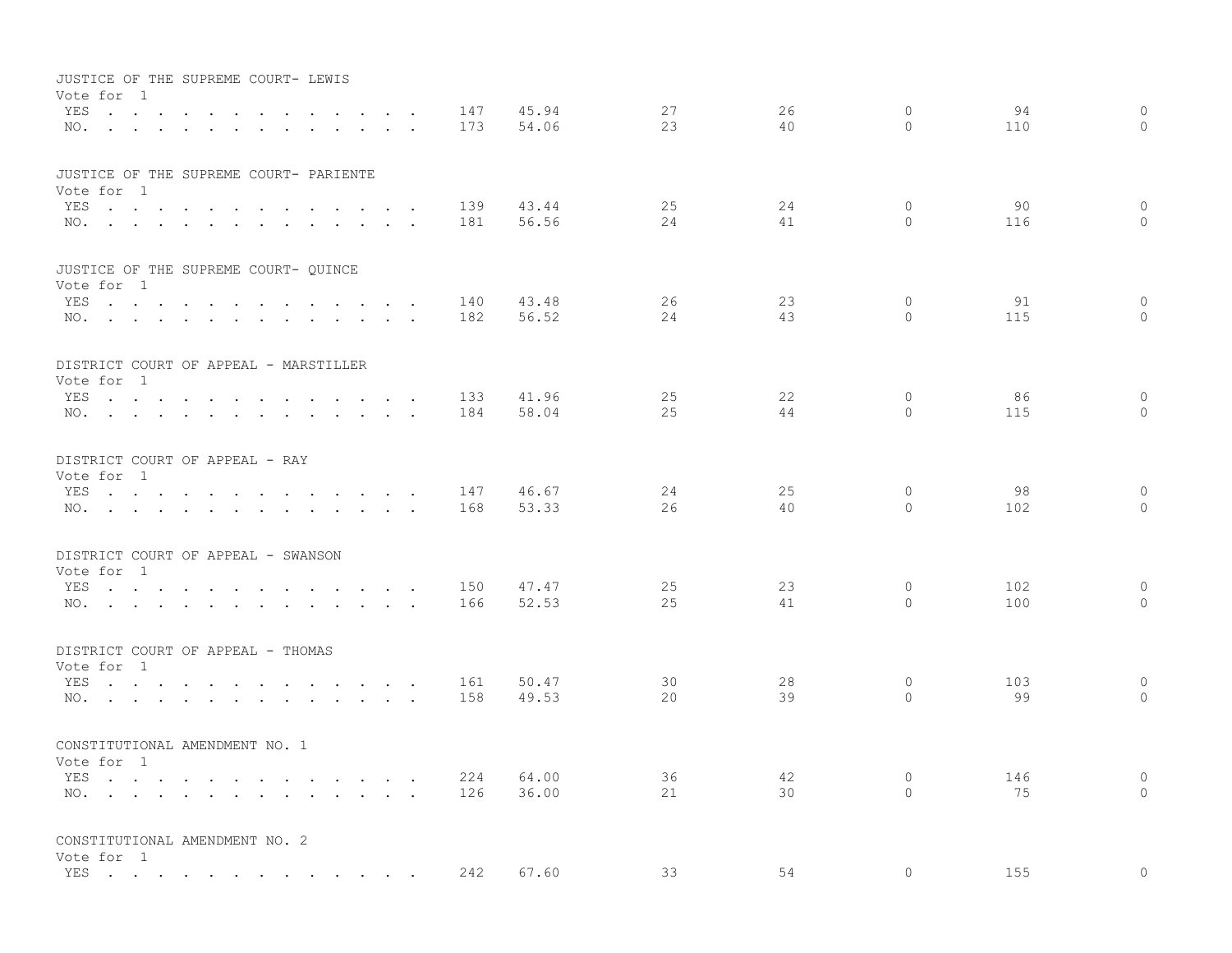| NO.                                           |  |  |                                        | 116        | 32.40          | 24       | 21       | $\mathbf 0$            | 71         | $\circ$                   |
|-----------------------------------------------|--|--|----------------------------------------|------------|----------------|----------|----------|------------------------|------------|---------------------------|
| CONSTITUTIONAL AMENDMENT NO. 3<br>Vote for 1  |  |  |                                        |            |                |          |          |                        |            |                           |
| YES<br>NO.                                    |  |  |                                        | 159<br>186 | 46.09<br>53.91 | 24<br>28 | 33<br>40 | $\circ$<br>$\Omega$    | 102<br>118 | $\circ$<br>$\Omega$       |
| CONSTITUTIONAL AMENDMENT NO. 4                |  |  |                                        |            |                |          |          |                        |            |                           |
| Vote for 1                                    |  |  |                                        | 177        | 51.45          | 26       | 31       | $\mathbf 0$            | 120        | $\circ$                   |
| YES<br>NO.                                    |  |  |                                        | 167        | 48.55          | 29       | 39       | $\Omega$               | 99         | $\Omega$                  |
| CONSTITUTIONAL AMENDMENT NO. 5                |  |  |                                        |            |                |          |          |                        |            |                           |
| Vote for 1<br>YES                             |  |  |                                        | 125        | 37.99          | 27       | 25       | $\circ$                | 73         | $\circ$                   |
| NO.                                           |  |  |                                        | 204        | 62.01          | 29       | 44       | $\Omega$               | 131        | $\circ$                   |
| CONSTITUTIONAL AMENDMENT NO. 6<br>Vote for 1  |  |  |                                        |            |                |          |          |                        |            |                           |
| YES                                           |  |  |                                        | 192        | 56.30          | 29       | 34       | $\circ$                | 129        | $\circ$                   |
| NO.                                           |  |  |                                        | 149        | 43.70          | 27       | 37       | $\Omega$               | 85         | $\Omega$                  |
| CONSTITUTIONAL AMENDMENT NO. 8<br>Vote for 1  |  |  |                                        |            |                |          |          |                        |            |                           |
| YES                                           |  |  | $\mathbf{r}$ . The set of $\mathbf{r}$ | 182        | 52.91          | 34<br>21 | 39<br>34 | $\circ$<br>$\Omega$    | 109<br>107 | $\circ$<br>$\circ$        |
| NO.                                           |  |  |                                        | 162        | 47.09          |          |          |                        |            |                           |
| CONSTITUTIONAL AMENDMENT NO. 9<br>Vote for 1  |  |  |                                        |            |                |          |          |                        |            |                           |
| YES<br>NO.                                    |  |  |                                        | 246<br>97  | 71.72<br>28.28 | 39<br>18 | 57<br>16 | $\circ$<br>$\Omega$    | 150<br>63  | $\Omega$<br>$\Omega$      |
|                                               |  |  |                                        |            |                |          |          |                        |            |                           |
| CONSTITUTIONAL AMENDMENT NO. 10<br>Vote for 1 |  |  |                                        |            |                |          |          |                        |            |                           |
| YES                                           |  |  |                                        | 179        | 53.75          | 26       | 39       | $\circ$                | 114        | $\circ$<br>$\Omega$       |
| NO.                                           |  |  |                                        | 154        | 46.25          | 28       | 32       | $\Omega$               | 94         |                           |
| CONSTITUTIONAL AMENDMENT NO. 11<br>Vote for 1 |  |  |                                        |            |                |          |          |                        |            |                           |
| YES<br>NO.                                    |  |  | $\sim$ $\sim$                          | 266<br>82  | 76.44<br>23.56 | 46<br>11 | 56<br>16 | $\circ$<br>$\mathbf 0$ | 164<br>55  | $\circ$<br>$\overline{0}$ |
|                                               |  |  | $\sim$ $\sim$                          |            |                |          |          |                        |            |                           |

CONSTITUTIONAL AMENDMENT NO. 12 Vote for 1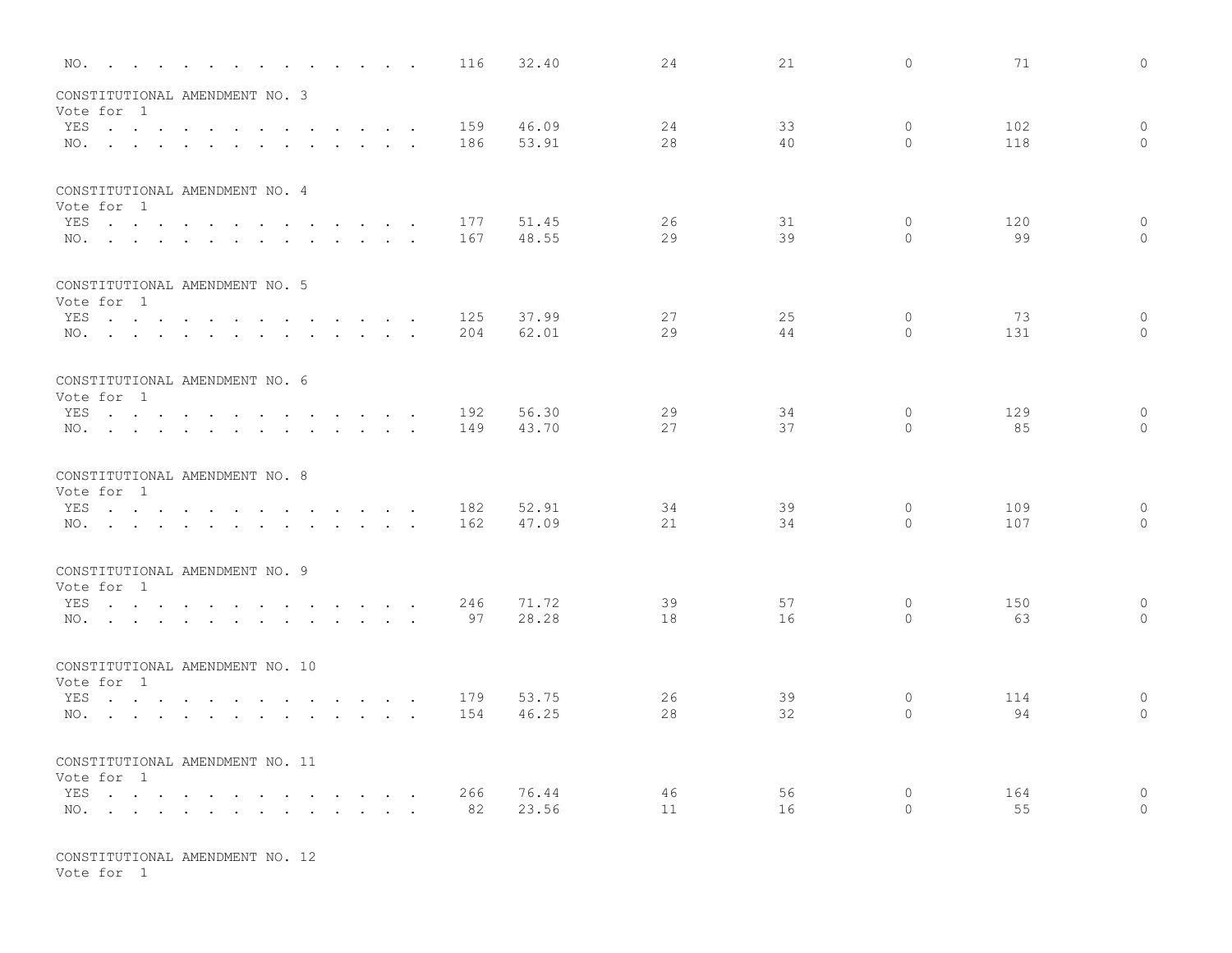| YES<br>and the company of the company of the company of the company of the company of the company of the company of the company of the company of the company of the company of the company of the company of the company of the comp<br>NO.<br>the contract of the contract of the contract of the contract of the contract of the contract of the contract of |  |                      | 140<br>193           | 42.04<br>57.96 | 26<br>29                 | 27<br>41            | $\circ$<br>$\circ$  | 87<br>123           | $\mathbf{0}$<br>$\mathbf{0}$ |
|-----------------------------------------------------------------------------------------------------------------------------------------------------------------------------------------------------------------------------------------------------------------------------------------------------------------------------------------------------------------|--|----------------------|----------------------|----------------|--------------------------|---------------------|---------------------|---------------------|------------------------------|
|                                                                                                                                                                                                                                                                                                                                                                 |  |                      |                      |                |                          |                     |                     |                     |                              |
| PRECINCT 14                                                                                                                                                                                                                                                                                                                                                     |  |                      | TOTAL VOTES          | g.             | Abs                      | Early               | $PV-EV$             | ED                  | $PV-ED$                      |
| REGISTERED VOTERS - TOTAL                                                                                                                                                                                                                                                                                                                                       |  |                      | 640                  |                |                          |                     |                     |                     |                              |
| BALLOTS CAST - TOTAL.<br>$\mathbf{r}$ . The contract of the contract of the contract of the contract of the contract of the contract of the contract of the contract of the contract of the contract of the contract of the contract of the contract of th                                                                                                      |  |                      | 516                  |                | 87                       | 90                  | $\circ$             | 337                 | $\mathbf{2}$                 |
| VOTER TURNOUT - TOTAL<br>and the contract of the contract of the contract of the contract of the contract of the contract of the contract of the contract of the contract of the contract of the contract of the contract of the contract of the contra                                                                                                         |  |                      |                      | 80.63          |                          |                     |                     |                     |                              |
| PRESIDENT AND VICE PRESIDENT                                                                                                                                                                                                                                                                                                                                    |  |                      |                      |                |                          |                     |                     |                     |                              |
| Vote for 1                                                                                                                                                                                                                                                                                                                                                      |  |                      |                      |                |                          |                     |                     |                     |                              |
| Romney / Ryan (REP) $\cdots$ $\cdots$ $\cdots$                                                                                                                                                                                                                                                                                                                  |  |                      | 387                  | 75.73          | 71                       | 66                  | $\circ$             | 248                 | $\sqrt{2}$                   |
| Obama / Biden (DEM)                                                                                                                                                                                                                                                                                                                                             |  |                      | 114                  | 22.31          | 14                       | 22                  | $\circ$             | 78                  | $\mathbf 0$                  |
| Stevens / Link $(OBJ)$ .                                                                                                                                                                                                                                                                                                                                        |  |                      | $\circ$              |                | $\mathbf{0}$             | $\mathbf{0}$        | $\circ$             | $\mathbf{0}$        | $\circ$                      |
| Johnson / Gray (LBT).<br>$\mathcal{A}$ and $\mathcal{A}$ are also becomes the set of $\mathcal{A}$                                                                                                                                                                                                                                                              |  |                      | $\mathbf{1}$         | .20            | $\mathbf 0$              | $\mathbf{1}$        | $\circ$             | $\circ$             | $\mathbf{0}$                 |
| Goode, Jr. / Clymer (CPF)                                                                                                                                                                                                                                                                                                                                       |  |                      | $\Omega$             |                | $\Omega$                 | $\Omega$            | $\Omega$            | $\Omega$            | $\circ$                      |
| Stein / Honkala (GRE)<br>the contract of the contract of                                                                                                                                                                                                                                                                                                        |  |                      | $\mathbf{1}$         | .20            | $\mathbf{0}$             | $\mathbf{0}$        | $\circ$             | $\mathbf{1}$        | $\circ$                      |
| Barnett / Cross (REF)<br>and the contract of the contract of the contract of the contract of the contract of the contract of the contract of the contract of the contract of the contract of the contract of the contract of the contract of the contra                                                                                                         |  |                      | $\Omega$<br>$\Omega$ |                | $\mathbf{0}$<br>$\Omega$ | $\circ$<br>$\Omega$ | $\circ$<br>$\Omega$ | $\circ$             | $\circ$<br>$\mathbf{0}$      |
| Alexander / Mendoza (SOC)                                                                                                                                                                                                                                                                                                                                       |  |                      | 0                    |                | $\Omega$                 | $\Omega$            | $\Omega$            | $\circ$<br>$\Omega$ | $\mathbb O$                  |
| Lindsay / Osario (PSL)                                                                                                                                                                                                                                                                                                                                          |  |                      | $\mathbf{1}$         | .20            | $\mathbf{0}$             | $\mathbf{0}$        | $\circ$             | $\mathbf{1}$        | $\mathbf{0}$                 |
| Barr / Sheehan (PFP).<br>Hoefling / Ellis (AIP)                                                                                                                                                                                                                                                                                                                 |  |                      | 0                    |                | $\mathbf{0}$             | $\mathbf{0}$        | $\circ$             | $\circ$             | $\mathbf{0}$                 |
| Anderson / Rodriguez (JPF).                                                                                                                                                                                                                                                                                                                                     |  |                      | $\overline{2}$       | .39            | $\mathbf{1}$             | $\mathbf{1}$        | $\Omega$            | $\Omega$            | $\mathbf{0}$                 |
| WRITE-IN.                                                                                                                                                                                                                                                                                                                                                       |  |                      | 5                    | .98            | $\circ$                  | $\mathbf{0}$        | $\circ$             | 5                   | $\mathbb O$                  |
| UNITED STATES SENATOR                                                                                                                                                                                                                                                                                                                                           |  |                      |                      |                |                          |                     |                     |                     |                              |
| Vote for 1                                                                                                                                                                                                                                                                                                                                                      |  |                      |                      |                |                          |                     |                     |                     |                              |
| Connie Mack (REP).                                                                                                                                                                                                                                                                                                                                              |  |                      | 323                  | 63.71          | 68                       | 51                  | 0                   | 202                 | 2                            |
| Bill Nelson (DEM).<br>$\mathbf{r} = \mathbf{r} - \mathbf{r} = \mathbf{r} - \mathbf{r} = \mathbf{r} - \mathbf{r} = \mathbf{r} - \mathbf{r}$                                                                                                                                                                                                                      |  |                      | 176                  | 34.71          | 19                       | 36                  | $\circ$             | 121                 | $\circ$                      |
| Bill Gaylor (NPA).<br>the contract of the contract of the                                                                                                                                                                                                                                                                                                       |  |                      | 6                    | 1.18           | $\circ$                  | $\mathbf{1}$        | $\Omega$            | 5                   | $\Omega$                     |
| Chris Borgia (NPA)<br>the contract of the contract of the contract of the contract of the contract of the contract of the contract of                                                                                                                                                                                                                           |  |                      | 2                    | .39            | $\circ$                  | $\mathbf{0}$        | $\circ$             | 2                   | $\mathbf{0}$                 |
| WRITE-IN.                                                                                                                                                                                                                                                                                                                                                       |  |                      | $\Omega$             |                | $\Omega$                 | $\Omega$            | $\Omega$            | $\Omega$            | $\Omega$                     |
| REPRESENTATIVE IN CONGRESS DISTRICT 3                                                                                                                                                                                                                                                                                                                           |  |                      |                      |                |                          |                     |                     |                     |                              |
| Vote for 1                                                                                                                                                                                                                                                                                                                                                      |  |                      |                      |                |                          |                     |                     |                     |                              |
| Ted Yoho (REP).<br>$\sim$ $\sim$<br>$\mathbf{r}$ , $\mathbf{r}$ , $\mathbf{r}$ , $\mathbf{r}$ , $\mathbf{r}$<br>$\ddot{\phantom{a}}$                                                                                                                                                                                                                            |  | $\sim$ $\sim$ $\sim$ | 412                  | 82.07          | 72                       | 69                  | $\circ$             | 269                 | $\mathbf{2}$                 |
| J.R. Gaillot (DEM)<br>the contract of the contract of the contract of the contract of the contract of                                                                                                                                                                                                                                                           |  |                      | 89                   | 17.73          | 12                       | 19                  | $\circ$             | 58                  | $\circ$                      |
| Philip Dodds (NPA)                                                                                                                                                                                                                                                                                                                                              |  |                      | 1                    | .20            | $\overline{0}$           | $\mathbf{0}$        | $\circ$             | $\mathbf{1}$        | $\mathbf 0$                  |
| WRITE-IN.                                                                                                                                                                                                                                                                                                                                                       |  |                      | $\Omega$             |                | $\Omega$                 | $\Omega$            | $\Omega$            | $\Omega$            | $\Omega$                     |
| STATE SENATOR DISTRICT 7                                                                                                                                                                                                                                                                                                                                        |  |                      |                      |                |                          |                     |                     |                     |                              |
| Vote for 1                                                                                                                                                                                                                                                                                                                                                      |  |                      |                      |                |                          |                     |                     |                     |                              |
| Rob Bradley (REP).<br>the contract of the contract of the                                                                                                                                                                                                                                                                                                       |  |                      | 348                  | 73.57          | 63                       | 57                  | $\circ$             | 226                 | $\sqrt{2}$                   |
| William Mazzota (DEM)                                                                                                                                                                                                                                                                                                                                           |  |                      | 125                  | 26.43          | 17                       | 26                  | $\Omega$            | 82                  | $\mathbf{0}$                 |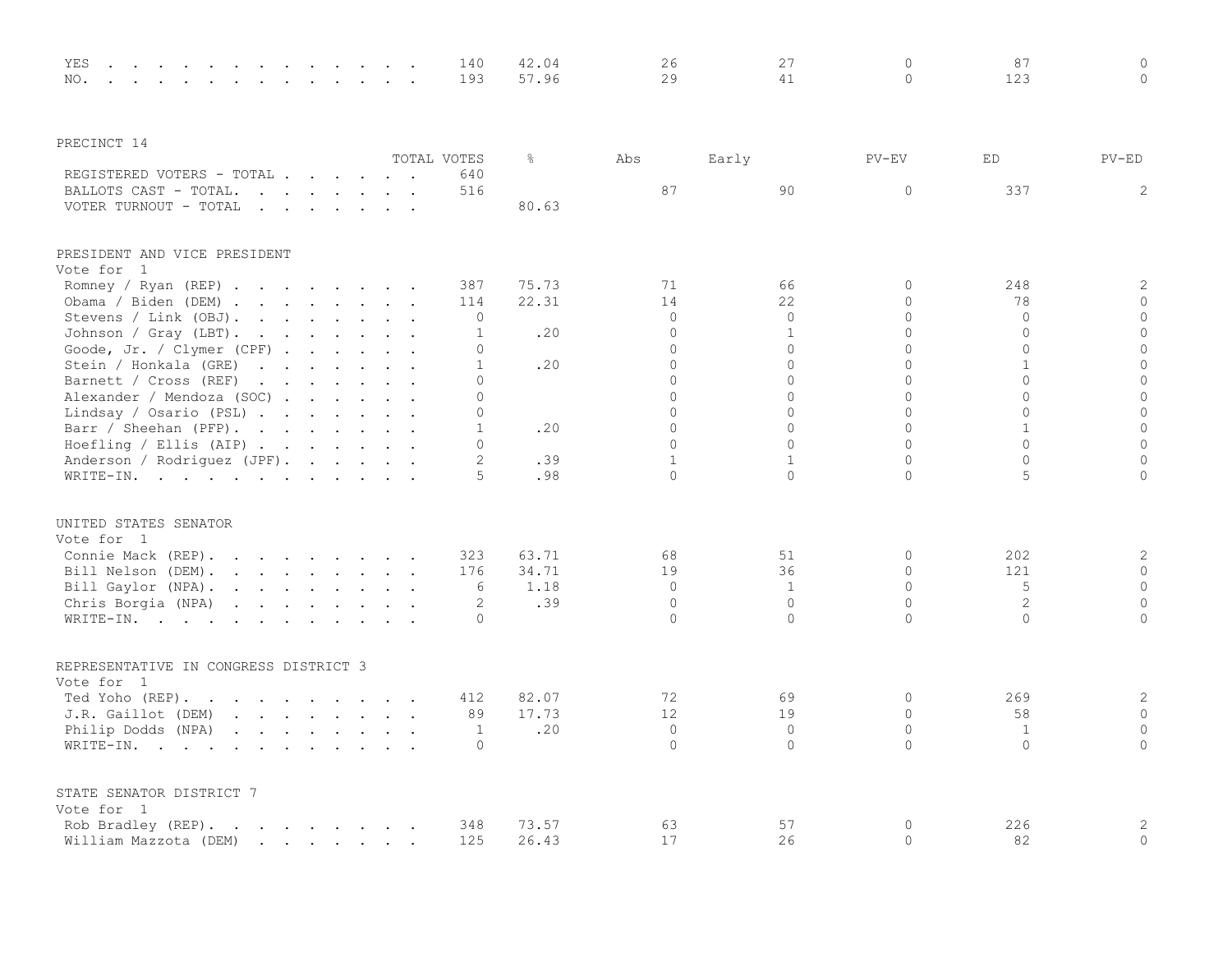| SHERIFF<br>Vote for 1<br>JJ Etheridge (REP)<br>the contract of the contract of the contract of the contract of the contract of the contract of the contract of<br>Gordon Smith (DEM)<br>the contract of the contract of the contract of                                                                                                                                          | 122<br>384           | 24.11<br>75.89 | 11<br>74 | 20<br>67 | $\circ$<br>$\Omega$     | 89<br>243  | $\mathbf{2}$<br>$\Omega$       |
|----------------------------------------------------------------------------------------------------------------------------------------------------------------------------------------------------------------------------------------------------------------------------------------------------------------------------------------------------------------------------------|----------------------|----------------|----------|----------|-------------------------|------------|--------------------------------|
| DISTRICT SUPERINTENDENT OF SCHOOLS<br>Vote for 1                                                                                                                                                                                                                                                                                                                                 |                      |                |          |          |                         |            |                                |
| Beth Moore (REP).<br>and the contract of the contract of the contract of the contract of the contract of<br>Chad Farnsworth (DEM)<br>$\mathbf{r}$ . The set of the set of the set of the set of the set of the set of the set of the set of the set of the set of the set of the set of the set of the set of the set of the set of the set of the set of the set of t<br>$\sim$ | 183<br>324           | 36.09<br>63.91 | 37<br>50 | 24<br>63 | $\circ$<br>$\Omega$     | 122<br>209 | $\mathbf 0$<br>2               |
| JUSTICE OF THE SUPREME COURT- LEWIS<br>Vote for 1                                                                                                                                                                                                                                                                                                                                |                      |                |          |          |                         |            |                                |
| YES<br>$\sim$ $\sim$ $\sim$ $\sim$<br>$\sim$<br>NO.                                                                                                                                                                                                                                                                                                                              | 192<br>260           | 42.48<br>57.52 | 20<br>45 | 34<br>48 | $\circ$<br>$\circ$      | 138<br>165 | $\mathbf{0}$<br>2              |
| JUSTICE OF THE SUPREME COURT- PARIENTE<br>Vote for 1                                                                                                                                                                                                                                                                                                                             |                      |                |          |          |                         |            |                                |
| YES<br>$\mathbf{r}$ , $\mathbf{r}$ , $\mathbf{r}$ , $\mathbf{r}$<br>$\sim$<br>$\sim$ $\sim$ $\sim$ $\sim$<br><b>Contract Contract Contract</b><br>$\overline{\phantom{a}}$<br>NO.                                                                                                                                                                                                | 181<br>263           | 40.77<br>59.23 | 20<br>43 | 31<br>49 | $\circ$<br>$\Omega$     | 130<br>169 | $\mathbf{0}$<br>$\overline{c}$ |
| JUSTICE OF THE SUPREME COURT- QUINCE<br>Vote for 1                                                                                                                                                                                                                                                                                                                               |                      |                |          |          |                         |            |                                |
| YES<br>NO.                                                                                                                                                                                                                                                                                                                                                                       | 178<br>264           | 40.27<br>59.73 | 20<br>43 | 29<br>51 | $\mathbf 0$<br>$\Omega$ | 129<br>168 | $\circ$<br>2                   |
| DISTRICT COURT OF APPEAL - MARSTILLER<br>Vote for 1                                                                                                                                                                                                                                                                                                                              |                      |                |          |          |                         |            |                                |
| YES<br>$\mathbf{r}$ , $\mathbf{r}$ , $\mathbf{r}$ , $\mathbf{r}$<br>$\sim$<br>NO.                                                                                                                                                                                                                                                                                                | 185<br>$\sim$<br>254 | 42.14<br>57.86 | 16<br>48 | 32<br>46 | $\mathbf 0$<br>$\circ$  | 137<br>158 | $\circ$<br>2                   |
| DISTRICT COURT OF APPEAL - RAY<br>Vote for 1                                                                                                                                                                                                                                                                                                                                     |                      |                |          |          |                         |            |                                |
| YES<br>NO.                                                                                                                                                                                                                                                                                                                                                                       | 216<br>220           | 49.54<br>50.46 | 17<br>45 | 42<br>37 | $\circ$<br>$\Omega$     | 157<br>136 | $\mathbf{0}$<br>2              |
| DISTRICT COURT OF APPEAL - SWANSON<br>Vote for 1                                                                                                                                                                                                                                                                                                                                 |                      |                |          |          |                         |            |                                |
| YES<br><b>Contract Contract Contract</b><br>NO.                                                                                                                                                                                                                                                                                                                                  | 202<br>230           | 46.76<br>53.24 | 15<br>48 | 40<br>38 | $\circ$<br>$\Omega$     | 147<br>142 | $\mathbf 0$<br>2               |
| DISTRICT COURT OF APPEAL - THOMAS<br>Vote for 1                                                                                                                                                                                                                                                                                                                                  |                      |                |          |          |                         |            |                                |
| YES<br>the contract of the contract of the contract of the contract of the contract of the contract of the contract of<br>NO.                                                                                                                                                                                                                                                    | 212<br>224           | 48.62<br>51.38 | 17<br>47 | 41<br>37 | 0<br>$\circ$            | 154<br>138 | $\circ$<br>$\mathbf{2}$        |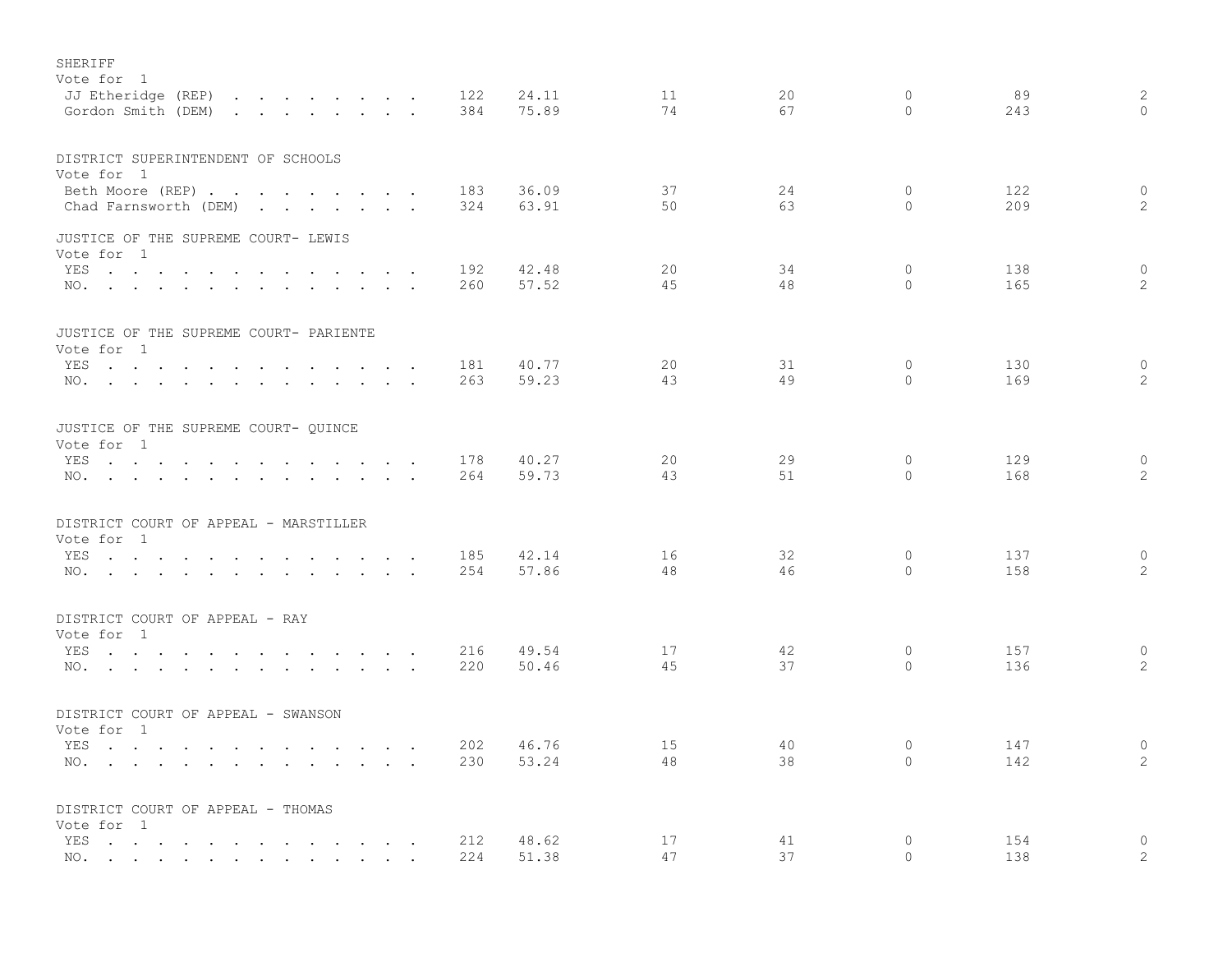| CONSTITUTIONAL AMENDMENT NO. 1<br>Vote for 1<br>YES<br>$\cdots$ $\cdots$<br>NO.                                                                                                                                                                                                           | $\sim$<br>$\sim$<br>$\ddot{\phantom{0}}$                                                                                                                                                                                                            |                                     | $\sim$<br>$\ddot{\phantom{a}}$                                           | $\sim$                          | 285<br>196 | 59.25<br>40.75 | 53<br>22 | 47<br>39 | $\circ$<br>$\Omega$ | 183<br>135 | $\sqrt{2}$<br>$\Omega$       |
|-------------------------------------------------------------------------------------------------------------------------------------------------------------------------------------------------------------------------------------------------------------------------------------------|-----------------------------------------------------------------------------------------------------------------------------------------------------------------------------------------------------------------------------------------------------|-------------------------------------|--------------------------------------------------------------------------|---------------------------------|------------|----------------|----------|----------|---------------------|------------|------------------------------|
| CONSTITUTIONAL AMENDMENT NO. 2<br>Vote for 1<br>YES<br>NO.                                                                                                                                                                                                                                | $\ddot{\phantom{a}}$<br>$\ddot{\phantom{a}}$                                                                                                                                                                                                        |                                     |                                                                          | $\sim$                          | 285<br>199 | 58.88<br>41.12 | 54<br>23 | 50<br>36 | $\circ$<br>$\circ$  | 179<br>140 | $\overline{c}$<br>$\circ$    |
| CONSTITUTIONAL AMENDMENT NO. 3<br>Vote for 1                                                                                                                                                                                                                                              | YES<br>NO.                                                                                                                                                                                                                                          |                                     | $\mathbf{r}$ , $\mathbf{r}$ , $\mathbf{r}$ , $\mathbf{r}$ , $\mathbf{r}$ | $\sim$ $\sim$ $\sim$            | 207<br>263 | 44.04<br>55.96 | 37<br>34 | 40<br>46 | $\circ$<br>$\circ$  | 128<br>183 | 2<br>$\circ$                 |
| CONSTITUTIONAL AMENDMENT NO. 4<br>Vote for 1<br>YES                                                                                                                                                                                                                                       | $\sim$<br>NO.                                                                                                                                                                                                                                       | $\ddot{\phantom{a}}$                | $\sim$                                                                   | $\sim$                          | 172<br>304 | 36.13<br>63.87 | 30<br>43 | 35<br>51 | $\circ$<br>$\Omega$ | 106<br>209 | $\,1\,$<br>$\mathbf{1}$      |
| CONSTITUTIONAL AMENDMENT NO. 5<br>Vote for 1<br>YES                                                                                                                                                                                                                                       | and the contract of the contract of the contract of the contract of the contract of the contract of the contract of the contract of the contract of the contract of the contract of the contract of the contract of the contra<br>$\sim 100$<br>NO. | $\sim 100$                          | $\sim$ $\sim$                                                            | $\sim$ $\sim$ $\sim$            | 175<br>284 | 38.13<br>61.87 | 29<br>43 | 32<br>51 | 0<br>$\circ$        | 112<br>190 | $\sqrt{2}$<br>$\circ$        |
| CONSTITUTIONAL AMENDMENT NO. 6<br>Vote for 1<br>YES<br>NO.                                                                                                                                                                                                                                | $\sim$<br>$\sim$ 100 $\pm$<br>$\ddot{\phantom{a}}$<br>$\ddot{\phantom{a}}$                                                                                                                                                                          |                                     | $\sim$<br>$\sim$ $\sim$<br>$\sim$                                        | $\sim$                          | 277<br>195 | 58.69<br>41.31 | 61<br>17 | 42<br>39 | $\circ$<br>$\circ$  | 172<br>139 | 2<br>$\overline{0}$          |
| CONSTITUTIONAL AMENDMENT NO. 8<br>Vote for 1<br>YES<br>NO.                                                                                                                                                                                                                                | $\sim$<br>$\sim$                                                                                                                                                                                                                                    | $\sim$ $\sim$                       | $\sim$                                                                   | $\sim$ $\sim$<br>$\sim$ $\sim$  | 167<br>303 | 35.53<br>64.47 | 29<br>46 | 38<br>46 | $\circ$<br>$\circ$  | 99<br>210  | $\mathbf{1}$<br>$\mathbf{1}$ |
| CONSTITUTIONAL AMENDMENT NO. 9<br>Vote for 1                                                                                                                                                                                                                                              | YES<br>NO.                                                                                                                                                                                                                                          |                                     |                                                                          | <b>Contract Contract Street</b> | 283<br>198 | 58.84<br>41.16 | 45<br>34 | 56<br>28 | 0<br>$\Omega$       | 180<br>136 | $\mathbf{2}$<br>$\circ$      |
| CONSTITUTIONAL AMENDMENT NO. 10<br>Vote for 1<br>YES<br>$\mathbf{r}$ . The contract of the contract of the contract of the contract of the contract of the contract of the contract of the contract of the contract of the contract of the contract of the contract of the contract of th |                                                                                                                                                                                                                                                     | the contract of the contract of the |                                                                          |                                 | 201        | 43.04          | 37       | 35       | $\circ$             | 127        | 2                            |